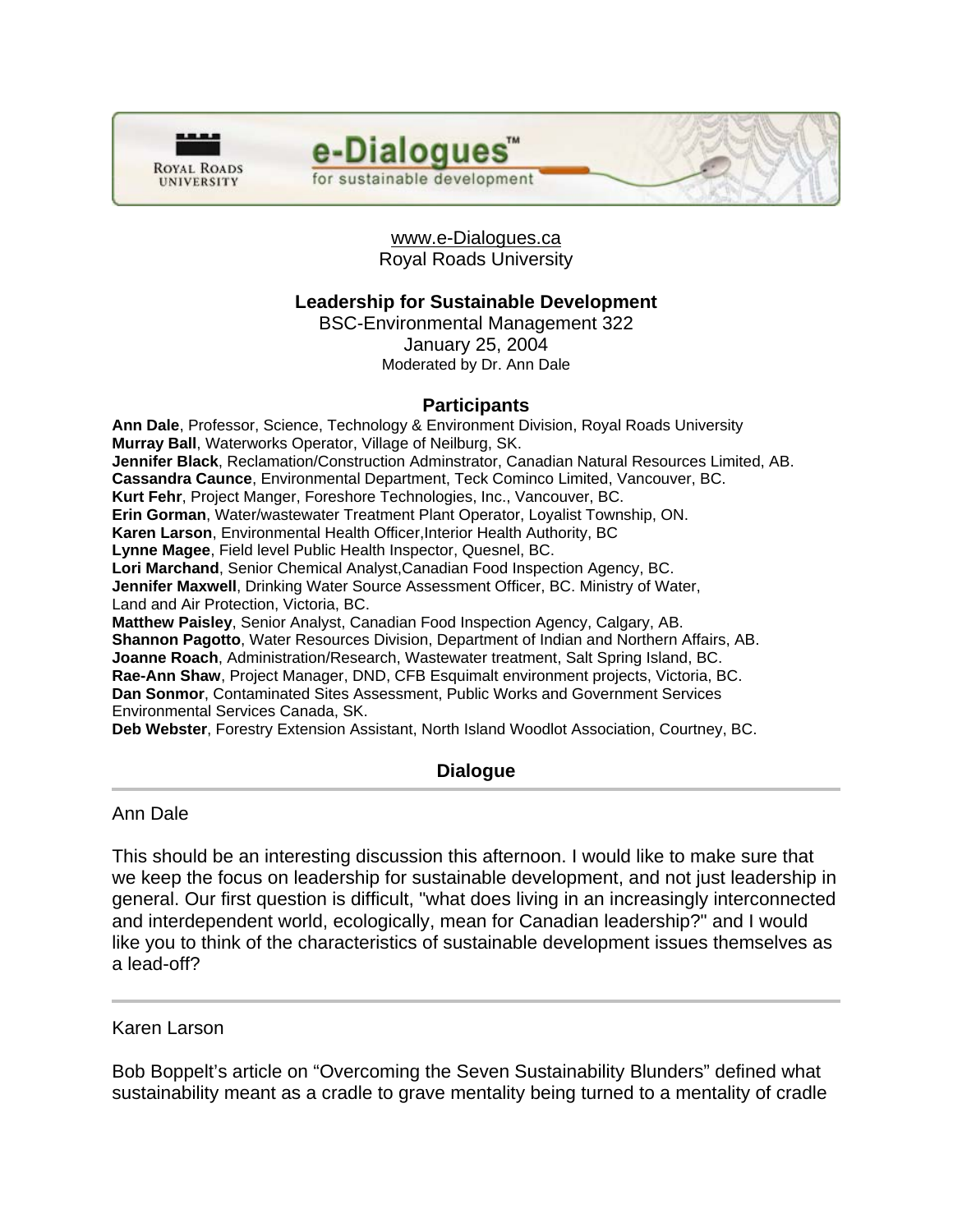to cradle. He describes it as a revolutionary economic paradigm. In my opinion some of the real issues with this model in the Canadian system is that not all levels of management are buying in. Managers and leaders need to perform and show "outcomes" within a 2-5 year time frame whereas sustainable development decisions may take several years to see any cost savings or "outcomes". What manager or leader wants to wait that long when performance evaluations are made on a yearly/bi-yearly basis?

# Lori Marchand

Ann, leadership in Canadian sustainability requires an awareness of the interconnectedness and interdependence, and other similar linkages. Since Canada has been criticized "Decline in Canada's credibility as a world leader in creating a visionary agenda for the environment..." it would seem that a lack of understanding of these linkages exists and prevents Canadian leaders from creating a clear future vision. This is further complicated by the accelerated rate by which the dynamics of these linkages are changing.

### Lori Marchand

ı

Hi Karen, Boppelt was my favorite reading by far, because he had a plan- a tangible plan. He made a seemingly insurmountable task; somehow possible-I think the idea of shifting a paradigm is an overwhelming task for anyone who is considering leadership.

### Karen Larson

I have noted in our organization with our sustainable development initiative the bottom line is money if there are no savings managers do not do it...prior to getting sustainable development on the agenda as a national and international issue all levels of business and government must have a plan and "buy into it". Otherwise it is just rhetoric and an exercise in failure.

### Matthew Paisley

Good Afternoon, everyone! With sustainable development as the primary goal, obviously the three imperatives of social, economic, and environmental capital, must be acknowledged. Canada has a very strong regime of energy development policies, and the social system in this country has been envied around the world for decades. What is now required is an integration of the environmental/ecological imperative into the existing system.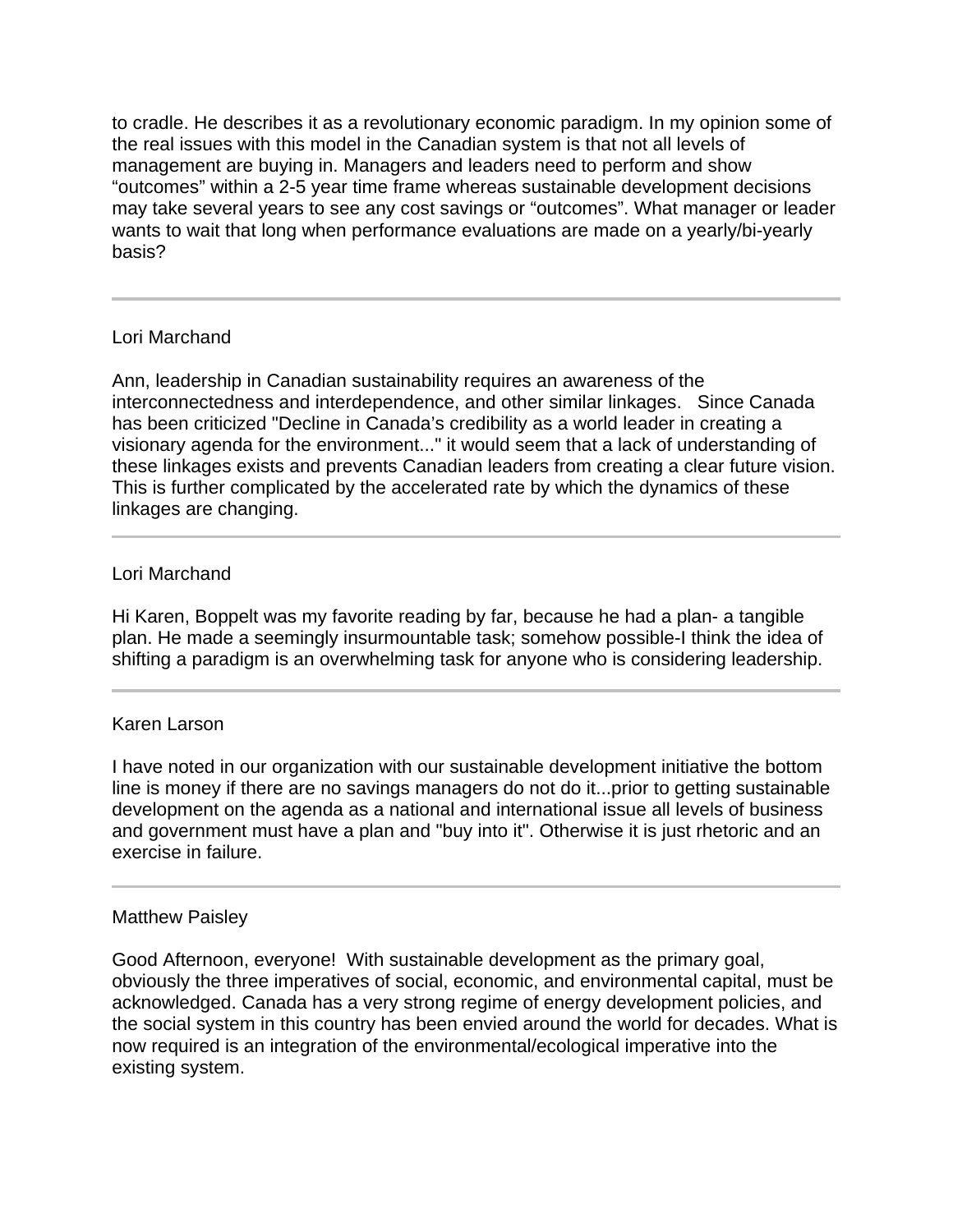### Joanne Roach

The increasing interconnectedness of the world means that we have to expand our scope to think of the entire world as a system. Our activities will affect the whole system, not just our country. SD issues, by nature, deal with values that can vary amongst societies and usually involve a change in the status quo. I was thinking about it earlier today, how could I be convinced to buy a house for my great great grandchildren to live in that would meet their needs. It is a bit like investing in sustainability initiatives for the benefit of future generations. Lynne Magee

Characteristics of sustainable development issues - the major problem is equal implementation of all 3 parameters of SD, social, economic and environmental. It seems that economics are the overriding focus at this time.

### Cassandra Caunce

l

That is a tough question, Ann! Especially for a Sunday! [Smile]

When you speak of Canadian leadership, I'm assuming you are referring to governance in both the private and public sectors. Becoming as linked as we are makes it difficult for leaders - decision makers - to make the "right" decision in that there are so many angles to consider. Even the most educated person would not be able to consider every angle of an ecological problem. Something will always be missed so teamwork is essential. I guess that is part of the interconnectedness.

### Shannon Pagotto

I think it would be difficult to make decisions that would benefit all Canadians. Especially when it appears to be taking from one group (ie. industrial) to entertain another (ie. environmental). We see the benefit in the long term, but short term sees it as a loss of income. It's difficult for a politician to convince people that their decisions are for the good of tomorrow.

#### Joanne Roach

I agree Shannon. Now imagine making decisions for the benefit of the entire interconnected world. I think that our system of international communications needs to be expanded so we can discuss these issues as a globe. Very challenging considering the barriers of historical conflicts or mistrust, language and cultural differences.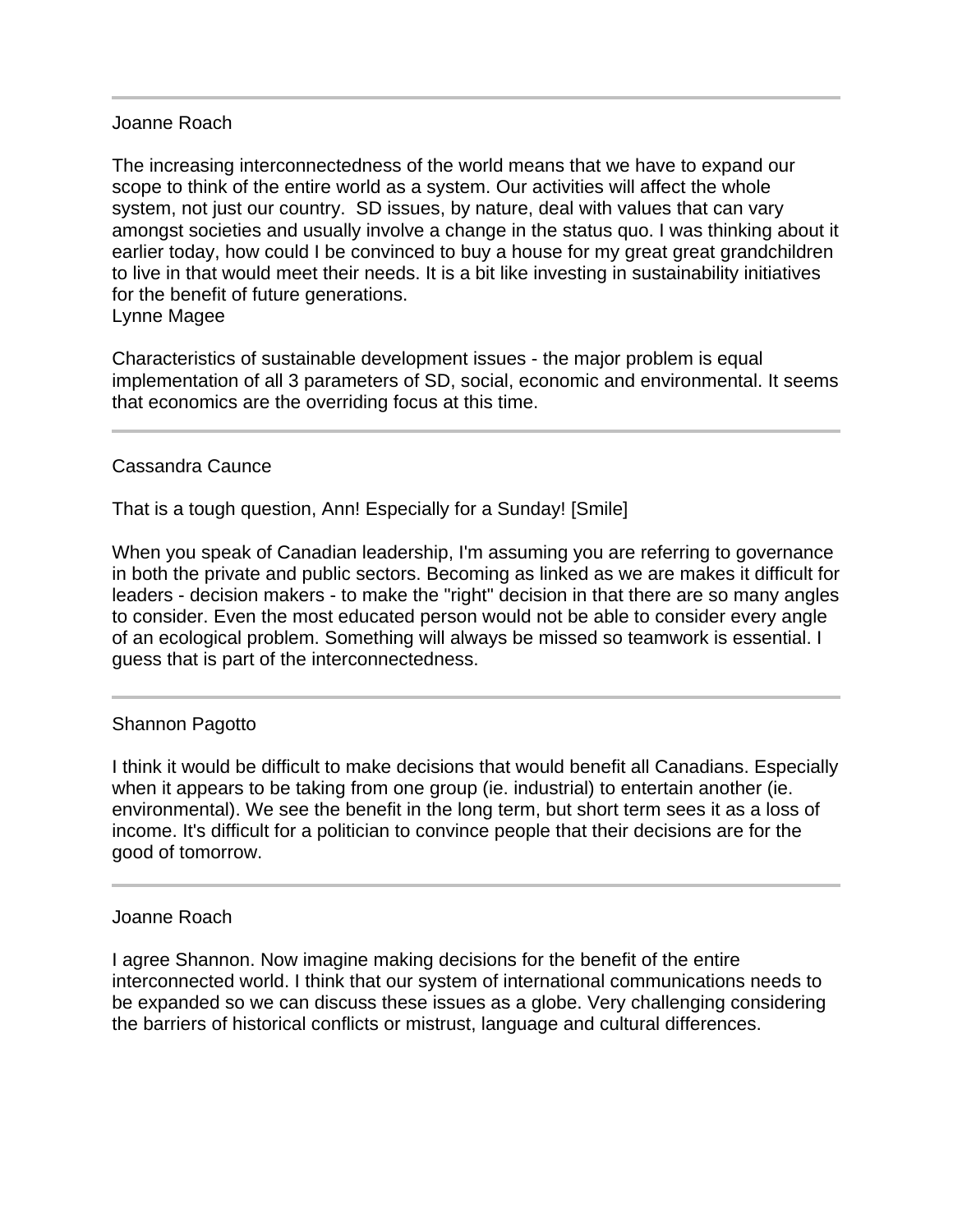## Toni Lightwood

I agree too but they need to be well-calculated risks! And once a strong leadership plan has been set in place, there need to be measurable goals that can monitor the effectiveness of the plan within a real-life framework.

# Ann Dale

Ī

Some good stuff here, I love working with guys--never a right decision, difficulty of pleasing all in a plural society, difficulty of making paradigm shifts, money is the pervasive bottom-line, time-line of natural systems very different from that of political decision-making. All of this seems to point to a strategy of making critical linkages, reconnections?

# Dan Sonmor

The leaders in Canada already realize that the world is interconnected through previous trade agreements and other interconnected topics. However, to ensure the actions we are taking do not affect our own ecology and the ecology of our neighbors will take a huge shift in the way the leaders look. Now, it will not be enough for the leaders to get together at a quiet resort in the country to discuss things. They now have to put plans into action. These plans must be much more inclusive that previously, such as looking at all aspects of our actions and how this affects our ecology and the ecology of those around us.

### Rae-Ann Shaw

I

Ī

Sustainable development is comprised of ecological, economic and social imperatives. I agree with Matt that sometimes the ecological/social imperatives do not have as much of an emphasis as economic.

### Karen Larson

Rae-Ann, yes I agree the bottom line with managers is the money...they need to ensure profit.

### Toni Lightwood

Rae-Ann, very true, there are many benefits and difficulties associated with globalization. Being able to share resources that are abundant in some locations yet lacking in others can be a positive connectedness. However there are many problems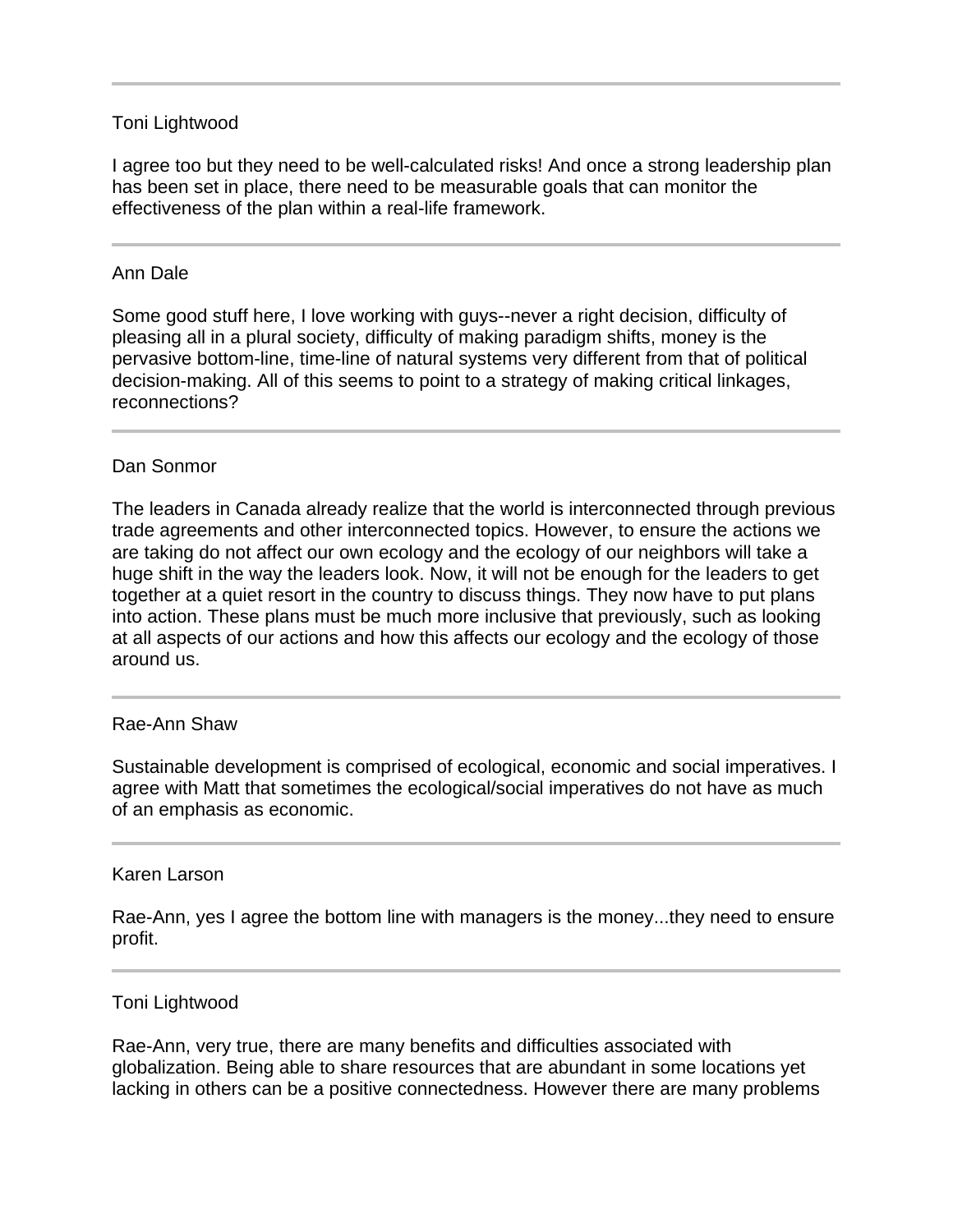that occur with the sharing of ecological resources. Take for instance the affect that the mad cow crisis is having on Canadian Farmers.

The economy has become so dependant upon exports and political decisions to close boarders are having a dramatic affect upon the industry. Ecologically speaking, the meat industry already takes more energy from the earth (ie grain/grasses feed to cows) then it produces in energy when consumed by humans. Now with a halt on exports an increasing amount of feed is being given to the animals while they wait to become food products themselves, so an even greater amount of energy is being wasted.

With the increase of products and people moving around the world we see how disease can be more easily spread and harder to control.

# Jennifer Black

I think it becomes difficult to ensure that the specific needs of Canada are being met in terms of sustainability, without compromising the sustainability of the entire world. It's true the goals of all countries should be same, to work towards a sustainable future, but of course everyone will have their own views of what sustainability is, how to achieve it and everyone will continue to look out for themselves. We need to come together to find a way of linking the nations together.

# Lynne Magee

I agree with Karen's point that implementing SD will take time and often industry and government aren't willing to take the time for pay back to occur - they need quick results to continue on with programs. It's important also that once an organization has made a commitment to SD, that they turn plans into action and constantly re-assess their progress and make updates.

### Cassandra Caunce

Regarding Rae-Ann's quote, especially with the "old school" thinkers-- economics and making money is the paradigm of the last generation, which is slowing changing. Generating wealth is essential but is very slowly being recognized that you cannot continue generate wealth at the expense of the environment.

### Shannon Pagotto

After reading Rae-Ann's post, I think of my poor Director. He lives for SD but trying to get it through his boss, senior management is next to impossible. He's often singled out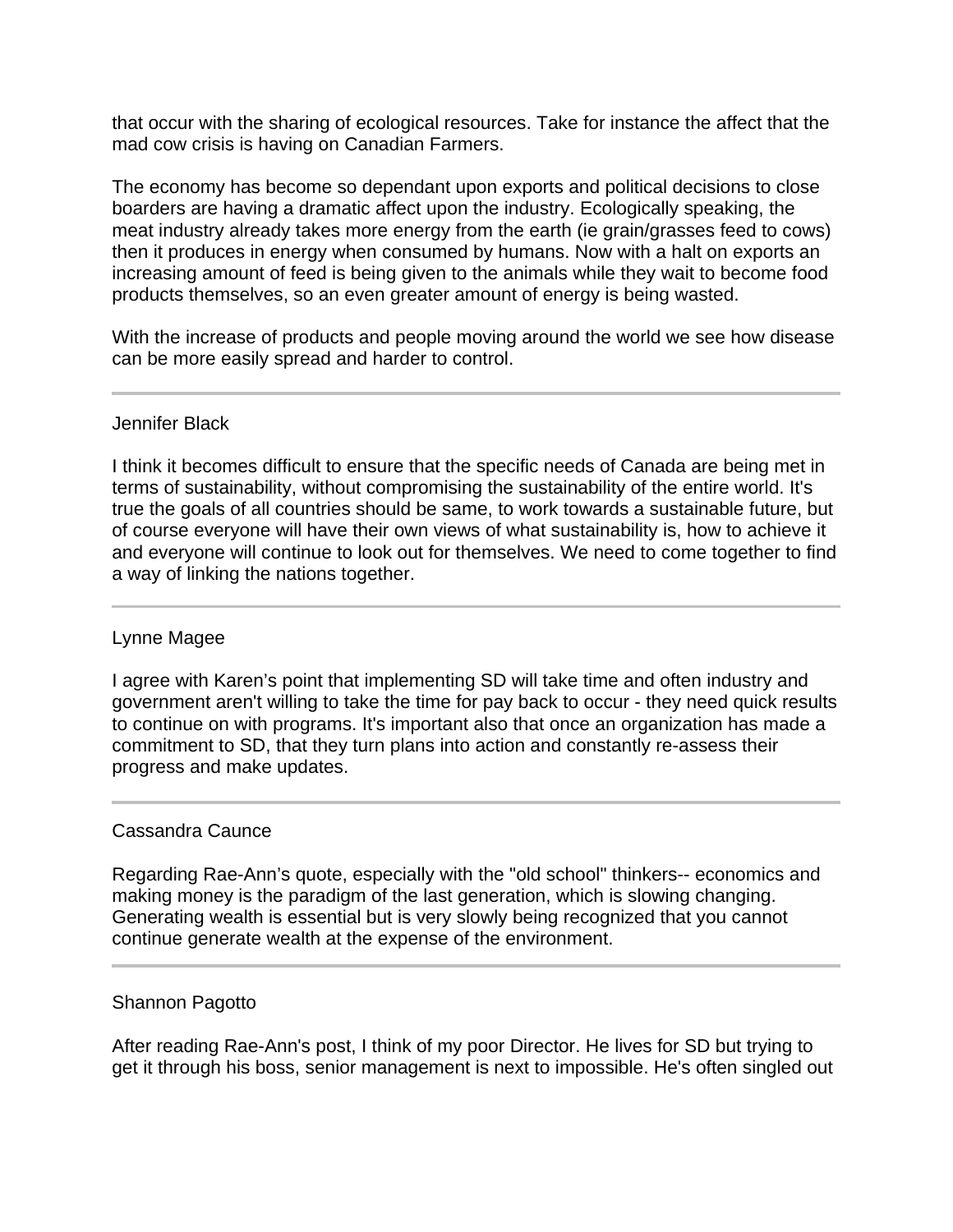as "not a team player" and getting in a lot of trouble. I can guess that he won't move up the corporate ladder although he is the best leader in the organization.

#### Ann Dale

What about the fact that most sustainable development issues are issues where the information may always be incomplete and knowledge uncertain and science imprecise?

#### Dan Sonmor

Ann, The fact that we are acting on sustainable issues and learning from the information we gather (hopefully) shows that SD is possible. The tough part is to have everyone along for the ride. To make SD initiatives truly work, you need the cooperation of the whole team.

#### Lynne Magee

Matt, not only the cooperation of all the team within the organization, the cooperation and buy in of all similar organizations, all working together.

### Deb Webster

That is true Dan, but with everybody having different views and lack of the same knowledge do you think that is possible?

#### Lori Marchand

l

Ann, well personally, I feel that is where the precautionary principle comes into play. However, I feel that although many of our legislation claims to reflect this ie. Canada's Ocean's Act, it seems that we are actually still using adaptive management approaches to the majority of our sustainability issues, probably because so many environmental consequences are coming to a head at once- a stopgap measure.

#### Lynne Magee

We need to go with the best science available and use the precautionary principle to implement new ways of doing business.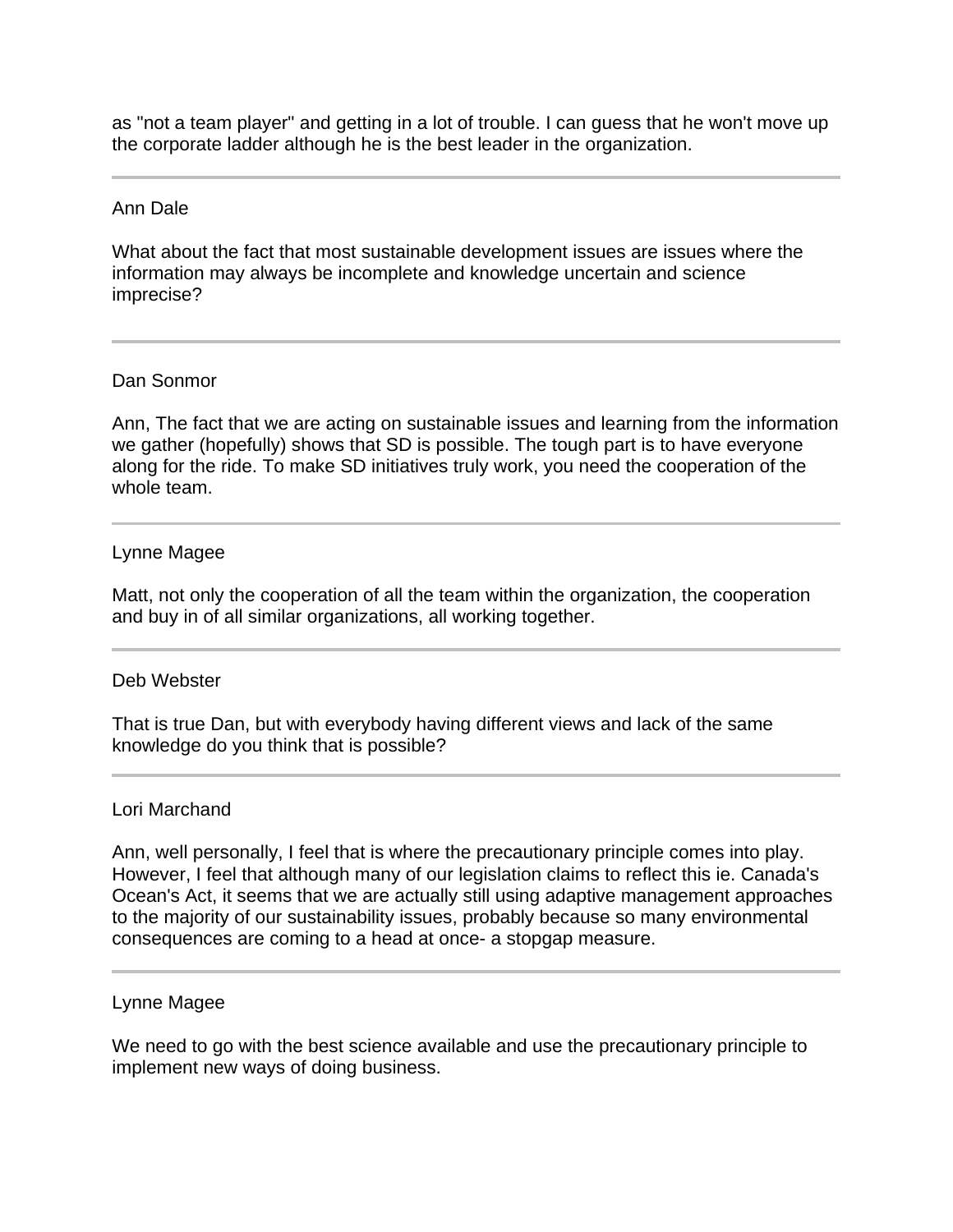# Shannon Pagotto

A good leader takes risks!

### Deb Webster

Good point Shannon, but at the same time you want to ensure people are going to follow too great of risks could scare others from following

### Jennifer Maxwell

The increasing interdependence and interconnectedness of the world requires that leaders recognize this shift. It has occurred over a very short period of time. A lot of our leaders were educated and began their careers 20 or 30 years ago when the world existed in a different paradigm. Our leaders need to be educated in this new thinking and recognize the different relationships we have with the world. I also think in this context that we need more than one leader - multiple leaders that work together toward a common goal of sustainability.

#### Karen Larson

Jennifer M., I would see this as our present managers are from 20-30 yrs ago. I think we can be leaders each of us and yes education is vital. Although the Japanese saying of like a nail on board she who sticks her head out will be hammered was recently quoted to me by a manager.

### Dan Sonmor

I agree that the leaders need to have new information pumped into the gray matter. However, if we went with multiple leaders, everything, I feel, would grind to a halt. You can't even have individuals who have the same political beliefs agree on specific points. I shutter to think what you would have if there were different leaders from different parties trying to run things.

#### Cassandra Caunce

Ī

Dan, are you suggesting a dictatorship? One ring to rule them all.... [Smile]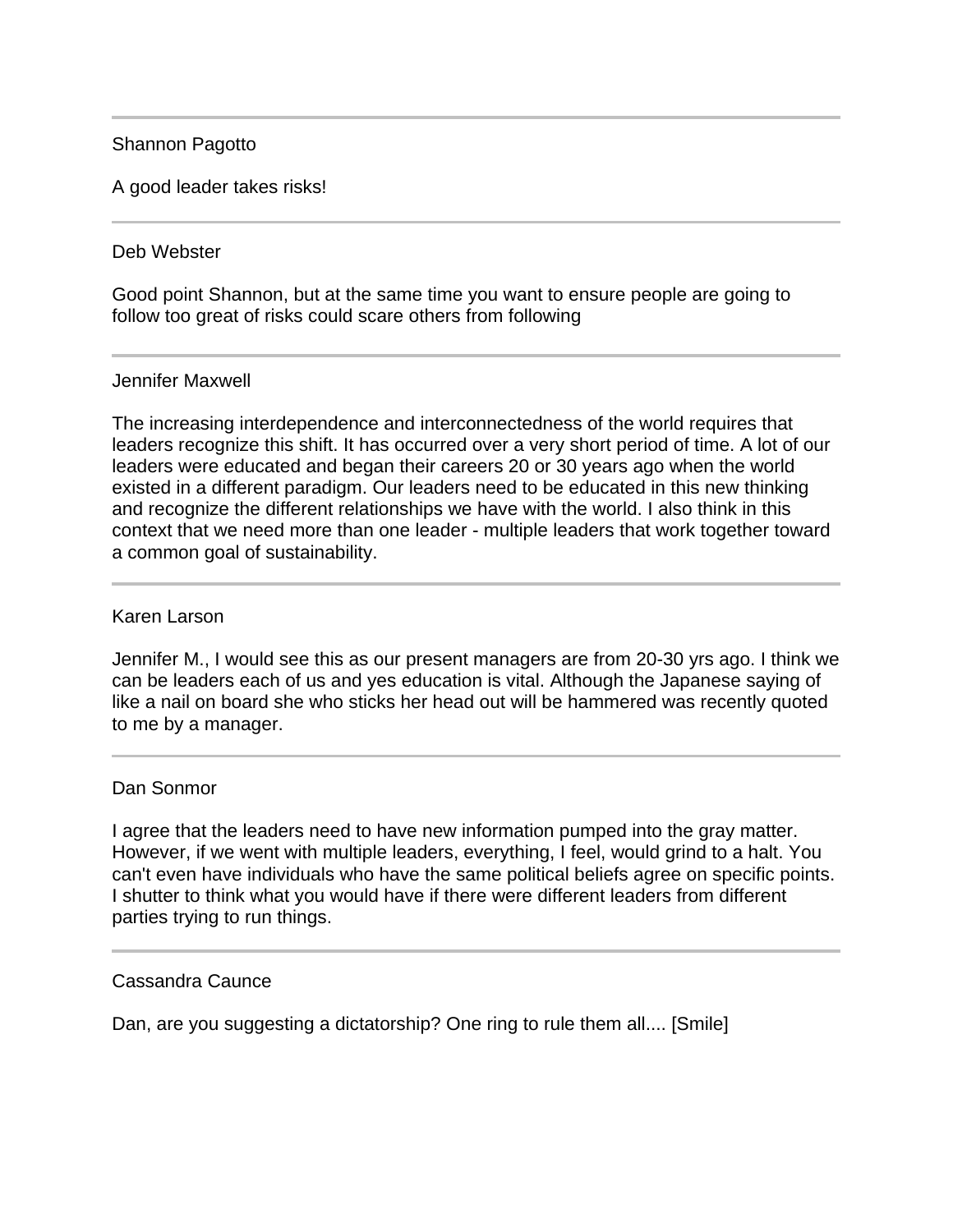### Jennifer Maxwell

Hi Dan, when I think leaders, I don't think of your traditional politician. I have not seen a politician in Canada recently that I view as a true leader, someone with vision and integrity, someone who is working for the "greater good". Mostly I see politicians who have their own agendas and are not working toward a common goal. When I made this statement, I was referring to new kinds of political leaders who agree to work together toward a common goal. Do you really think that one person can initiate the transformation of a country from unsustainable to sustainable?

### Rae-Ann Shaw

Ann, I find this incredibly frustrating in our field. It seems like every scientist will have a different point of view on climate change, for example, based on "scientific evidence". How can there be so many interpretations of the evidence?

#### Jennifer Black

I think we must be willing to take risks and make mistakes. The key is how much risk is acceptable and what are the consequences of these mistakes. With limited scientific knowledge, we are bound to make mistakes.

### Cassandra Caunce

Ī

 $\overline{a}$ 

Ī

Ann, this is where the precautionary principle comes in....we have to take what we know and make the best decision we can while taking on an acceptable level of risk.

### Matthew Paisley

Do we really need to take from one group in order to entertain another? Our quality of life is dependent on the governance of the three imperatives of social, economic, and environmental capital. Perhaps what is more needed is a rebalancing of priorities to ultimately give to the end-user the quality of life that we all desire – and by this I mean long-term quality. Agriculture as a whole did not collapse, even with the downturn in the cattle market. Diversification may lead to a more sustainable economy… investment into ecologically sound practices and ideals may be the only truly sustainable choice.

#### Lori Marchand

As well, when there is uncertainty, because of the interconnectedness, we are able to draw on successful models and initiatives used by other countries. Such as the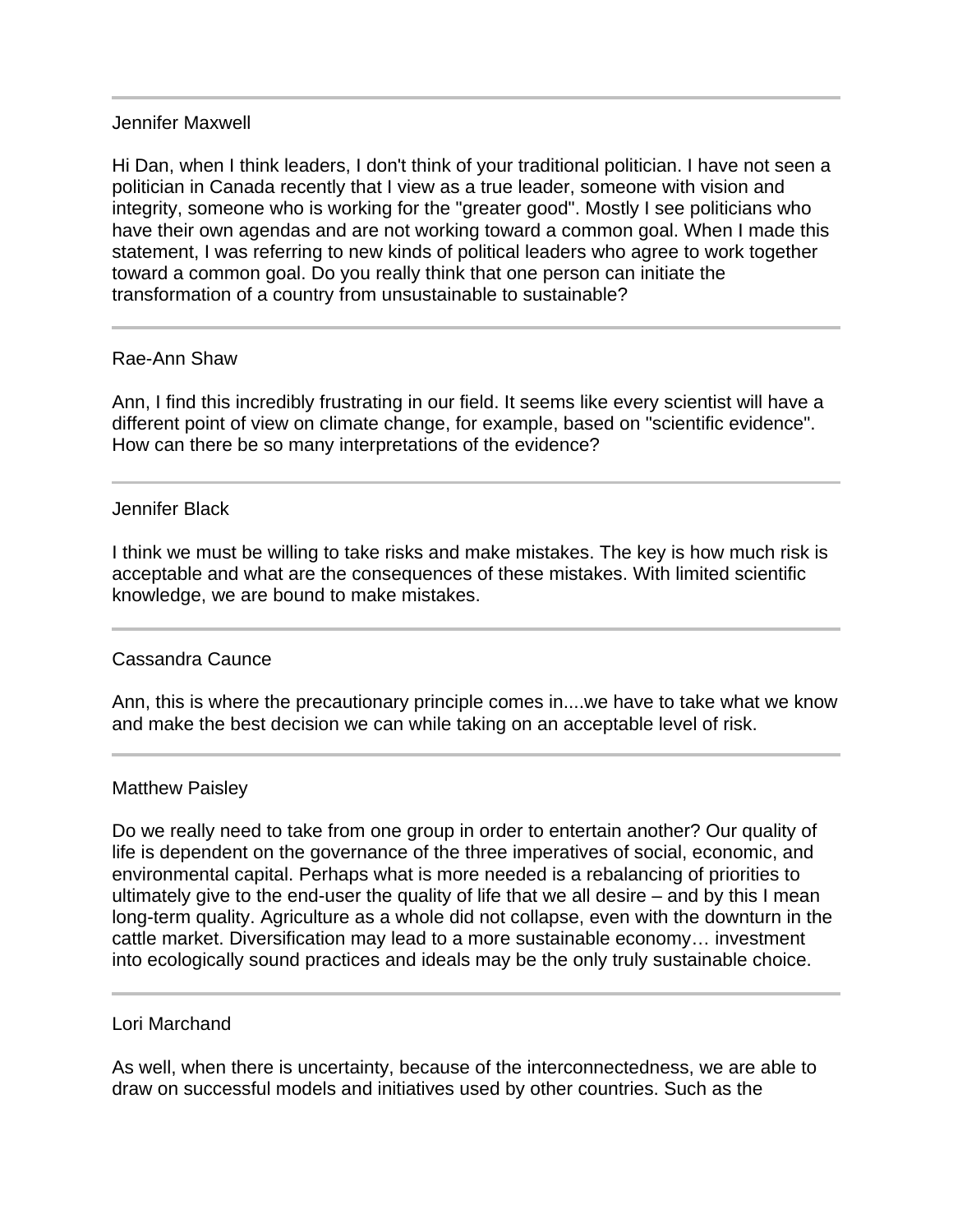Netherlands, etc. As noted by Bregha, 2002: Review of selected foreign governance approaches.

- Long-term planning for sustainable development
- Strategic environmental assessment
- Environmental accounting
- Coordinating mechanisms
- Performance reporting
- The precautionary principle

# Shannon Pagotto

Matthew, "Do we really need to take from one group in order to entertain another? Our quality of life is dependent on the governance of the three imperatives of social, economic, and environmental capital. " I understand that we are trying to come up with a balance, but explaining that to some industries is difficult because they think that regulations, legislations, green peace, whatever, it there to slow them down and cost them money.

### Kurt Fehr

Yes I would also agree with Matt and the others that the economic part of SD is overpowering at this time. With our country being so resource-based it makes it difficult to be otherwise. Economic prosperity is of course good for our country but at what cost? Proper leadership will balance out these factors.

### Matthew Paisley

Shannon, ideals and vision statements of companies are often very self-centered. The focus is typically around shareholder, and keeping customers and clients happy. Is it possible to alter the focus of "client" to a more global perspective?

### Lynne Magee

I think you are right on Matt - we need to look at what we are doing and what works and doesn't work, and change what doesn't. There is research by the US Republican party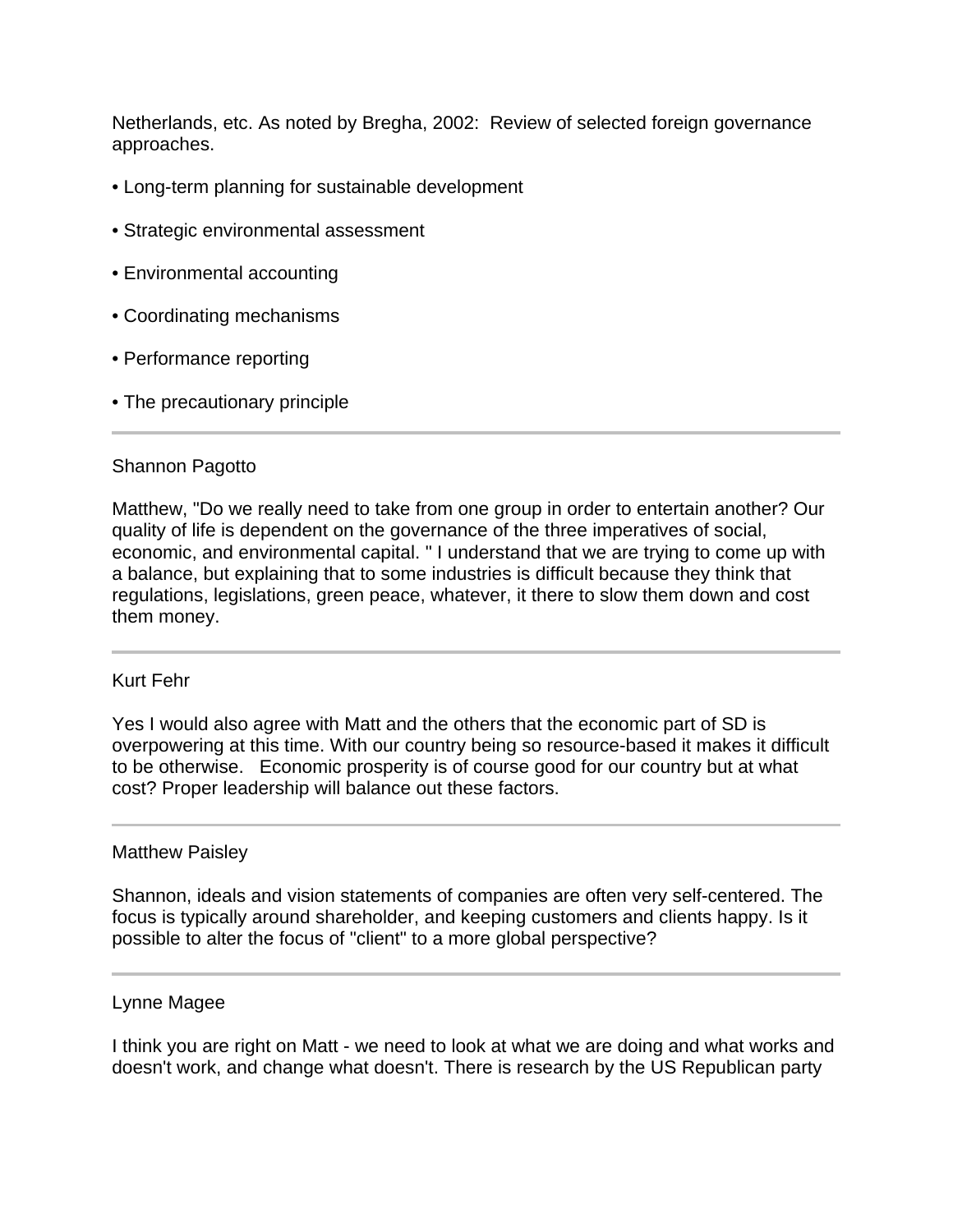showing that the states with the highest environmental standards are showing higher economic growth than those without.

#### Rae-Ann Shaw

This is obviously easier to do in government that private industry. Although we do have a mandate to keep clients "happy", we also have a mandate to protect the environment through our sustainable development strategy (which is legislated).

#### Karen Larson

I agree with you here as well Lori, and Jennifer Maxwell's insight into the paradigm of existing management being uneducated...this is where we can be leaders by educating. Bringing in "guest speakers' who can revolutionize and help to educate on the interrelatedness.

### Murray Ball

Lori and Lynne have suggested the precautionary principle, but the risk with that is of limiting our options unnecessarily. The paper we read on Canada's policy options suggested another approach as used in Sweden where estimated risks are used to set guidelines in scientifically unknown circumstances.

### Lori Marchand

Hi Murray, I think that the precautionary principle is imperative (no pun intended) as a sustainability safeguard. Otherwise for example, using my favorite issue salmon farming, scientists are portrayed as fear mongers, and Canadians are asked to trust in the word of economists (Cochrane) and politicians (Mayor of Port MacNeil).

### Dan Sonmor

l

Murray, this is precisely what we are doing with the management of contaminated sites across Canada - using our best estimations to determine the correct course of action. With SD it may be slightly different. But you are right Murray. Being too cautious will limit our ability to act.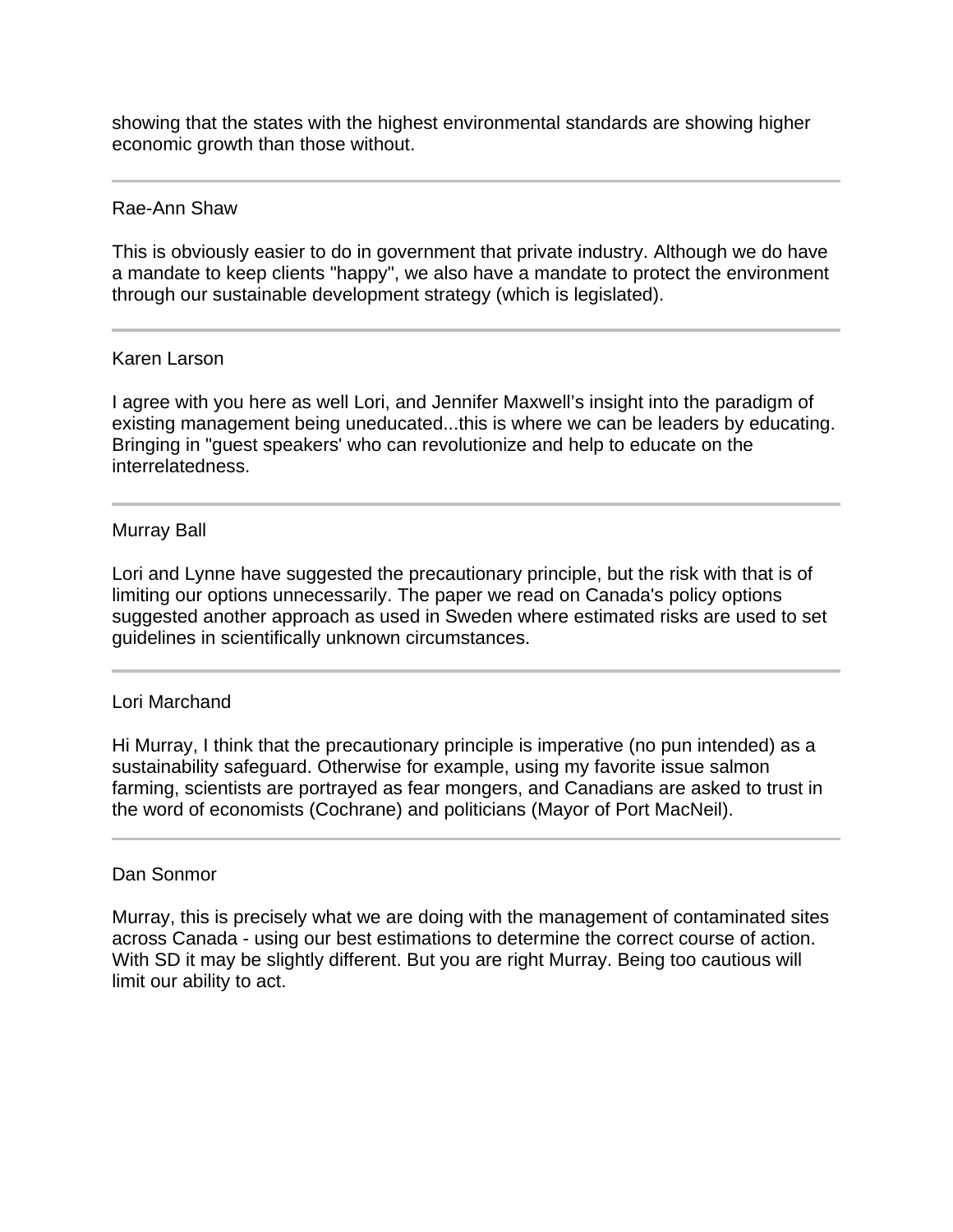### Kurt Fehr

I like what the Swedes are doing! I think that basing the SD prosperity on accounting principles helps give a sense of what direction the country is going and at what cost. I also give an indication for areas of improvement.

#### Jennifer Black

I have to agree that economics drives everything. I don't see that changing in the future. A good leader is always going to be considering economic gain.

Perhaps instead of trying to change the focus from economy (which I'm not sure is possible), we should try to promote sustainability as a economic benefit. It does not have to be a liability, but can provide cost savings. It can also increase public acceptance and earn respect of regulators. All of which can increase profits.

#### Rae-Ann Shaw

I agree Jennifer. We obviously need to be concerned with economic gain, especially when living in a resource based province (BC). But, economic incentives should be provided to companies, etc. that promote/integrate SD into business decisions.

### Cassandra Caunce

I agree with you on that Jen - very good! Actually I'm starting to see a bit of this way of thinking in the mining industry, believe it or not. The Dow Jones Sustainability Index is a good example.

#### Lori Marchand

I totally agree that that philosophy is the dominant paradigm in Alberta. I also think that there are great examples that support your synopsis. The shingles made of 100% recyclable materials, that last forever, my favorite geothermal heat (Cochrane) etc.

#### Toni Lightwood

It's all about balance [Smile]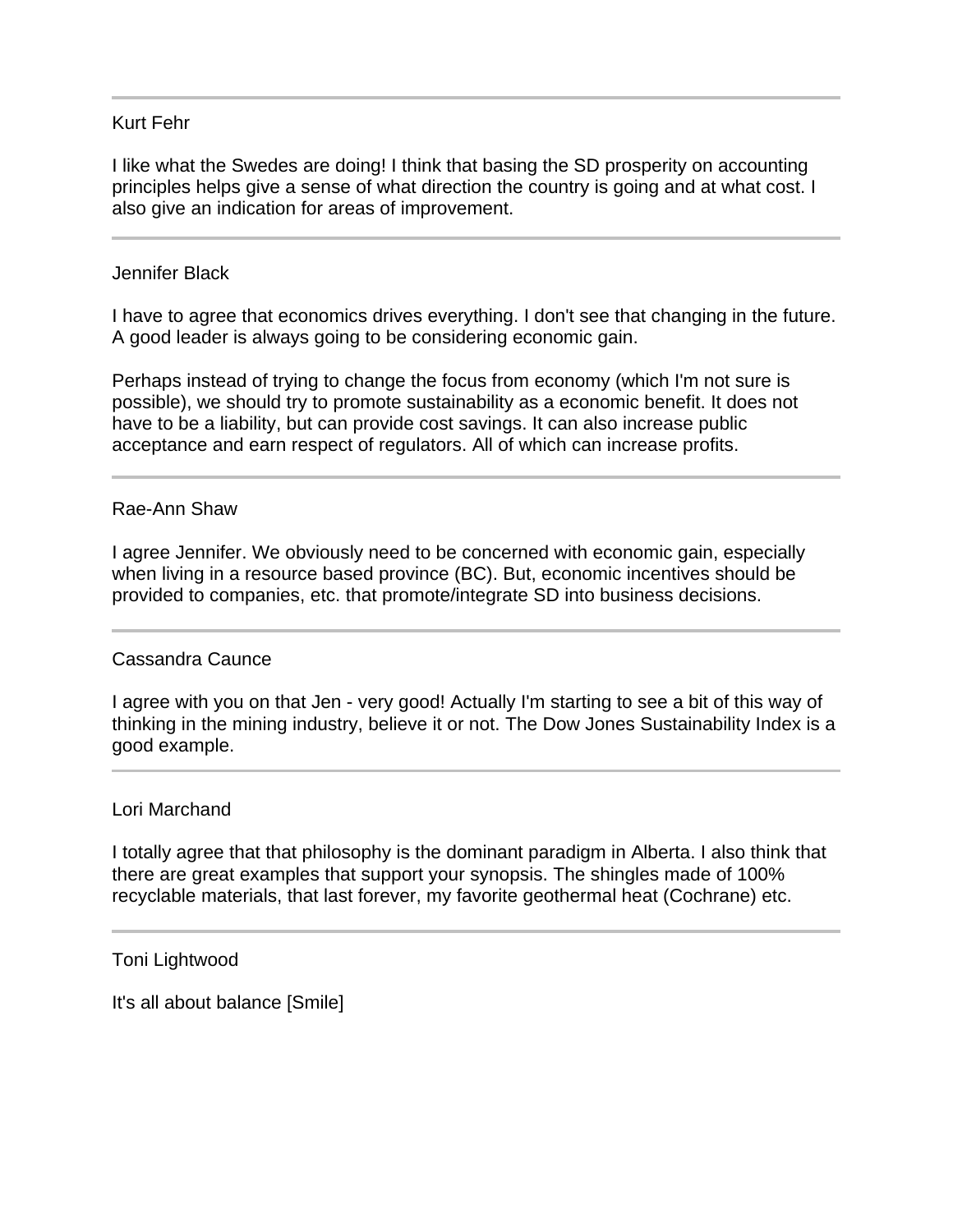# Matthew Paisley

 ...and the action of rebalancing. What we do, and what we achieve are often different things...

# Toni Lightwood

We can learn a lot from nature, all of the earth natural systems work in a closed loop type system. Take the forest for example, the litter of trees falls to the ground and becomes nutrients for the soil. Nothing is wasted, we need more leadership plans and business models that adapt this same kind of thinking it would likely also save money to be that efficient.

# Erin Gorman

Leaders need to encompass any and all of the scientific information we have to date, be it incomplete or uncertain. This is the only information we possess so far with regards to the environment and in order to start acting not just discussing, our decision makers need to embrace the information available and run with it. New discoveries are made each day, and reports are coming out faster than we can read them in order to start acting and making a difference our leaders really need to take what they've got so far and do something, act , make some sort of difference. I cannot foresee and detrimental effects to the environment by acting on the information we've obtained so far from the scientific community.

### Ann Dale

All of this seems to point to a strategy of making critical linkages, reconnections? What could we as Canadians do to make some of these critical linkages or connections?

### Matthew Paisley

Good point, Ann.

I'm not usually one to copy/paste, but Mme Johanne Gélinas, Canada's Commissioner of the Environment and Sustainable Development, at the IAIA Conference in Morocco, last year, (http://www.oag-bvg.gc.ca/domino/cesd\_cedd.nsf/html/c20030618sp\_e.html) indicated that the key features of good governance include:

- Transparency
- Accountability
- Information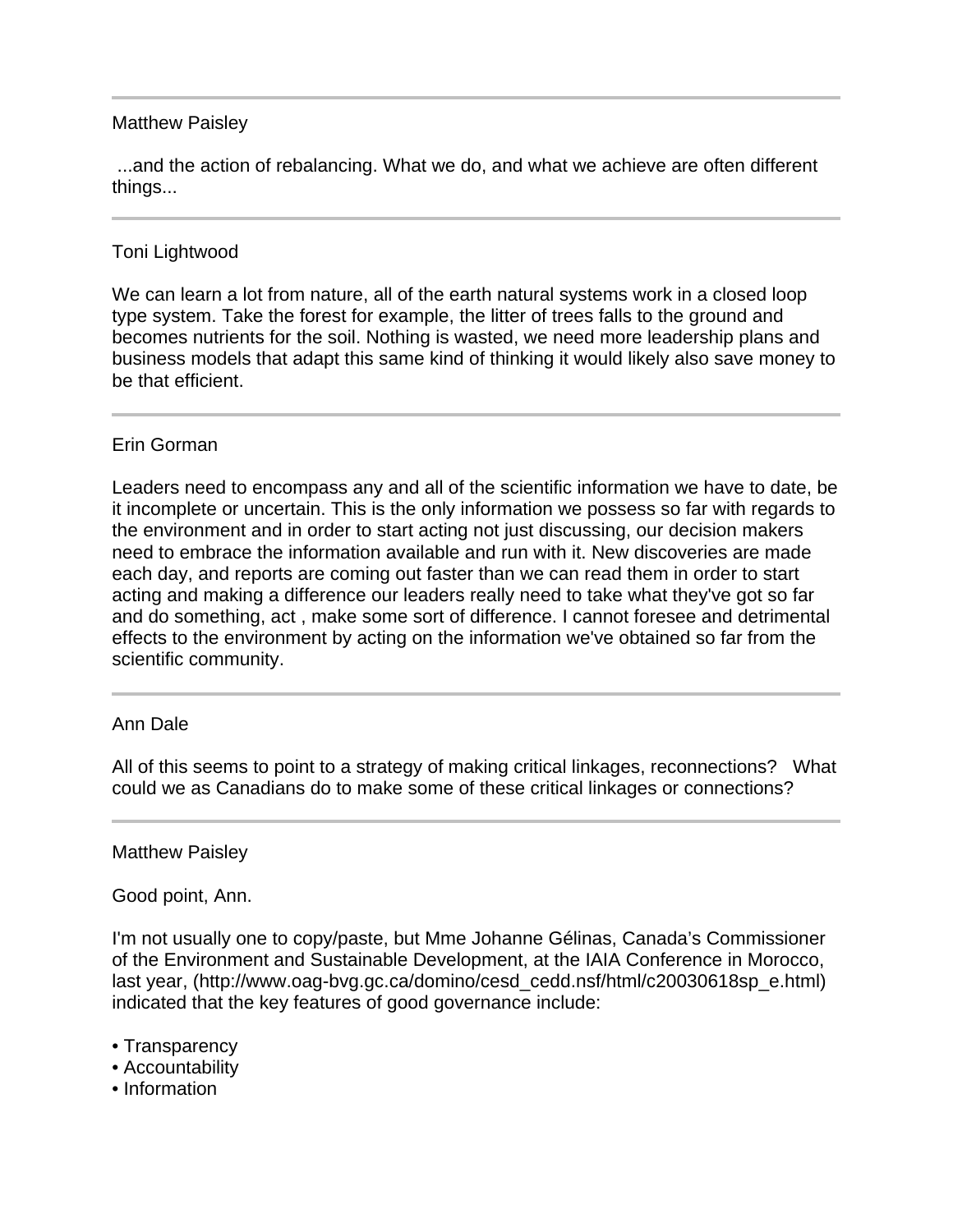- Expertise sharing
- Mechanisms for meaningful public participation
- Vertical and horizontal collaboration among stakeholders.

This, of course, is coupled and supported with and by good analysis and decisionmaking tools, such as:

- full-cost accounting,
- Life-cycle assessment
- Compliance monitoring and enforcement
- Environmental impact assessment (at the project level)
- Strategic environmental assessment (at the policy and program level).

There may be strategies in place, but may not follow the status quo that has been in existence for so long. Perhaps this is a "crisis situation" that will invoke a change to a new ideal...

### Lynne Magee

From the readings, it seems strategies are in place but there is no follow through to see that the strategies are followed and no indicators to measure progress. Crisis management or putting out fires doesn't seem to be as effective in long term change as an integrated program that sets a value or mission and educates the entire organization to buy into the project. And, it means giving more people in the organization accountability and responsibility for participating in the process - kind of hard to change the "old boys club" mentality.

#### Karen Larson

Ann, in response to your question:

• Educate, educate, educate and build capacity

• The federal government needs to set strong clear directions on SD, and have buy in from business, other levels of government and the public ( policy instruments need to used -more money into education etc)

• All levels of government need to work together and information needs to be shared and "bought into" horizontally and vertically

• Without a vision or goal business, government, and everyone is working in a stovepipe and silos scenario

### Shannon Pagotto

What could we as Canadians do to make some of these critical linkages or connections? I think in some areas we are moving in the right direction. People are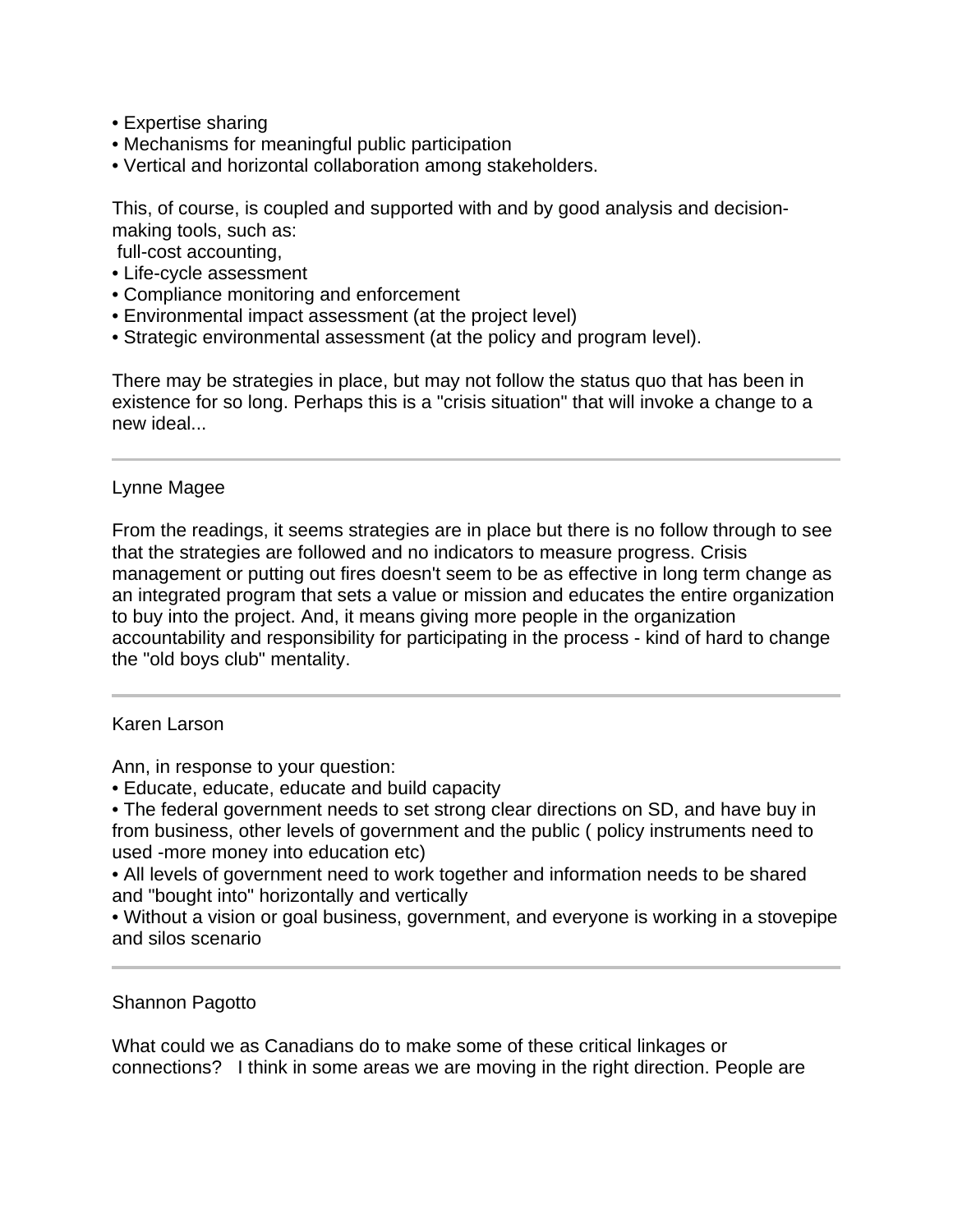slowly becoming educated about the world around them and the importance of SD. Groups are standing up to decision makers and legislation is starting to allow for that.

# Lori Marchand

Hi Shannon, What do you think of Guy Dauncey's opposing view (from the public forum)? "We will not drift towards success. We are already drifting - but along with the rest of the world, the current is carrying us the wrong way, towards greater emissions, not fewer. We have to steer, power and finance our way towards success - and that will require a very firm hand on the wheel of the good ship Canada. That's what leadership should be all about."

# Shannon Pagotto

Hi Lori! re: Dauncey's view:

"We will not drift towards success. We are already drifting - but along with the rest of the world, the current is carrying us the wrong way, towards greater emissions, not fewer. We have to steer, power and finance our way towards success - and that will require a very firm hand on the wheel of the good ship Canada. That's what leadership should be all about." I think he's right but that's not to say that we aren't educating ourselves. I agree that emission rates are rising even though we know what causes them and what effect they have on the environment. I think the link is doing something about it, hence "the firm hand on the wheel". Maybe it's time that we shifted gears from "educate" to "action"?

### Lynne Magee

Ann, as Canadians we could put pressure on our governments at all levels to create the linkages and connections. We can be leaders in our own organizations to set a good example.

### Rae-Ann Shaw

Canadians can:

- Change the dominant mindset through the imperative of achieving sustainability
- Rearrange the parts by organizing sustainability through transition terms
- Change the goals by crafting an ideal vision and guiding sustainability principles.
- Restructure the rules of engagement by adopting new strategies.
- Shift information flows by communicating the need, vision and strategies for achieving sustainability.
- Correct feedback loops by encourage and rewarding learning and innovation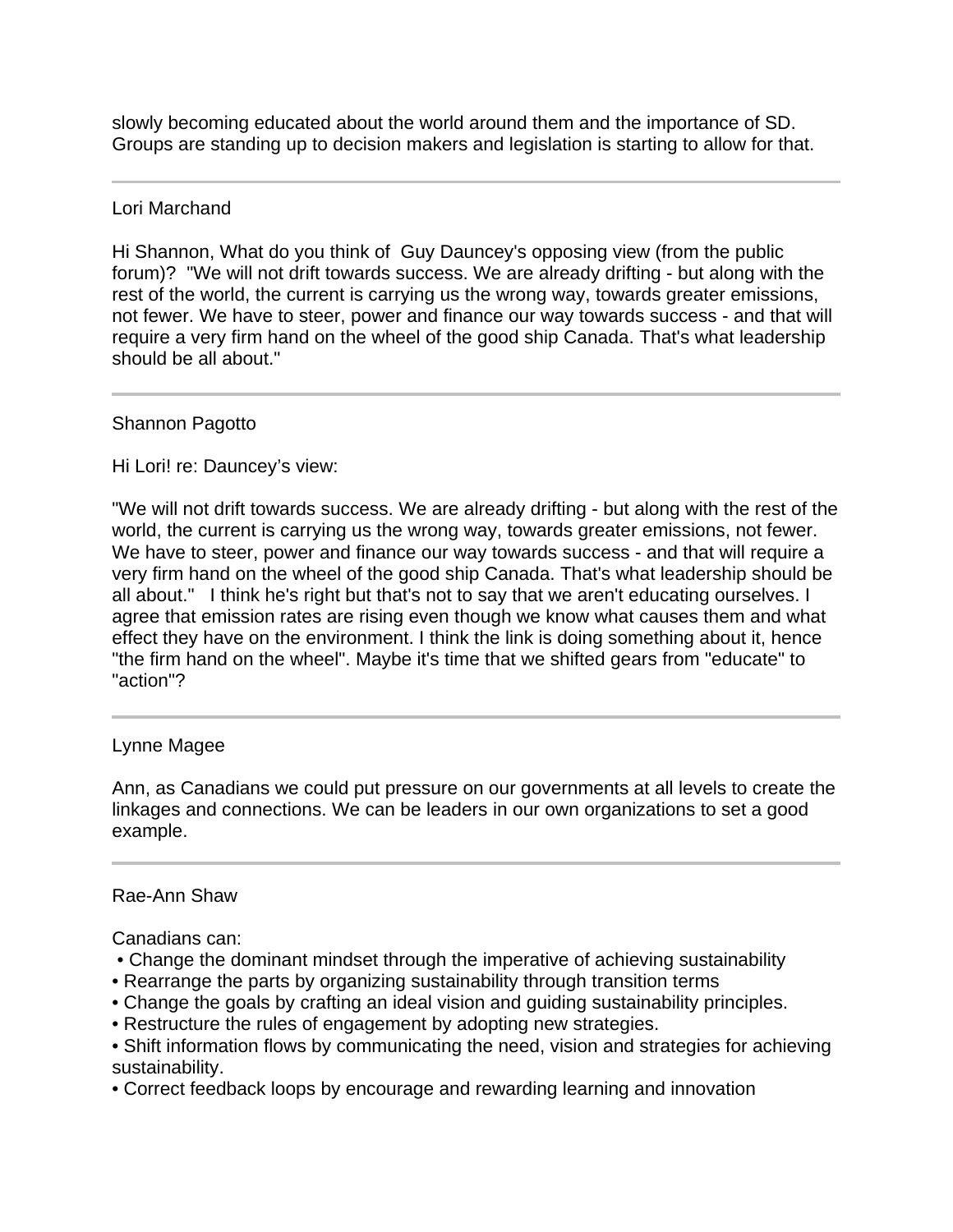• Adjust the parameters by aligning systems and structures with sustainability

• Use an interactive process, which includes: decision making and accountability,

information generation and sharing, distribution of resources and wealth

# Ann Dale

Ī

l

Matthew, re: Mme Johanne Gélinas... good points...

# Joanne Roach

I think that some of the linkages that we could form or facilitate are the ones between different scientific disciplines. Leaders trying to make decisions in an integrated world will need integrated scientific information. Collaboration among scientists could help take some of the unknowns out of the info.

# Murray Ball

 What could we as Canadians do to make some of these critical linkages or connections? We really do need some horizontal connections in government. My work in supplying water, for example, is hindered by provincial government policy promoting the use of aquifers for deep-mining of hydrocarbons. We should look to the example of the UK where each ministry has a SD under-secretary.

### Ann Dale

 Rae-Ann, I like the points you presented... what in your opinion is the criteria of a good leader.. what gives someone the impetus to begin taking leadership?

### Rae-Ann Shaw

In my opinion, criteria of a good leader would be:

 • Someone who takes all aspects of a situation into consideration before making a decision

- Someone who is adaptable/flexible and can respond to a situation.
- A good listener

In the readings, there was an interesting quote:

"Leadership is hard because it asks so much of us: to be wide, compassionate, visionary, good people skills, know our stuff, make something important happened, keep sense of humor, do battle with egos".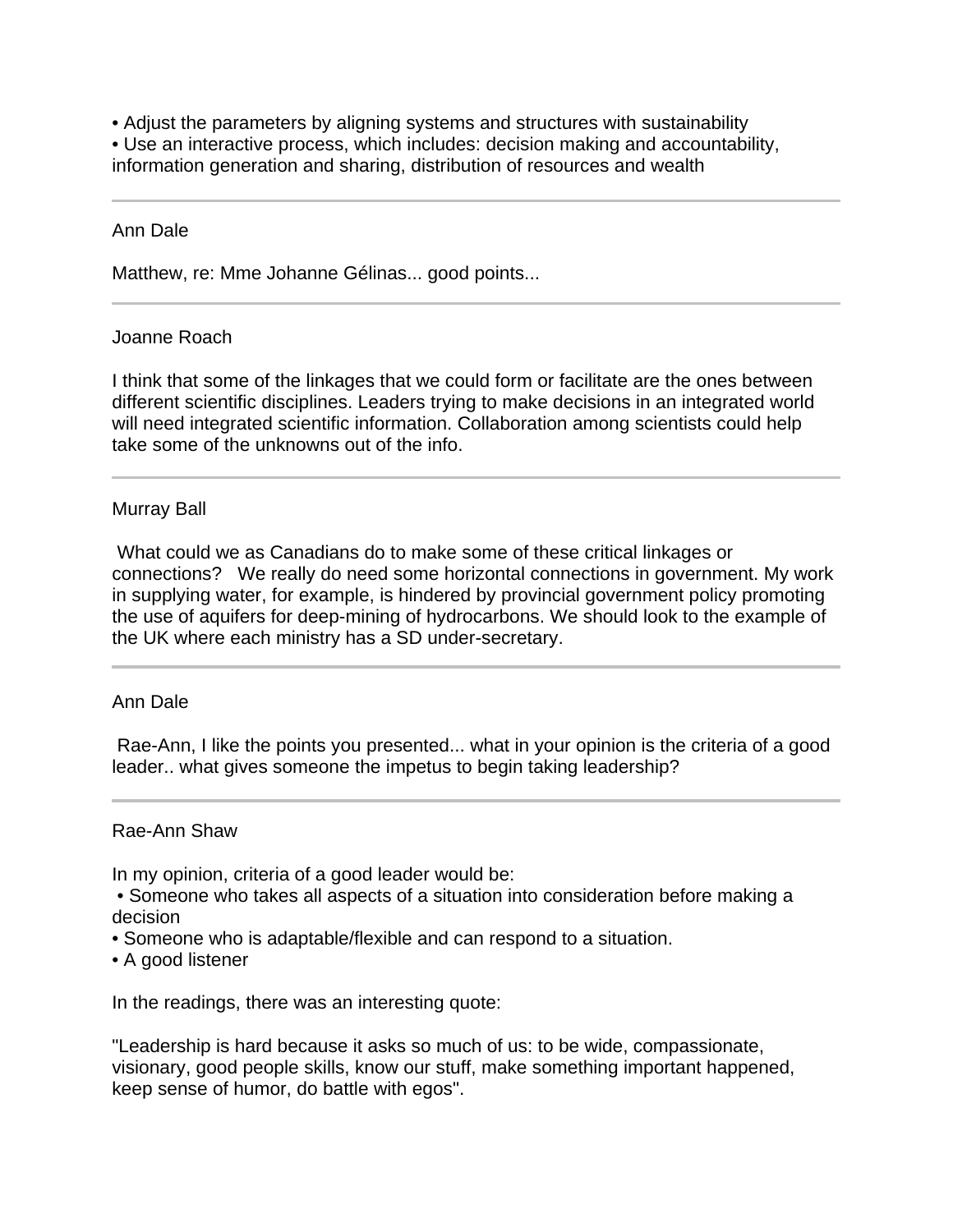I think sometimes someone assumes a leadership role, not only because they possess some of the above qualities, but because maybe they don't agree with the way something is being run currently by someone else. They feel they can make a difference.

### Lynne Magee

 $\overline{a}$ 

All good points and would be welcome in a leader, but it also seems that people get promoted on the basis of seniority, who they know and not necessarily their skills at management.

# Erin Gorman

I very much agree with you there, Lynne, its not what you know, or what you are passionate about anymore, its all in who's backing you...

# Rae-Ann Shaw

Unfortunately in the federal government I've witnessed this on more than one occasion, because that's the way the organization/system is set up.

### Kurt Fehr

I found that same article very interesting. Lack of Ego is an important quality in a leader. Everyone is more comfortable and will follow a leader that is not egocentric.

### Jennifer Maxwell

I think dialogues (e-dialogues and face-to-face dialogues) are a good place to start, but I think we need to be more active than this. Perhaps we could start off on a project-byproject basis where people are actively involved in creating something sustainable, collaboratively. I am trying to think of an illustrative example...physically building something... It is through these interpersonal relationships where there is trust, mutual respect that barriers are broken down.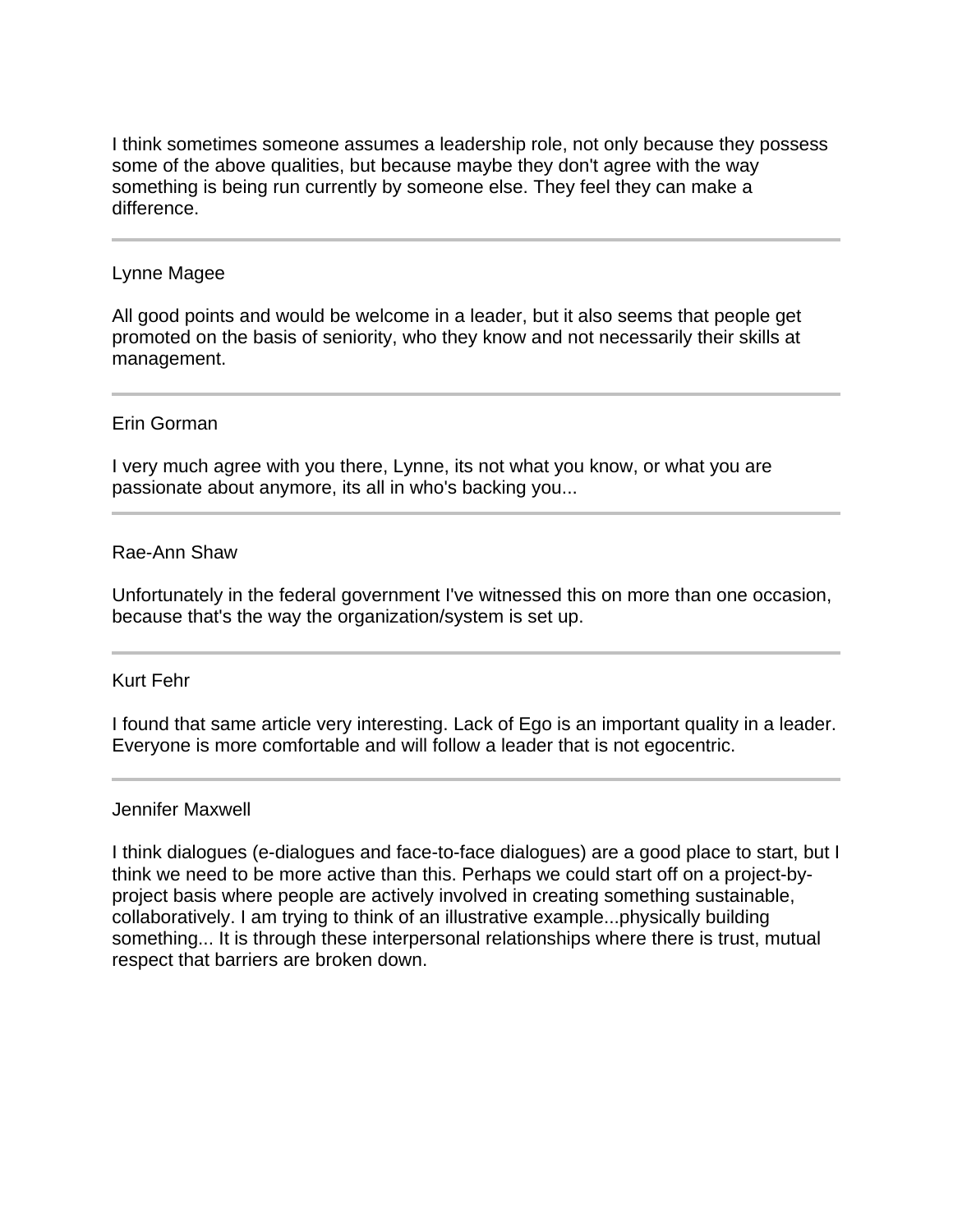#### Karen Larson

Jennifer, these things work however if the top does not buy in then it is not going anywhere. If the upper management does not share that vision then it will not work.

#### Lynne Magee

And in some organizations, if the vision is not the idea of upper management, it came from lower in the hierarchy of the organization, it will never be recognized.

Cassandra Caunce

Sad but true…

l

### Lori Marchand

As cynical as I can be at times :-), it seems to me that this type of resignation underestimates the power of "leading from the middle" Basler and undermines hope.

#### Jennifer Maxwell

Yes, I agree with Lori. I think we have a responsibility as citizens of this world with the knowledge we hold to challenge and question our leaders as well as create our own solutions.

#### Cassandra Caunce

Maybe I should have added more to my post....

Sad and often true, BUT not always the case. I'm not even middle management and just being pleasantly and almost nauseatingly persistent, I've managed to institute a few small changes in my organization. I'll not get recognized for it but I don't care. It's the changes that were made that matter...not my pride.

#### Ann Dale

Cassandra… sometimes the most effective leaders lead from the side or behind.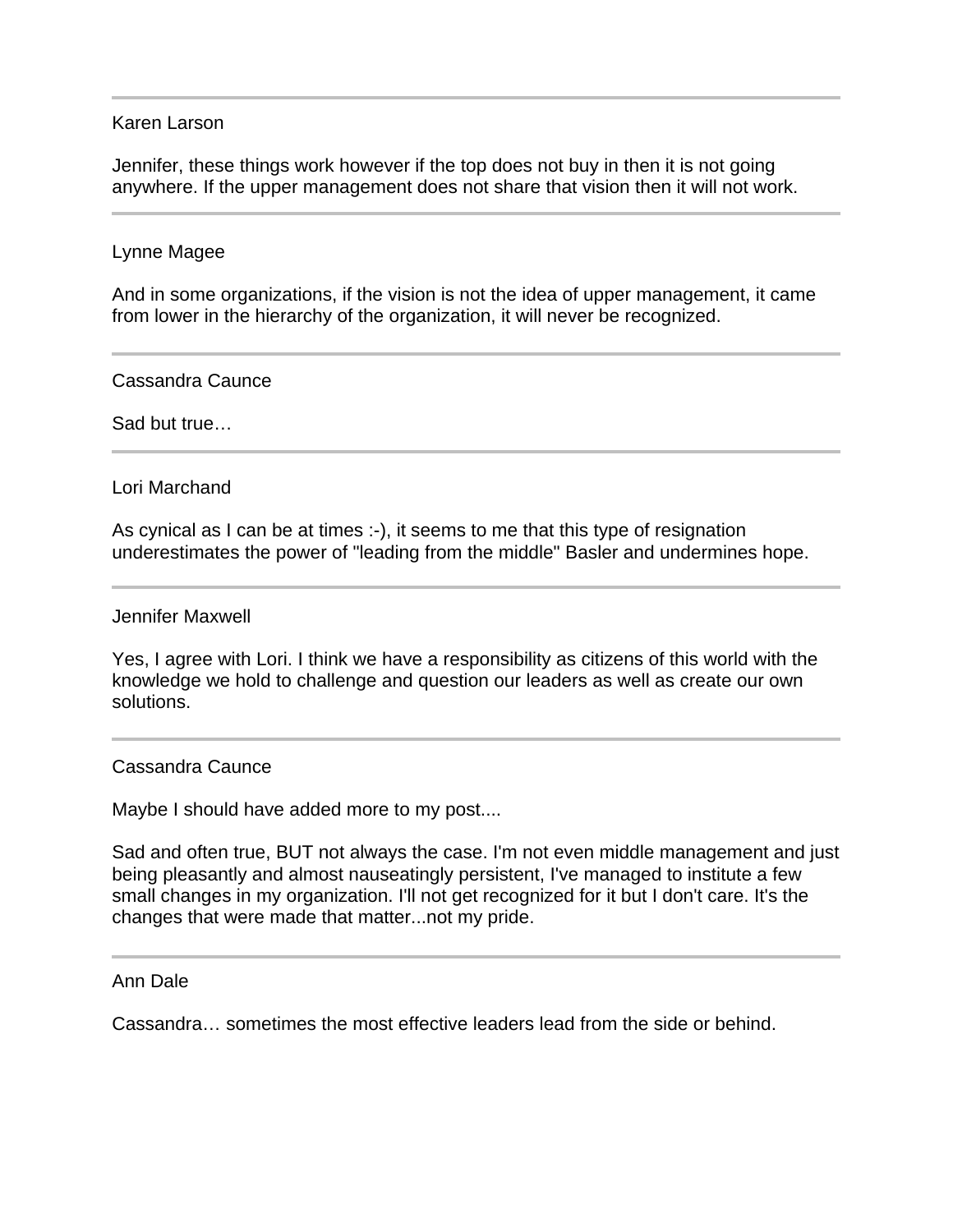## Lynne Magee

I think we are seeing more and more workplace champions who aren't in a leadership role who are making changes - we all have a role in leadership such as educating and living what we believe - eventually someone will notice and changes can occur.

## Jennifer Maxwell

Karen, I understand where you are coming from (I work in the provincial government too!!), but it seems cynical and disempowered. Maybe, I am naive, but I am thinking grassroots on a large scale.

Think about Clayoquot Sound. That was a grassroots initiative and it did make a difference. There was something special there, something magic, but it had an effect on the decision makers.

### Karen Larson

Yes I hear you, we have many groups here in the agricultural sector who are building a sustainable society, grass roots orgs, food democracy etc. I love the energy. In this case the point is that the CFIA and Agriculture and Agri-Canada is so globalized in their thinking that small grass roots orgs and sustainable farming for example has become obsolete...and are working in a silos or stovepipe as their vision of sustainable does not match Agri-Canadas. I am not saying that it is not possible to have SD occur I just find that there are so many visions that every-one is working in isolation...The leaders for example are not clearly focused on a vision as what the federal government who sets the policies and agendas sees as sustainable is not necessarily what the grass roots see as sustainable.

### Ann Dale

Does the fact that you are making decisions about complex dynamic living systems mean anything for leadership? Are there critical ethical dimensions?

### Dan Sonmor

To really make this work, multidisciplinary teams are needed, working in conjunction with one another to a common goal. One person, one leader, one community, not even one country will make truly SD initiatives work.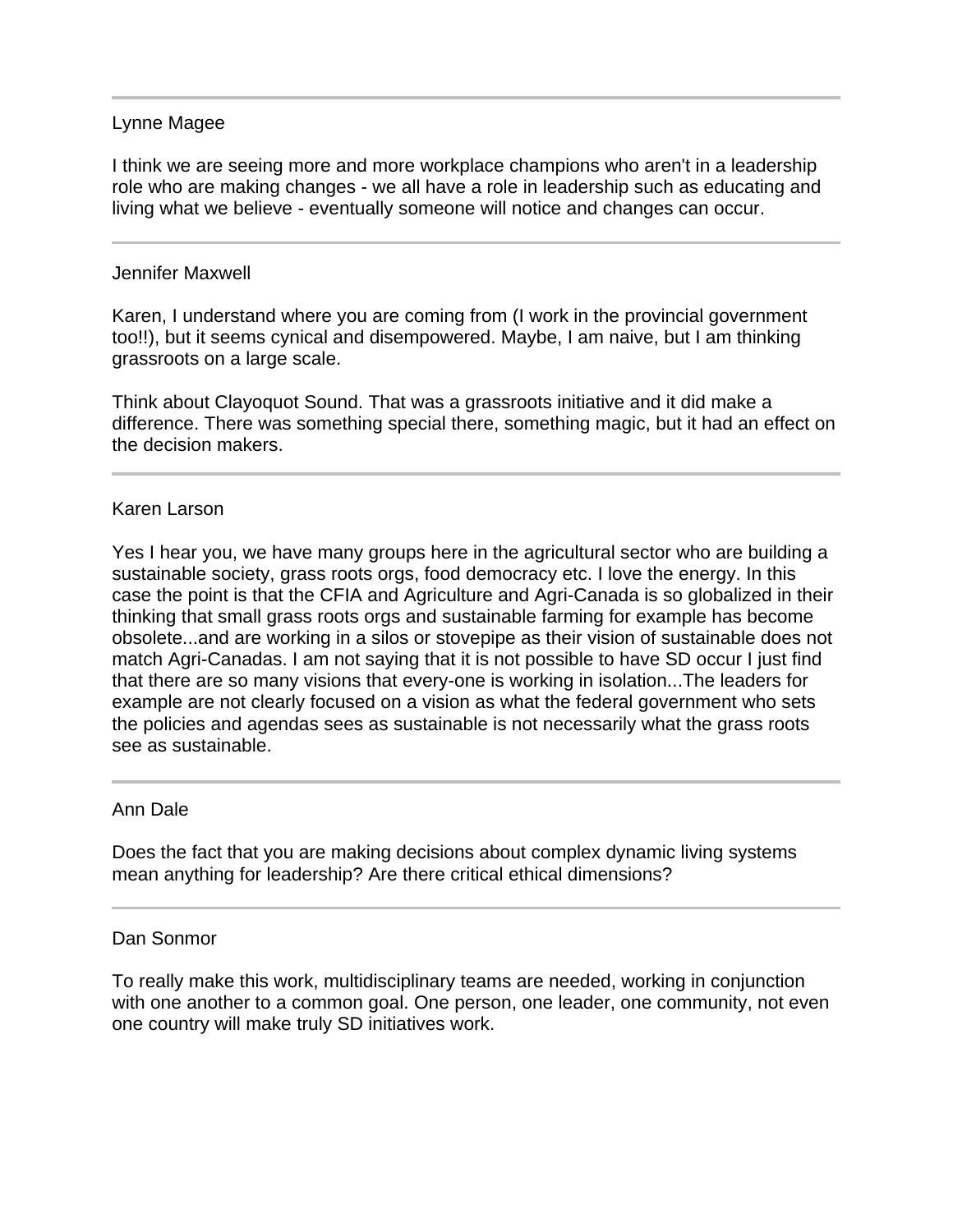# Jennifer Black

In my industry (oil and gas), it can be a great benefit to go beyond the regulatory basics. That is, exceed acceptable contaminant levels, go beyond the call of duty when building roads, etc. Getting on the good side of landowners ensures that you will get new leases in the future and you build a solid reputation among the public. Also, the regulators tend to leave you alone and they may let some things slide. So, it may cost initially to start up good sustainability practices, it will definitely pay off in the long run.

# Cassandra Caunce

Same thing anywhere, really, especially in resource-based industry. Building a reputation as a responsible company takes a very long time and is extremely valuable once built. The trick is maintaining that reputation. Doesn't take much to make it all go down the drain. Reputation is more valuable than economics because without a good reputation, there will be no economics!

# Karen Larson

Ann, it should mean something for leadership, but in my organization the bottom line is money. Of course there are critical ethical dimensions " to every action there is a reaction". Global warming - melting of ice caps which effects the livelihood of the Inuit. Globalization of food systems; making the 'third world" economies suffer and the social health and well being of over farming an ecological, economic and environmental disaster. If our managers could see the linkages and if there were federal policies in place to rebalance the economics of the situation perhaps the ethical would meet the sustainable.

### Ann Dale

Jennifer raised an important point about multiple leaders working together toward the common goal of sustainable development. Matthew talked about quality of life and points from the Commissioner's office (good research) and of course, again the dominance of the economic bottom line over the other imperatives. How then, does one lead/manage in such a complex world? You have started to touch on it, multidisciplinary teams, horizontal connections, think of the spider web design we had for this website?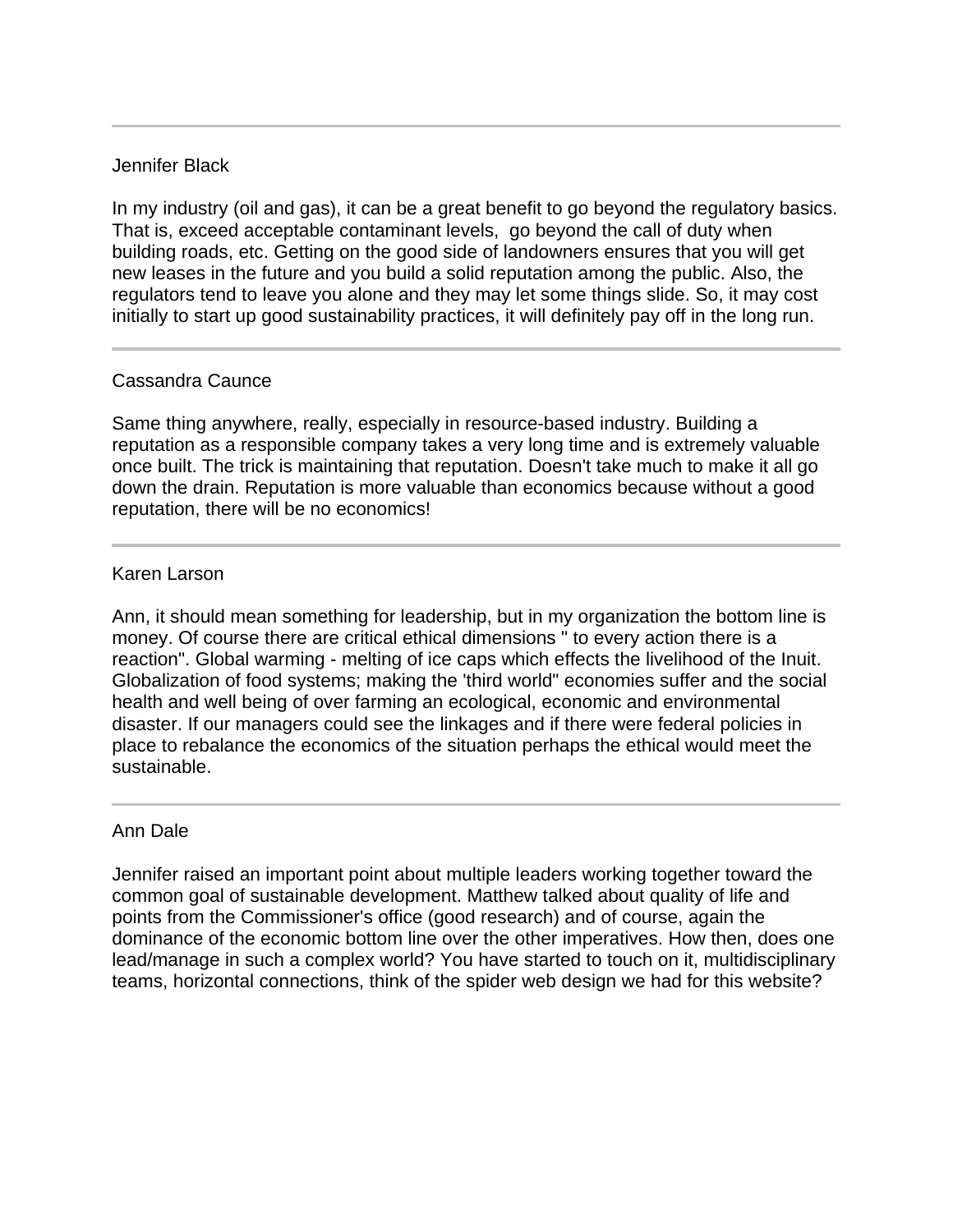# Matthew Paisley

The interdependence and interconnectedness of the present world has caused environmental problems to be stretched across the planet, and are not simply confined to the country where they surface. The livelihoods of a number of groups are at stake whenever a sanction, decision, policy is put in place. I suppose that this is where the balancing of the social side of SD comes in...often times the most difficult to rationalize, as it is not always empirically or quantitatively able to be balanced.

# Lori Marchand

Ann, I think that obviously there are, but I think that there is a huge lack of awareness about "interconnectedness" and "complex dynamic living systems" in general. Maybe this example seems very simplistic, but to me it seems that "lack of effective communication" is an obstacle, that could be overcome by leadership improvements. For example, if people become aware of an issue, (ie. water shortage-don't water the lawn), people seem to readily comply. Or missing person, please help search. People readily comply.

# Dan Sonmor

l

j

One would hope that the decisions being made are for the benefit of the ecosystem, not to just simply take without return (as is the case now). The ethical components with these decisions should be covered, as you are not doing something that you and you alone will personally gain from. You do what you know and think is best based on the knowledge you have and if it turns up to be a mistake, then it was a mistake. It's all part of sticking your neck out there to take a chance to do something you feel is right.

### Toni Lightwood

Lori, you're very correct it's just so unfortunate that solutions are so often reactive, rather than proactive.

### Deb Webster

"Does the fact that you are making decisions about complex dynamic living systems mean anything for leadership? Are there critical ethical dimensions?"

Ann, yes I think it is very important in leadership, as there are many unknowns within the living systems. There are many complex ethical dimensions also say people have so many diverse values, heritage and beliefs that could be impacted by your decision in leadership.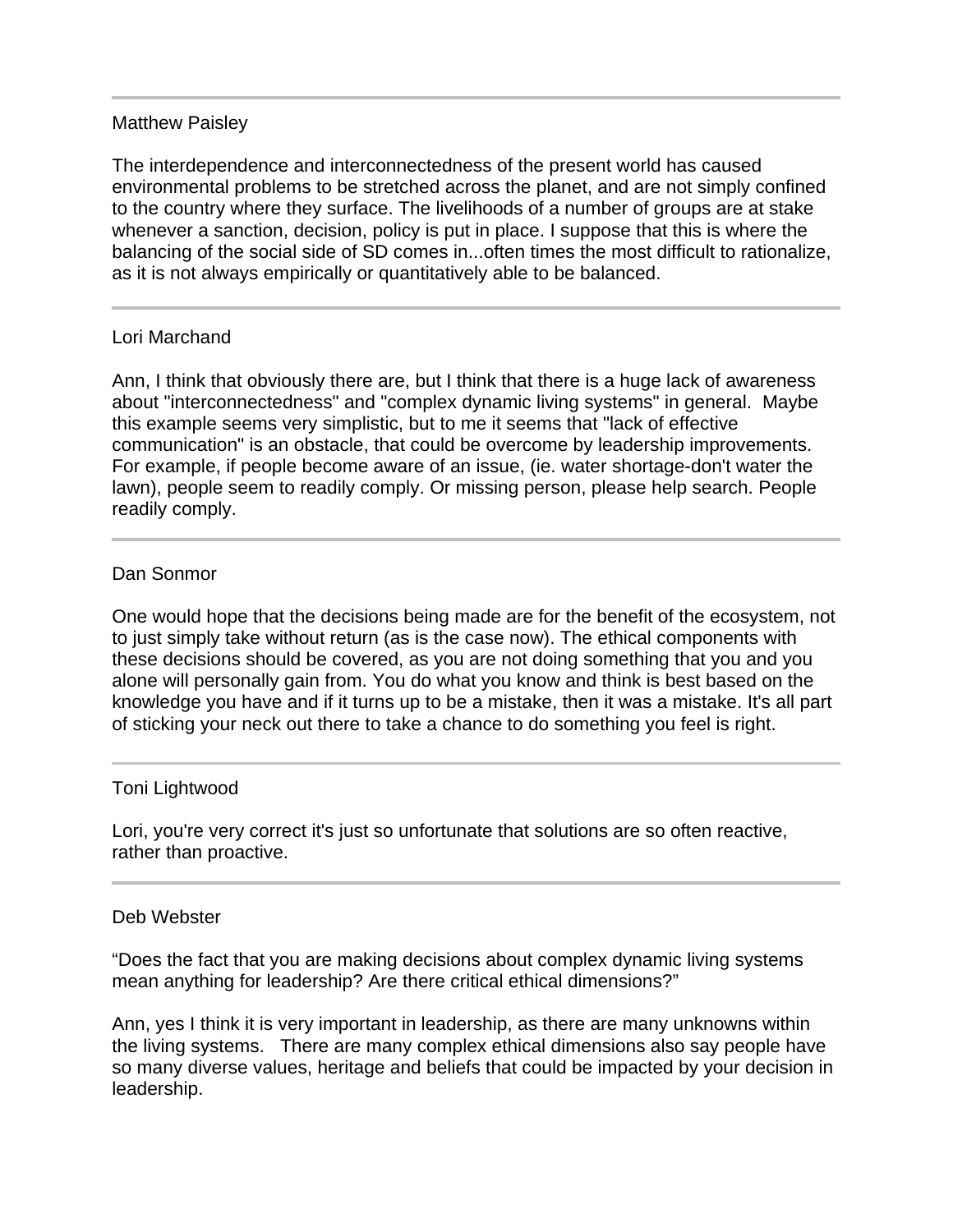# Jennifer Black

 How then, does one lead/manage in such a complex world? I think an important attribute of a leader is to encourage and listen. It is not necessarily up to the leader to develop new ideas and pass them onto those around them, but to encourage those under their direction to grow and develop in their own right. It is the encouragement to allow for technical, professional, education and personal growth that will bring about new way of thinking.

# Ann Dale

Ι

l

Dan, regarding sticking your neck out… sometimes it is a big step to make a stand for what you feel is right… sometimes is it amazing to find out that once you do speak out… you realize that there are many others our there who are on the same page as you in your beliefs, however, they were too afraid to make the first step. Sometimes we are leaders without even knowing it... and this also inspires leadership in others.

# Cassandra Caunce

Ann, that is so true. All you have to do is build the right bandwagon and the right time and it's amazing what will happen if you just speak up about it.

### Lori Marchand

I couldn't agree more; so often as individuals we don't take small actions that we know are right because we are afraid of what other people think. Then to our amazement when we actually take those actions, we see how well received they are and how infectious the whole process is.

# Lynne Magee

"Does the fact that you are making decisions about complex dynamic living systems mean anything for leadership? Are there critical ethical dimensions?"

It should but it seems a lot of people get focused on their individual responsibilities or area of expertise and don't look at the complexity and interconnectedness of the situation. Or consider the law of physics that for every reaction, there is an equal and opposite reaction. Andrew Nikiforuk in his book the "Fourth Horseman" talks about how our progress in the world - globalization, agricultural practices and industrial/technology has created ideal conditions for plague, famine, and diseases - and how it the "super-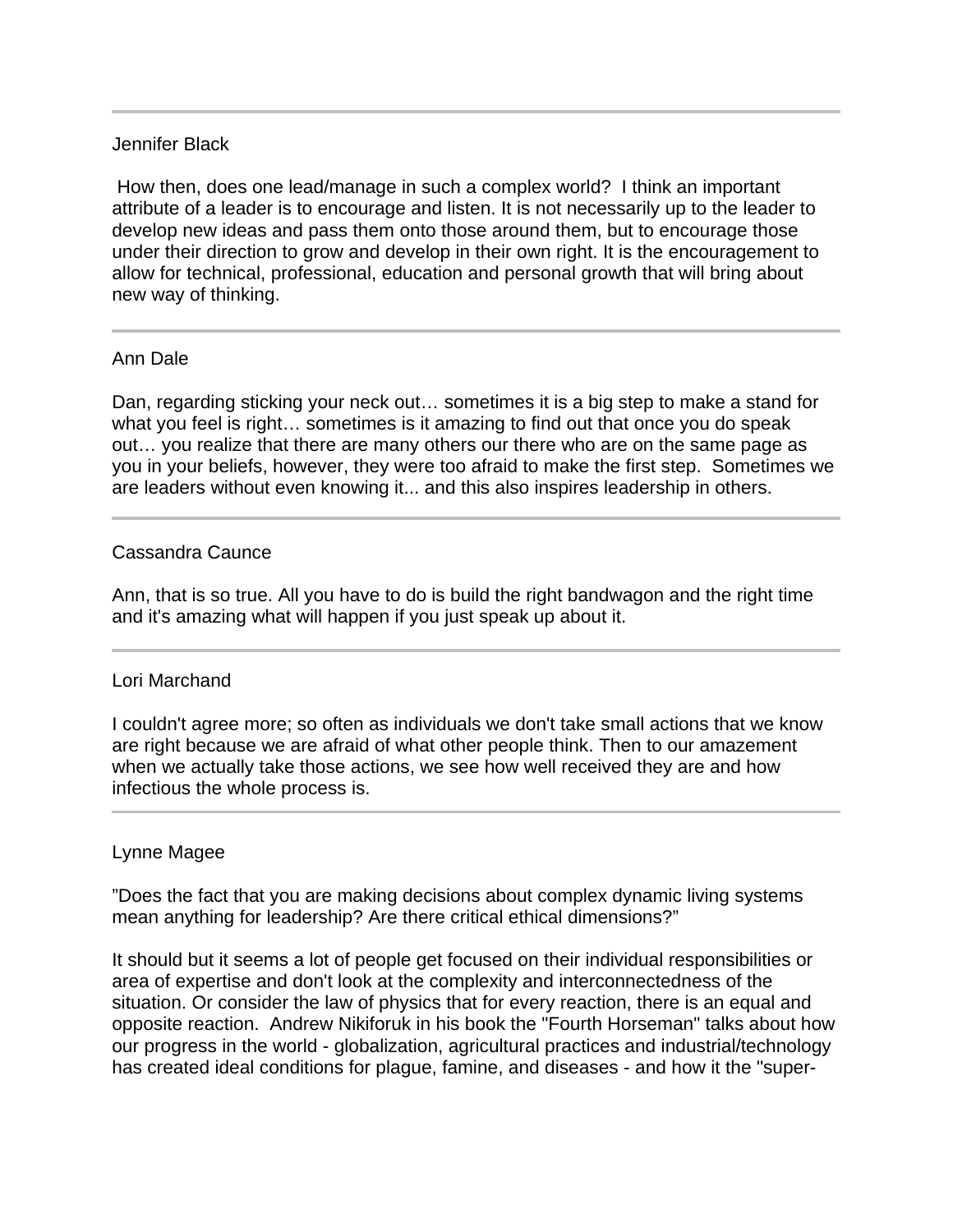organisms" natural reaction to fight back and to maintain our capacity for food and population, and life on our planet.

# Shannon Pagotto

Ann, yes I think it is very important in leadership, as there are many unknowns within the living systems. There are many complex ethical dimensions also say people have so many diverse values, heritage and beliefs that could be impacted by your decision in leadership. I think Deb is right but we first need to understand and more importantly respect the ethical dimensions. One reason for aboriginal self-government is because we didn't respect their ethics, values and culture. Perhaps it was more that we didn't understand it. A good leader would take that time to first understand and then be able to respect.

# Matthew Paisley

The NOVARTIS Foundation (http://www.novartisfound.org.uk/) believes that: "Good governance" puts people into the center of development. "Where people grow, profits grow": this well-tried business rule is applicable to development policy as well. Building on your "spider web" prompt, and this quote, I believe that the evolution of responsible and effective leadership begins on an individual basis, and expands outward, both horizontally and vertically. The establishment of a leadership position does necessarily imply leadership - that takes both respect and devotion.

# Karen Larson

Ī

I think that the spider web management design is a good one. It involves every person each one of spiritually, emotionally, economical, ecologically connected.. In the web the center is connected to each and ever other point - it is horizontal and lateral...socially all have a voice...each link is recognized as being a part of the whole and as being valued. Can our society grasp this management approach? The social dimension of being valued is so important to this cradle-to-cradle movement.

### Erin Gorman

Very true Matt! It is sad though that some leaders in the "leadership positions" with the authority to make changes and better the community, city or country are just sitting ducks while others who want to make a difference and want to change things for the better of the environment and sustainable development just don't have the means or power to.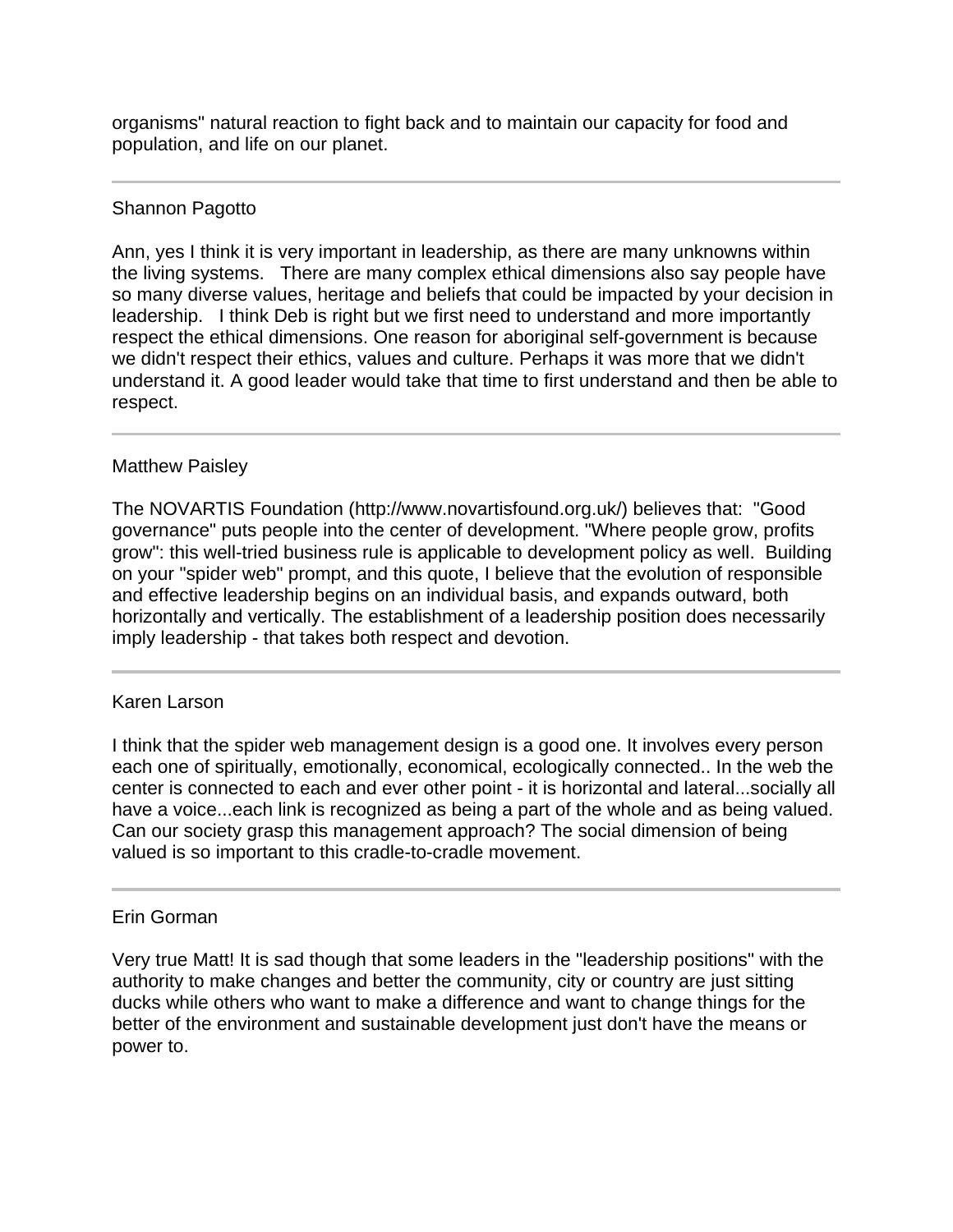## Toni Lightwood

I think another important issue of leadership is enforcement, too many times in the Ontario Government I've seen rules and regulation put in place, but there is no one to impose them. With all of the funding cut backs and lost positions, there appear to be more rules then there are people to put them into effect.

# Cassandra Caunce

Toni, It's not just the Ontario Government that does this! [Smile]

### Lori Marchand

I totally agree Toni. What comes to mind is the land use management plans. If a municipal land use plan that took years to develop is simply "policy" or that can be thrown out the window by the province, what does that do to the moral of the municipality? It robs people of their sense of empowerment, and divides people. You need that horizontal harmonization as well as power to enforce policy.

### Rae-Ann Shaw

Lori, but how do you harmonize municipal, provincial, and federal governments mandates and policies?

### Lynne Magee

Rae-Ann, communication and dialogue between the groups towards common visions. Educate of the public to elect officials who will work towards these goals.

### Jennifer Black

Ann said: Dan talked about sticking your neck out. I think this is an important point when you know there will never be one right decision and that will always be alienation, this takes courage. Isn't this one of the key qualities of a leader? A leader must be willing to take a risk and to be open to new ideas, exploring possibilities that may end in failure. It is through successes and especially failures that we learn. Being a leader, in this regard, is a difficult task. You must put yourself forward and be open to scrutiny, criticism and failure. If you don't have the courage to do this, I question how effective a leader you can be?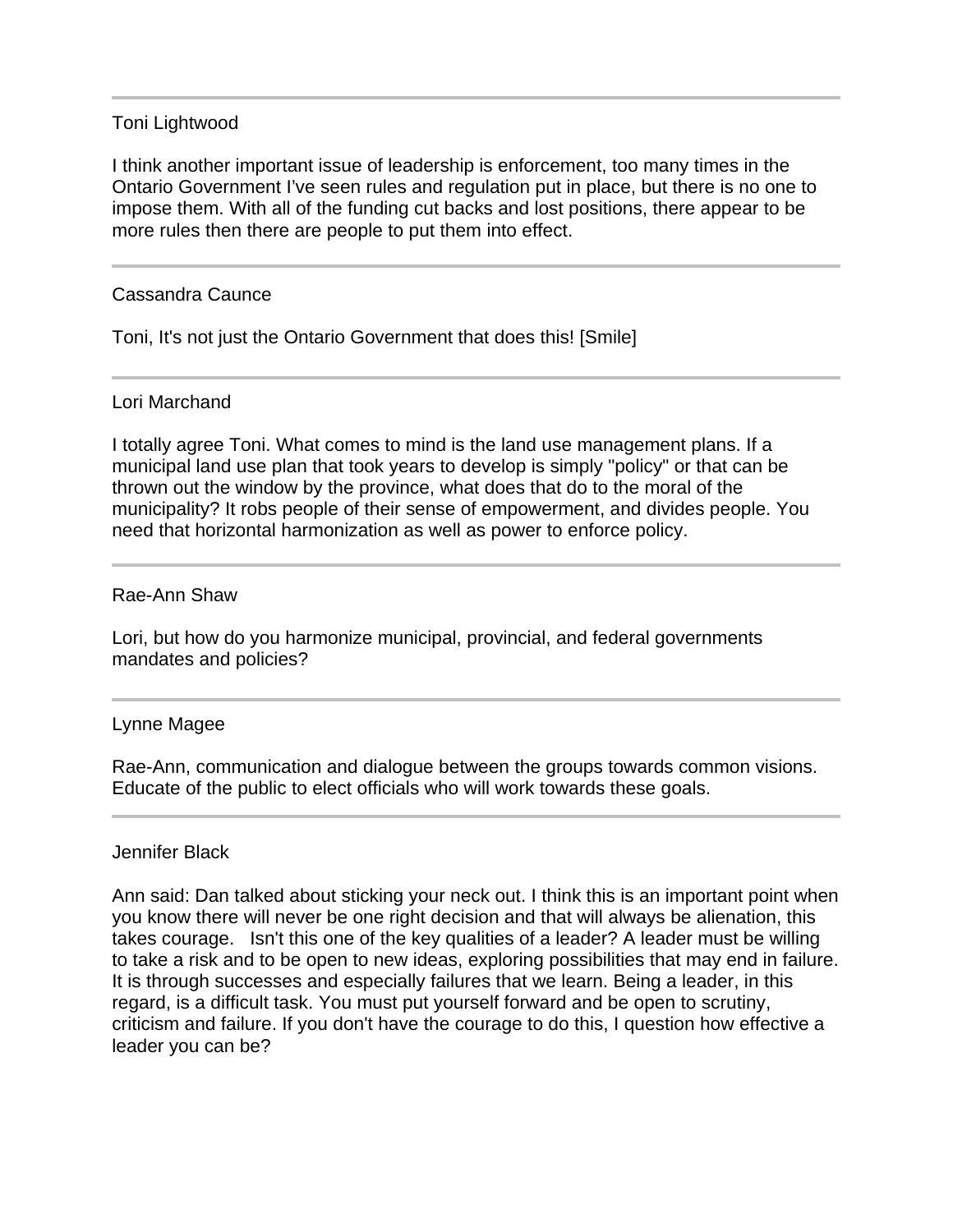## Matthew Paisley

I wonder if we sometimes confuse leadership with management. Does leadership not imply a voyage and movement towards something or somewhere? Perhaps one of the key aspects of a leader, then, is a level of vision to act as a guide. The better the vision, the more dedicated the followers.

# Ann Dale

Matthew.... "the better the vision, the more dedicated the followers".... Maybe a good leader is someone who inspires others to see the possibilities and opportunities in the world, and inspires others to be the change they wish to see...

### Jennifer Black

Yes, I do agree Matt. A leader must show some level of vision, but I think it is up to the leader to put forth the initiative to cover new territory towards what you describe as a "voyage or movement". This means the leader must be the one to take the risk. I also think a good leader should not only encourage "dedicated followers", but people that will also develop their own vision. A leader may not always have the best solution. A good leader will recognize this and look to others for inspiration.

### Murray Ball

Ernest Shackleton is an example of a leader not always having the best solution. He caved in to the point of view of one of his followers while stranded for a year in the Antarctic - and only because of that was successful in bringing his entire crew home safe - a definite contrast with other Antarctic explorers.

### Ann Dale

How do you think our individual approaches to leadership would change if we did not let fear or ego get in the way?

### Deb Webster

I think more people would be willing to speak up and lead...but I think most fear is driven by the unknown which leads us back to knowledge and education if somebody is willing to educate you on the direction you are more willing to follow than just being told to change your ways.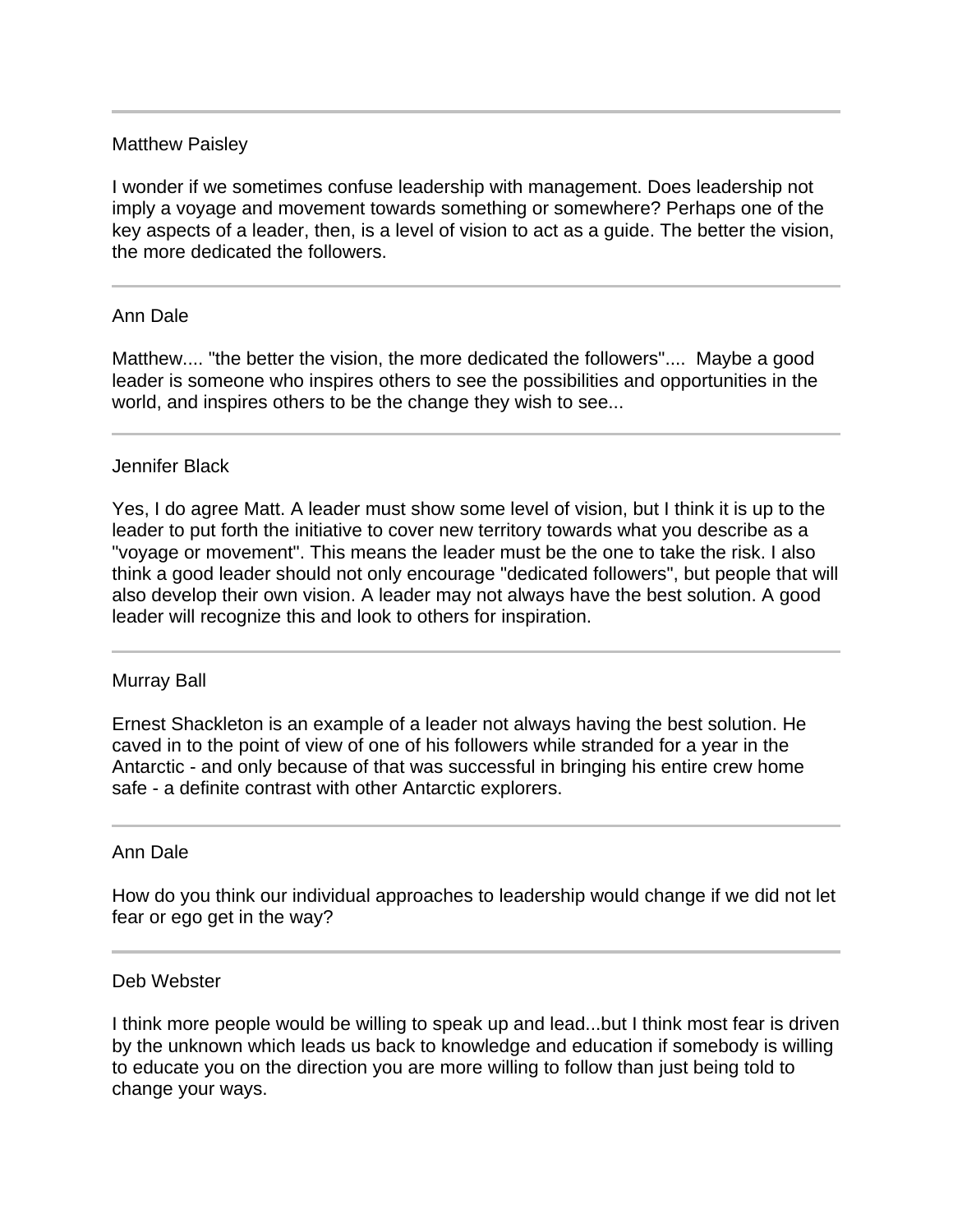# Rae-Ann Shaw

If we didn't let fear get in the way, I think many unsuspecting leaders would emerge. Someone said earlier that people just stick to their area of expertise, etc. I agree-people to go work from 9-5, work in their cubicle (only within their area of expertise), then go home and start the whole routine over again. They are not challenged to think "outside the box". Perhaps this is due to fear of being an outcast or "trouble maker".

# Kurt Fehr

Without fear and ego, change would flourish.

### Lori Marchand

Yes, I really liked Balser's take on that: " I may have knowledge that they don't; but I am not better than they are... it simply puts a greater responsibility on me to help them understand what I understand and they do not". Sounds like he has spent some quality time at the monastery :-)

### Kurt Fehr

Just think how good this world would be if everyone thought this way?

### Lynne Magee

If fear and ego didn't get in the way, if we are respected and valued for our beliefs and knowledge, great changes would happen. We are all unique individuals and that should be celebrated.

### Cassandra Caunce

Being human, it is only natural to fear the consequences of doing something "radical". However, I believe that a reasonable person trying to institute changes gradually, reasonably, and without excessive force need not have fear. Catch more flies with honey... In terms of bringing up new ideas, if fear was not a factor, people would be more bold and changes might take place more quickly. However, this could lead to problems with acceptance. While everyone generally agrees that sustainability is the key to the future, the path on how to get there will be subject to many of an opinion.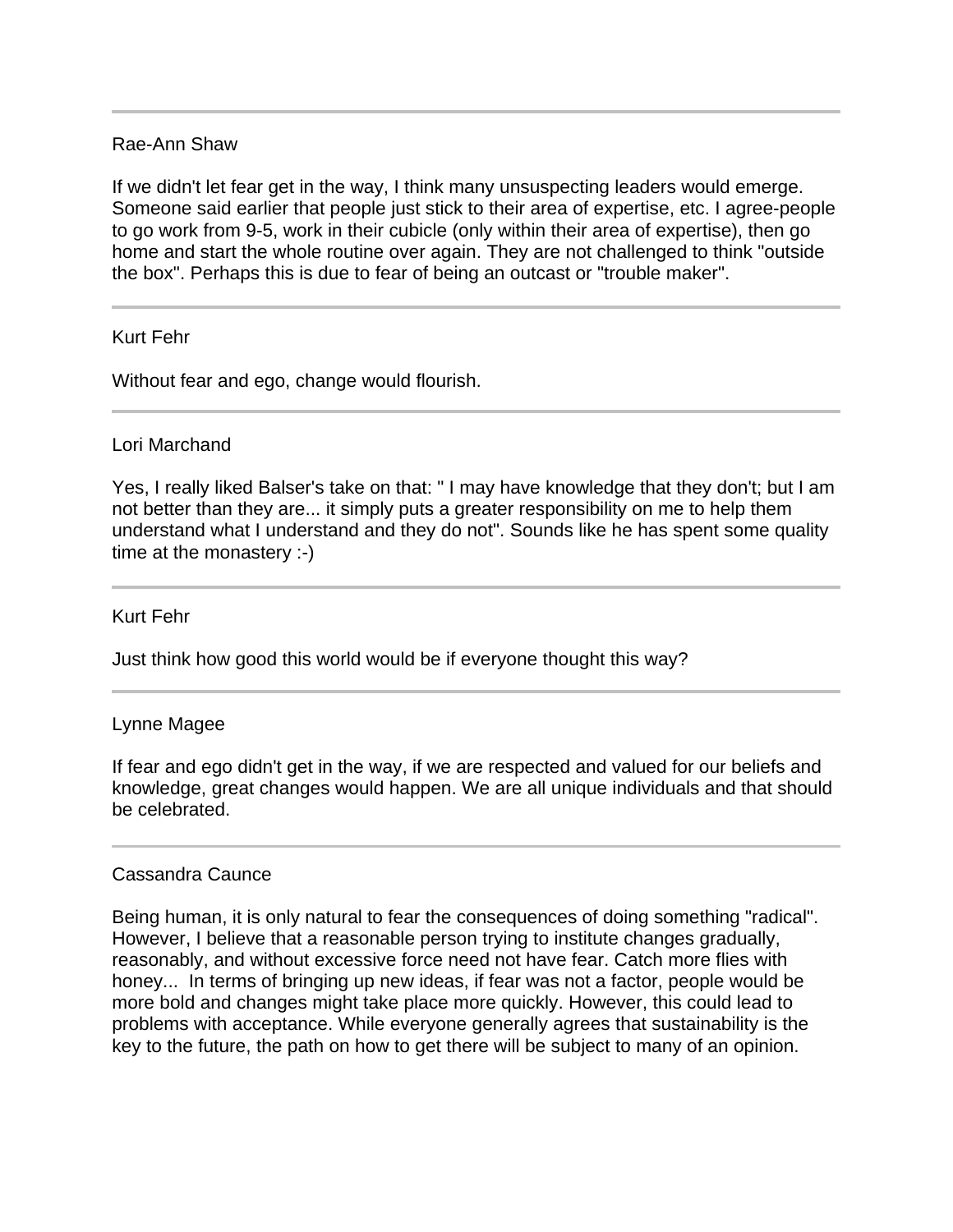# Shannon Pagotto

How do you think our individual approaches to leadership would change if we did not let fear get in the way? I think it depends on our surrounding environment. If it's encouraged to lead, then there is nothing to fear. Our department encourages leadership by encouraging people to use the 7 identified leadership qualities. Fear is not what stops me from leading, it's that in this organization (fed government) senior management stops listening. My director on the other hand, has no fear of getting in trouble so he often raises his SD voice. He takes it as far as he can until management tells him to sit down. I think if his fear was gone, he would take it all the way, he would have no hesitations to say no to the pipeline and say no to the big diamond mines even though Canadians are apparently going to benefit lots.

# Ann Dale

Several of you have raised the issue of respect. Bravo, what about if more leaders respected all their employees equally and at the same time, regarded all with compassion? But then, I could be accused of naiveté, as there are lots of power and control issues. As well, what about integrity? And what about leading through power with people rather than power over people?

# Dan Sonmor

There have been a few things that this course has shown me that I have managed to take back to the workplace. However, some of the SD issues that I read over the last week may prove to be the most valuable so far. Our regional director is driving our SD wagon and has basically put all of her future job aspirations on our department reaching our SD goals. Who knows, with some of this information, I may even get that promotion I have been looking for. Is this ethical? I think so. I will be out there trying to lead by example and telling people what I know and what I have found so they can follow along and learn more if they want. Those that can - do.

## Karen Larson

Ī

"What a wonderful world it would be". As in the spider web...all are interconnected and the strength of the org. is every-ones ideas, visions.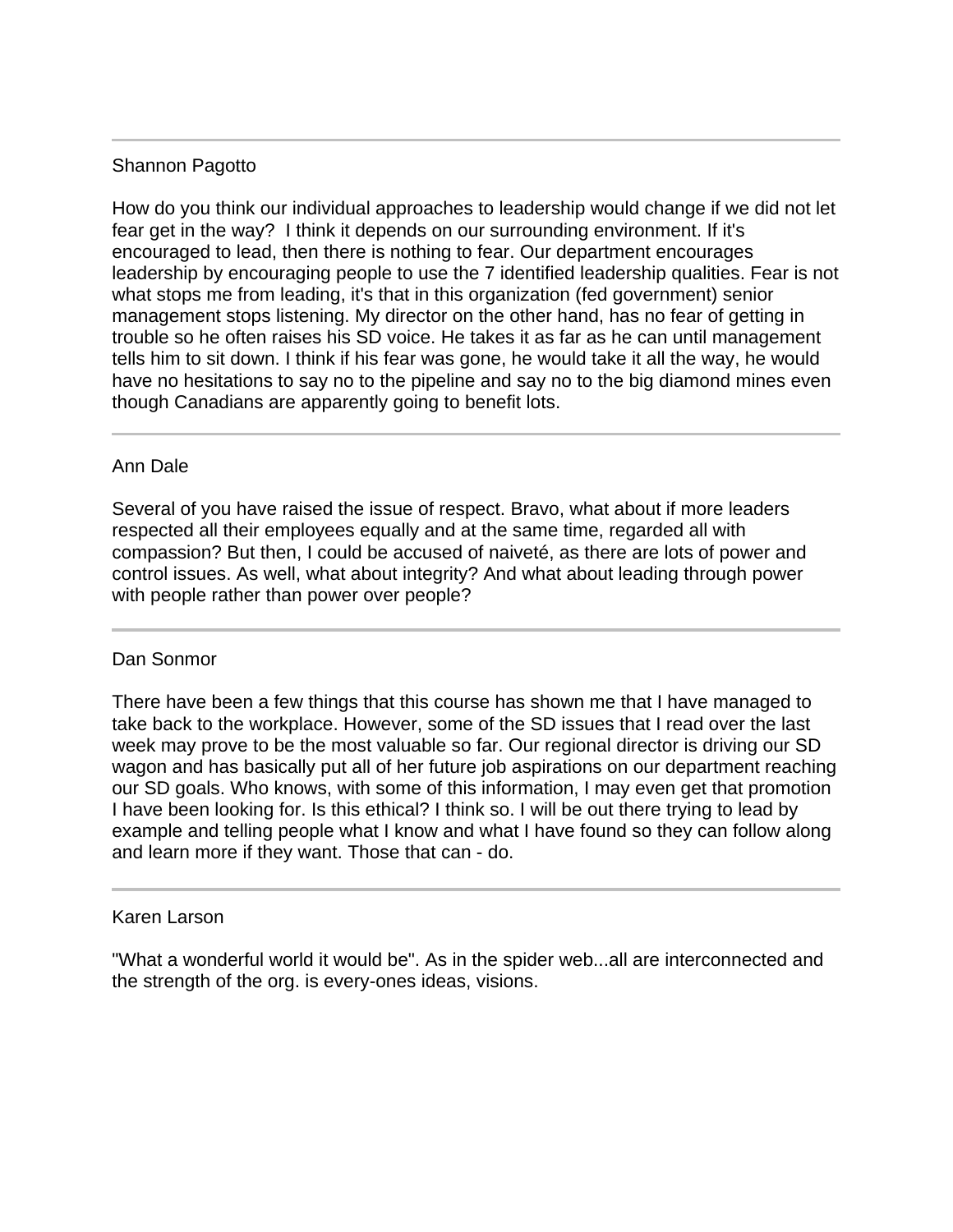# Toni Lightwood

An effective leadership strategy that I have found to be successful, is to lead by example, people are often defensive when you try to impose your thoughts and opinions upon them, but when they can visualize different and effective ways of doing things, they're more open minded about making life-style choices of the same.

#### Karen Larson

l

Also having a clear vision or goal in place without the knowledge of what the path is people do not know where they are going…

### Deb Webster

Toni, that is very true, nobody wants to feel belittled by somebody's ego and change can be hard when the outcome is unknown. Example is a great means of leading...that is if there is an example to follow.

#### Lori Marchand

Yes, a good example of that is the paper towel composting bins in RRU campus washrooms. What a great idea! But haven't seen that anywhere else. I have taken the idea to the EM co-coordinator of our building. Was it Eisenbach that mentioned that people change far more readily when they are "attracted" to a new idea, rather then told to "comply" with something?

#### Matthew Paisley

Man is born free, and everywhere he is in chains. One thinks himself the master of others, but is indeed a greater slave than they. Or something like that... Power over the people will only work if that power is given. Also, with tight control over employees, in true micro management style, the chance for advancement is minimal. In fact, there would be little impetus to do more than is absolutely necessary. Only through a mutual respect and a level playing field can success be achieved. There will always be a hierarchy, but let it be a mutually agreed upon one, where all players have a stake and say in matter, regardless of how small.

### Shannon Pagotto

Ann, again, I go back to my Director. He has a directorate of close to 70 people all in the environment and conservation field. When it came time to express the regions opinions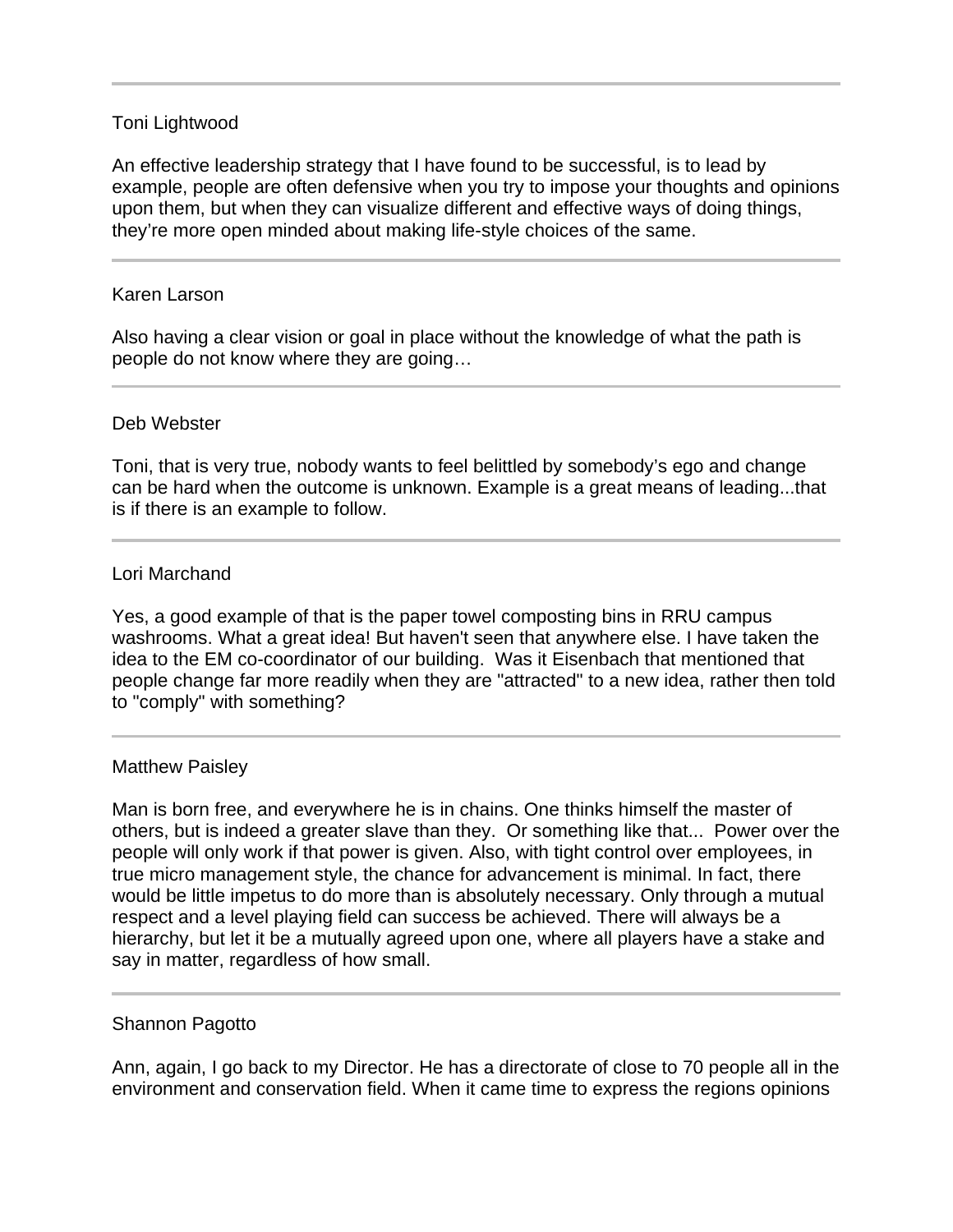on drafting our SD policy, he gathered us up and sent many to a meeting. We share his vision, why? Because he is a good leader and we believe what he is saying. So, instead of one voice at meeting, he has 70. He also has 70 people reviewing projects and issuing permits.. another example of power with people.

# Cassandra Caunce

I can't help but sharing what happened in our company. And this is just between us.... All was going well. The Board of Directors approved our Charter of Corporate Responsibility created by the environment & corporate affairs staff and we worked HARD on it. It was published. Then one of the board members - an accountant - looked at it, re-wrote it and then informed us of the changes. No consultations at all. It was a total slap in the face and the new version was regarded as ridiculous by our staff. We took one step forward, then in a heartbeat - three backwards. Respect is everything

# Deb Webster

Shannon that sound likes a great leader. Where I work there is great leadership as my bosses have great passion but being the contractors the stakeholder gets the last say and sadly many of BC resources are not Canadian owned and they are looking at the economic bottom line. So i guess I am with Cass watching 1 step forward 3 back many times

### Ann Dale

"I wonder if we sometimes confuse leadership with management. Does leadership not imply a voyage and movement towards something or somewhere? Perhaps one of the key aspects of a leader, then, is a level of vision to act as a guide. The better the vision, the more dedicated the followers".

Matthew this question earlier. And several of you have talked about empowerment, being reactive rather than proactive. How does all this fit with leadership for sustainable development? Do you have to be even more strategic, able to see both the forest and the trees?

## Joanne Roach

I'm beginning to think that the most effective leaders will understand or embody these assertions:

- Leadership starts with deep caring
- Battle to subordinate the ego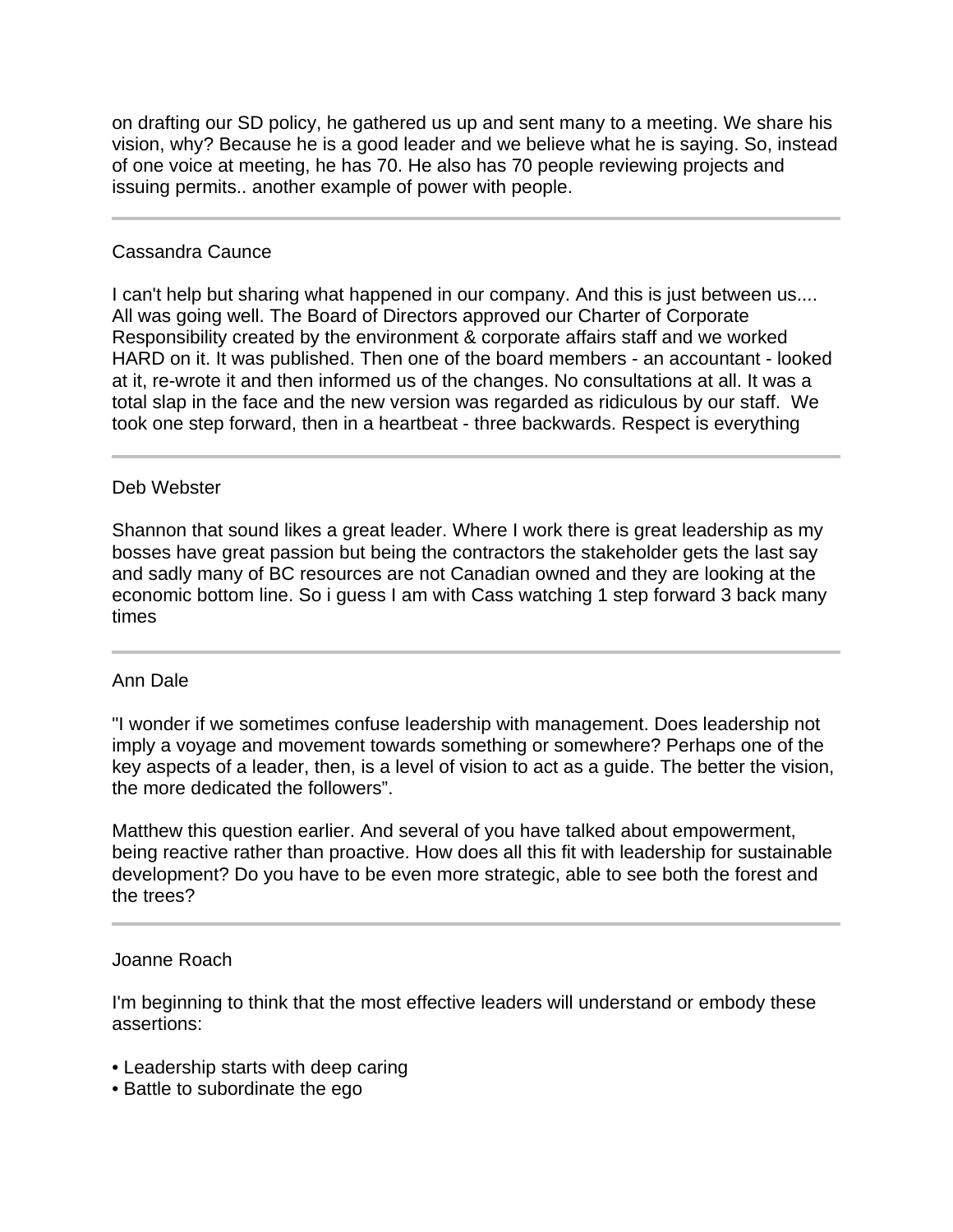- Passion to make a difference
- A sense of humour

I also think that the people who are true leaders may not recognize this for themselves, but others will recognize the traits, trust their judgment and maybe even suggest they take up formal leadership roles.

I guess what I'm saying is that you can be leading and not even know it.

#### Dan Sonmor

Ĩ

You are so right Joanne. In fact, if you are in that position you certainly have to be careful. An old saying "What you do speaks so loud that I cannot hear what you say" is something any leader should follow.

#### Matthew Paisley

Sounds like a definition for effective leadership... inspirational. I would concur, except for the difficulties one would see in overcoming our own ego...

#### Lori Marchand

 Was it ego that caused Ralph Klein's to immediately remove and dispose of the solar panels installed on his home by Greenpeace? LOL.

#### Lynne Magee

Maybe the outcome would have been different if Klein had a choice in the issue? Accepting a choice or a change is always more palatable than having it forced on you.

#### Karen Larson

In Bob Doppelts article he states that "Warren Bennis and Bert Nanus (1985) contributed to the discussion by listing several key differences between leaders and managers. They said that leaders:

- 1. Do the right things
- 2. See people as great assets
- 3. Seek commitment
- 4. Focus on outcomes
- 5. See what and why things could be done
- 6. Share information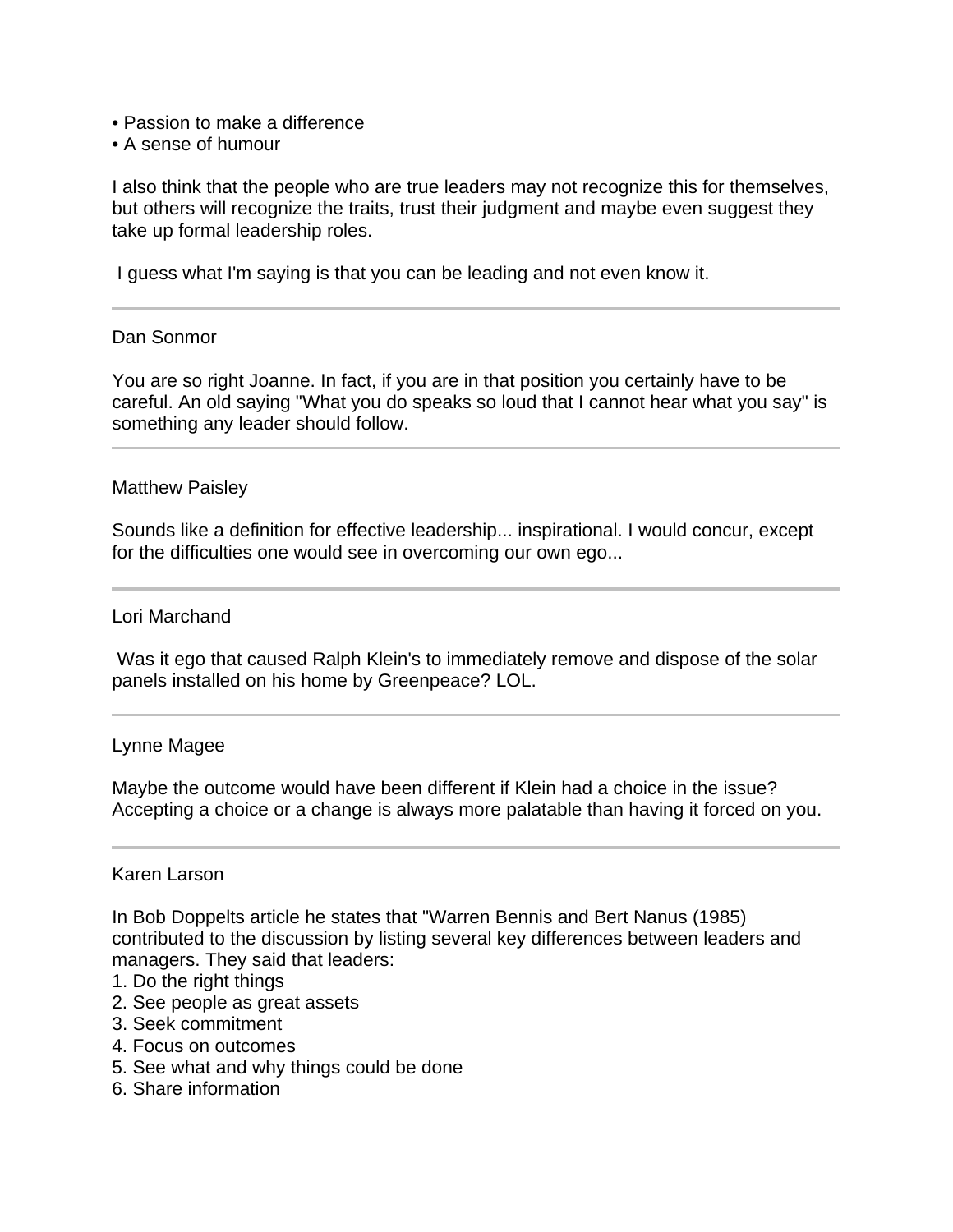# 7. Promote networks.

In contrast they list as manager's attributes that they:

- 1. Do things right
- 2. See people as liabilities
- 3. Seek control, create and follow the rules
- 4. Focus on how things should be done
- 5. Seek compliance
- 6. Value secrecy
- 7. Use formal authority (hierarchy).

In the following years these ideas have been adopted and built upon by authors in the conceptual academic sphere (Conger, 1992; Czarniawska-Joerges & Wolff, 1991; Rost, 1991; Spreitzer & Quinn, 1996)."

Perhaps Klien was being managed by the oil giants (lol).

### Shannon Pagotto

j

Lynne, knowing Ralph Klein... not personally, just through the media... it was probably ego!

### Lori Marchand

Maybe Ralph should have thought about that when he told the people at the homeless shelter to get jobs :-)

### Lori Marchand

Hi Joanne, Don't you think another critical aspect to leadership is the ability to facilitate change and action? To me there is so much convoluted speech, red-tape, lack of transparency and wildly complicated org charts of accountability that nothing seems to get accomplished, at times. To me the ability for a leader to have some simple, well communicated plans that people can easily understand and execute would go a long way too.

#### Joanne Roach

I do agree Lori. Leaders need to facilitate change by providing the vision, the plan, and the support to their teams.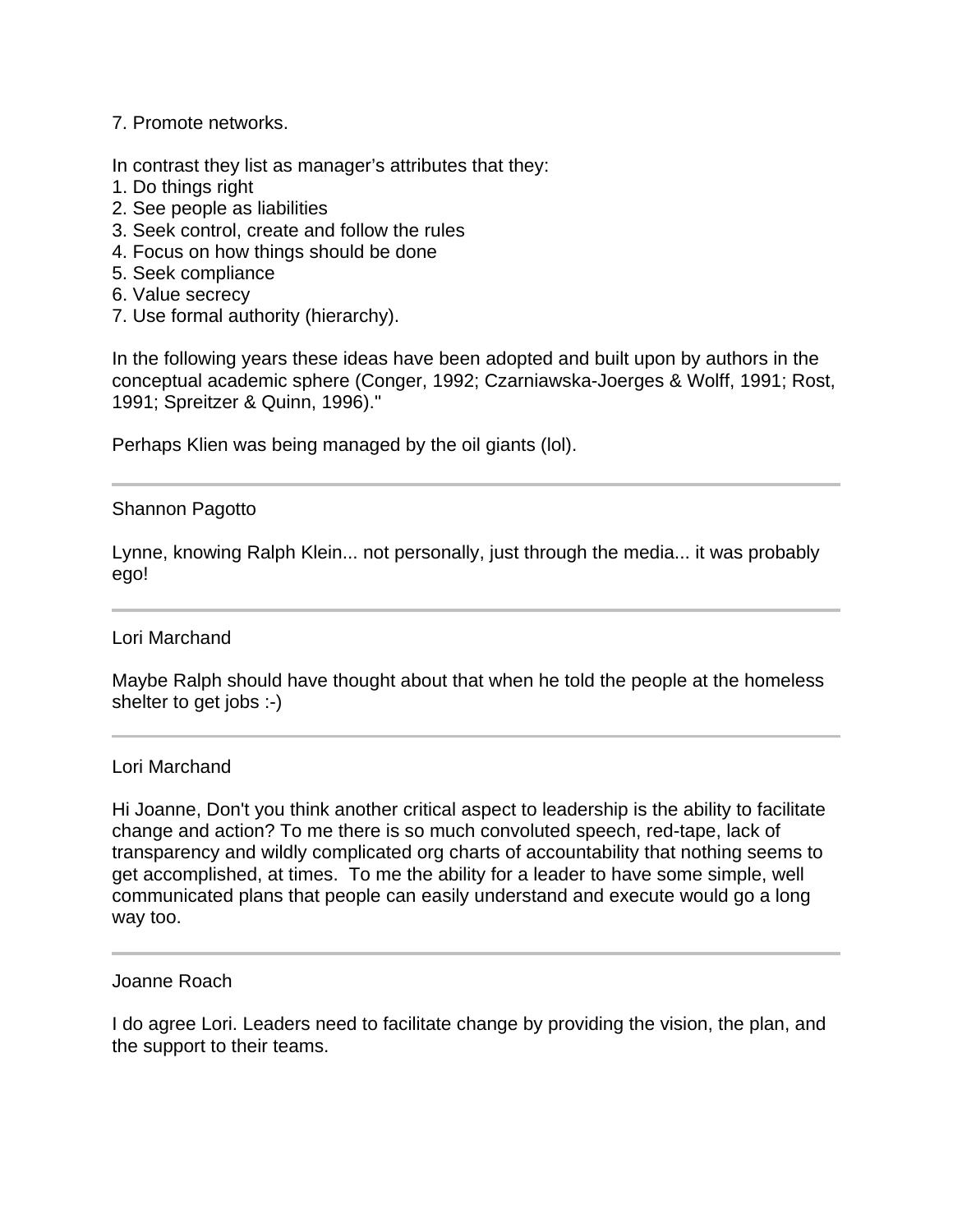# Jennifer Black

Lori, I completely agree. I think in the same regard, there must be a clear timeline. A leader must address the value of time.

#### Ann Dale

l

Joanne, do you think a good leader creates the conditions where all who want to lead are empowered to do so?

#### Joanne Roach

If you are talking about leading as in embodying the traits and being encouraged and respected to contribute, then yes. If you are talking about a formal leadership role, maybe not. In my experience serving on boards, there still has to be one official leader, but all opinions and ideas are respected and encouraged.

### Rae-Ann Shaw

I often observe in the Federal Government the reactive vs. proactive approach. We are trying to change that now. For example, when conducting a project, we try to incorporate a project design that will better the environment (ie. creating storm water management ponds, etc.). Leadership for SD should be something long term, looking into the future. I agree that management and leadership are often confused. How many managers do you know that don't possess one leadership skill?

#### Jennifer Maxwell

From Eisenbach et al. (Transformational leadership in the context of organizational change): "The conflict between the forces for and against change are two opposing actions that 'work at each other' until one dominates and the resulting outcome is a synthesis that is distinct but contains elements of the forces for and against change. This model assumes that dissatisfaction with the status quo is necessary before change can occur. In contrast, the logic of trialectics proposes that change occurs through attraction. Changes do not result from 'pushes' or pressure to move away from the present situation, but instead result from being 'pulled' toward or attracted to different possibilities." If we wait until the vast majority of Canadian society is dissatisfied with the unsustainability of our culture, it will probably be too late. What our leaders or us, as individuals, do to attract more people to living more sustainably? Many businesses that are adopting the 'cradle to cradle' model are seeing actual cost savings. That's got to be attractive to other businesses. What other attractions are there in moving toward a more sustainable existence?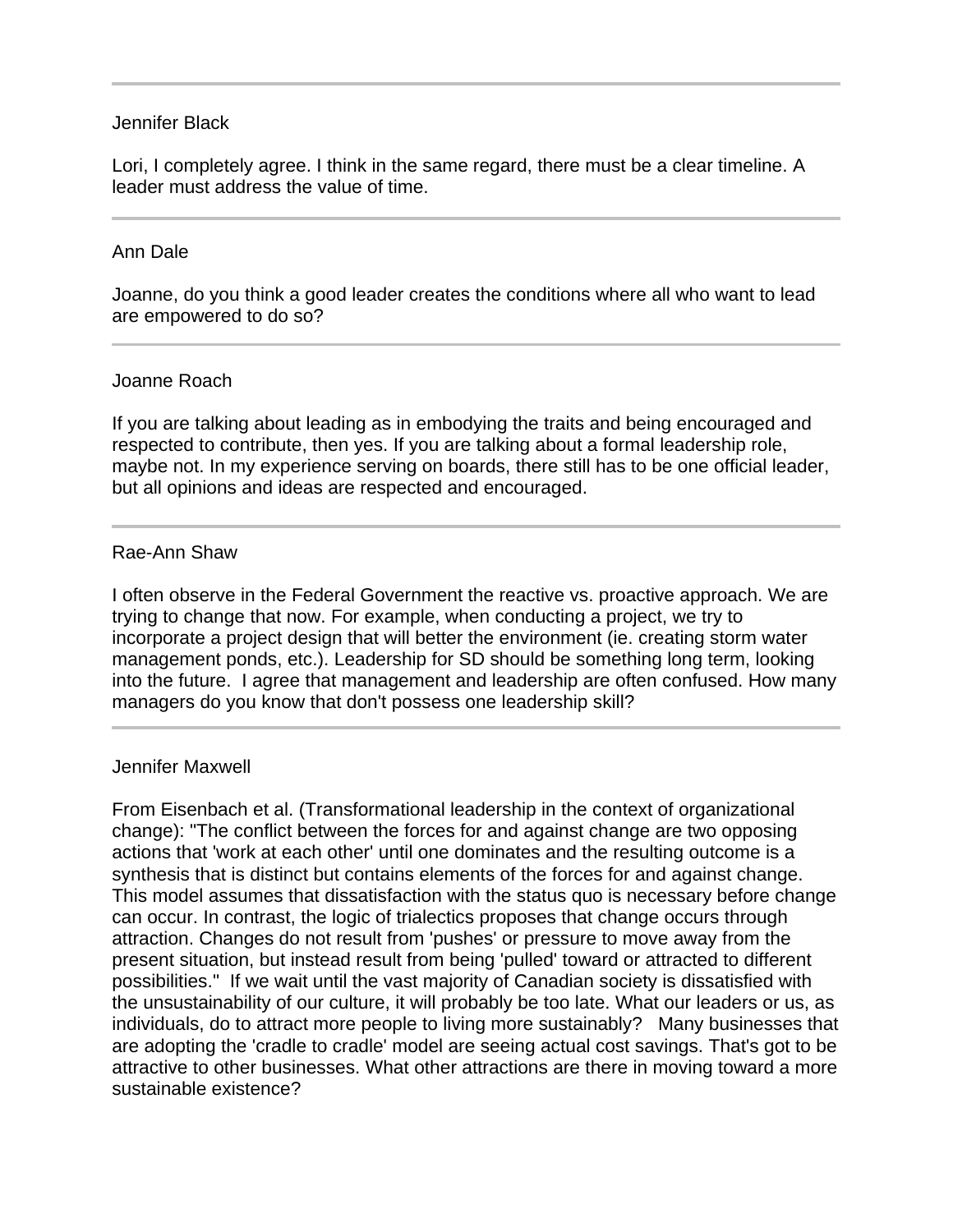# Ann Dale

 $\overline{a}$ 

Kurt, ... "Just think how good this world would be if everyone thought this way?" what is it that holds us back from critical mass in this direction?

# Jennifer Maxwell

I think it is the feeling of disempowerment. A number of people talked today about their own feelings around this. We think action must come from the top. We need to arouse our inner leaders - we can make a difference!! I am desperately trying to think of the quote from a visionary woman (even her name is escaping me right now) about the actions of one person making a difference...indeed it is the only thing that ever has... Can someone help me out??

# Ann Dale

Jennifer, that is the quote on my social capital website, by Margaret Mead, "Never doubt the capacity of a small group of people to make a difference. Indeed it is the only thing that ever has".

Our research in this area is trying to show governments that they can actually destroy existing social capital in a community by their interventions and that they have to work much more closely with community leaders to enhance it. There seems to be a link between not being heard, being disempowered and then disengaging.

# Kurt Fehr

Hi Ann. It's the choice between the high road the low road, or the "Road Less Traveled." In order to really execute these beliefs that "I'm not better than someone else; it requires us to be at our best and to examine ourselves. If you want to lead you must set an example. I believe Palmer Jarvis (in the Balser document) hit the nail on the head when he stated: "[As we go deeper into ourselves] the ultimate source of the shadows we project onto other people. If we do not understand that the enemy is within, will find a thousand ways of making someone 'out there' into the enemy, becoming leaders we oppress rather than liberate others."

Jennifer Maxwell

OK - let's add that to the list of good leadership qualities: the ability to empower.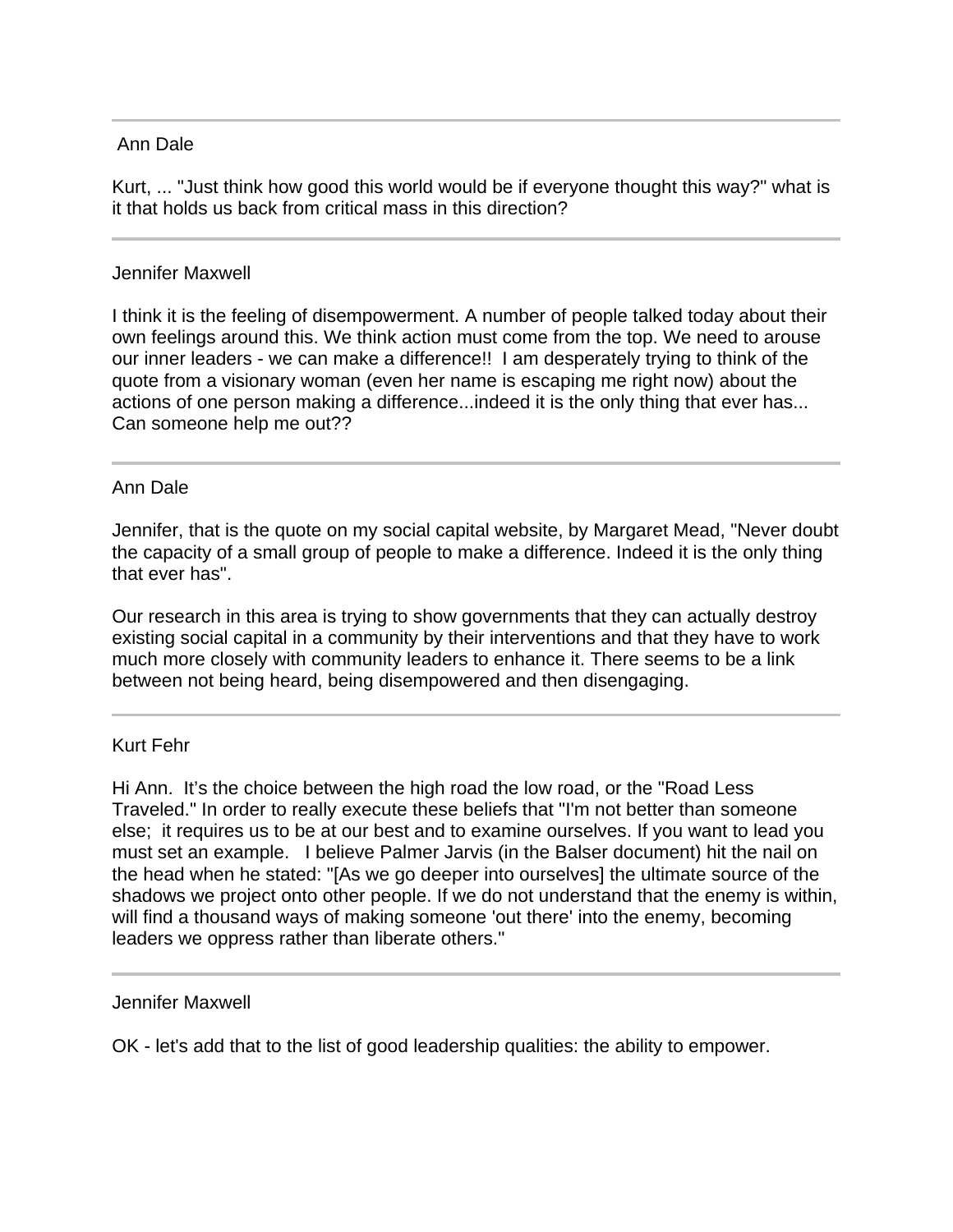# Lori Marchand

Fear. "The fear of failure keeps us from trying to succeed. The fear of losing keeps us from trying to win. The fear of what everyone else will think keeps us from stepping out boldly " DeVos.

## Ann Dale

l

Rae-Ann raised the point about "feeling you can make a difference" which of course relates to empowerment. Does a leader empower their people so that they are not the sole spokesperson, but have a network that spreads out, with 70 spokespeople all sharing the same vision, and perhaps ethical beliefs. What does this require in a leader in terms of communications skills and some of you have touched on personal characteristics?

# Shannon Pagotto

A good leader needs to communicate by being sincere, trusting and honest when he speaks. He needs to be approachable and he needs to be able to listen!

### Ann Dale

Cassandra raises an all too common problem. But if you are in the business of change and leadership, then it will be sometimes one step forward and two back, that is where strategic thinking comes in. One of my mentors once taught me that every time I became discouraged or angry, my 'enemies' won, as I lost my ability to think strategically.

#### Karen Larson

j

Yet the disappointment of being told "she who sticks her head out, get's hammered (by a manager in relation to SD in the workplace) is discouraging. I think not to show one's reaction is positive and then to go home think strategically and continue is positive. For me my "frustration" fuels me to search for new ways to come at the issue.

#### Ann Dale

Karen… you are right here… I think that if we can look at every challenge as an opportunity, we have the ability to gleam some important information from the situation… in essence it allows us to have a broader view.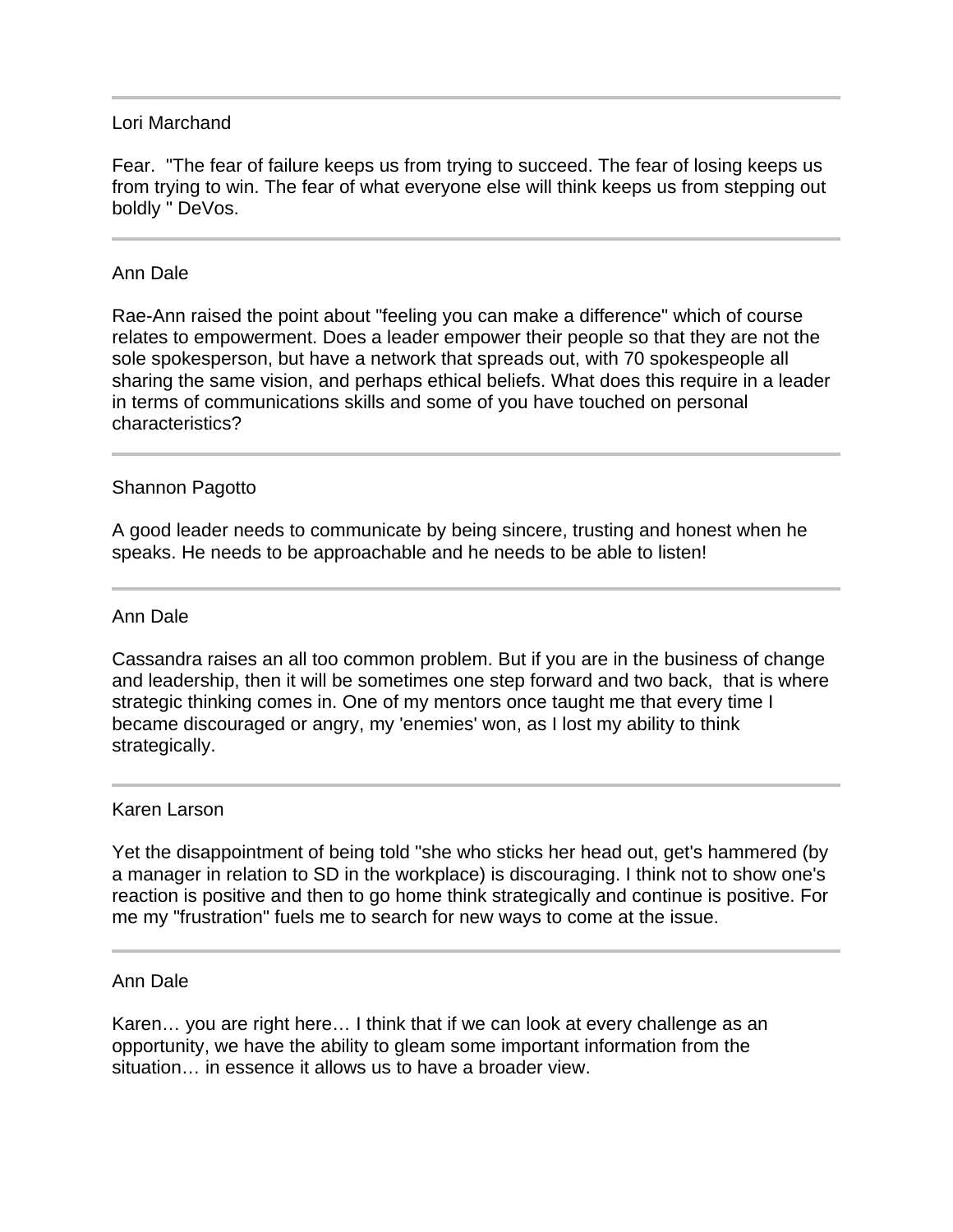## Lori Marchand

I know I am totally getting off track here, but I try to remember, "those that don't do, criticize", that way I don't take things quite as personally.

## Cassandra Caunce

Committing to something is essential if a battle is to be waged and won. A good leader will commit to what they believe in. In the face of defeat, re-group with a new battle plan, gather resources and lay siege. Eventually a committed, well-organized, effective leader will win the war and change will emerge.

## Karen Larson

I thought it was those who can do and those that can't teach (LOL).

### Cassandra Caunce

Growth cannot be achieved without failures to serve as fertilizer. [Smile]

### Lynne Magee

Good point Cassandra - I know I learn more from the mistakes I make, than always doing things right.

#### Karen Larson

One thing I always wonder about is the issue of burnout...if we keep fighting strategizing trying to lead by example is this process supposed to be energizing? Personally I find it tiring...what can we do to stay energized? Become personally sustainable.

#### Cassandra Caunce

I hear you in so many ways - even in relation to taking this program! I wish there was an easy answer but in truth I believe it is different for everyone. As long as you know where your threshold is, you can retreat, recharge and start anew with a refreshed perspective.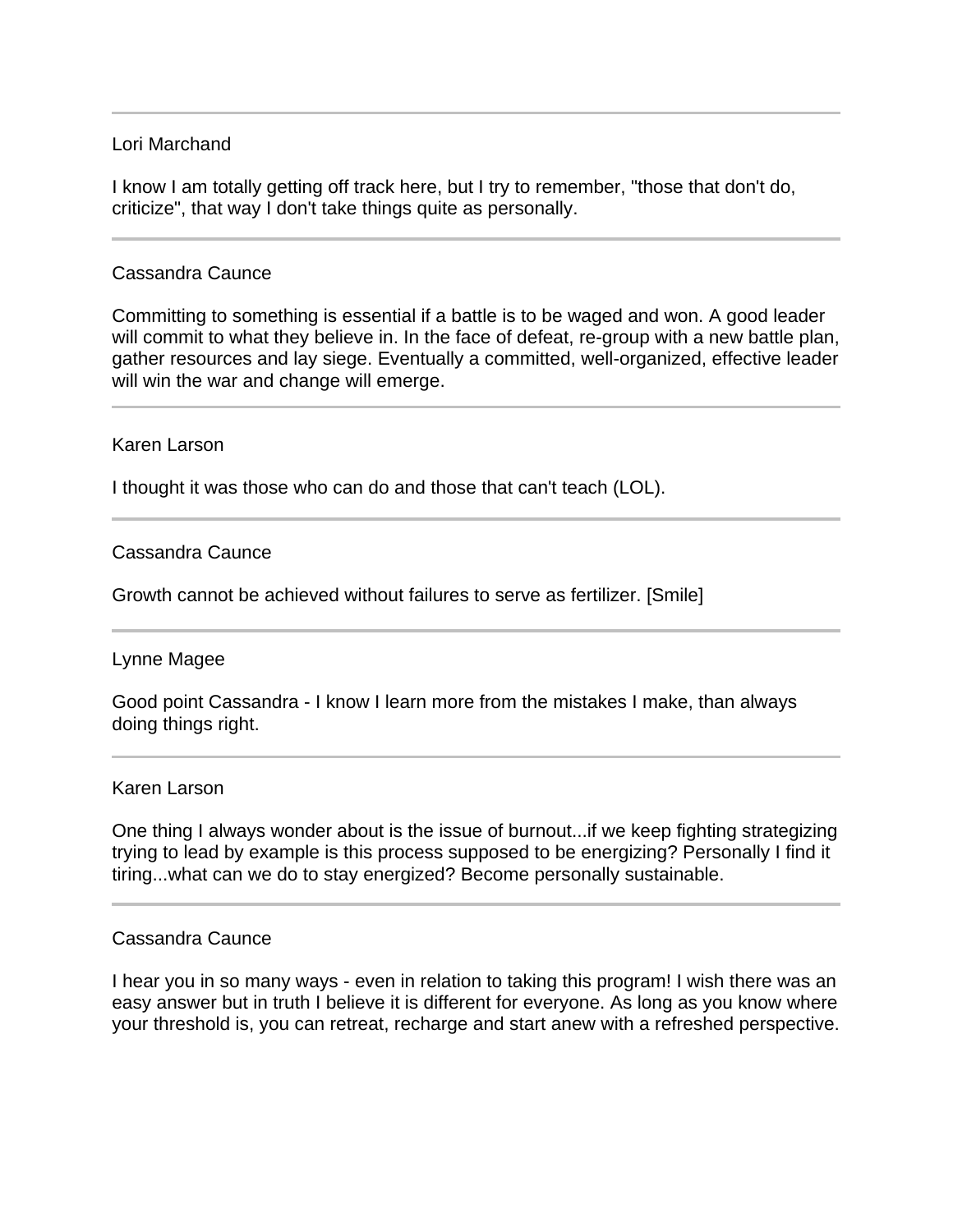# Jennifer Maxwell

It can be energizing. Maybe it is strategic to work toward some short term, readily attainable goals to provide energy for working toward the long-term vision.

## Lynne Magee

And if a small success is recognized, then more people might be convinced to buy into the vision and take on some of the load.

#### Jennifer Maxwell

Some leadership characteristics:

- Charismatic
- Excellent speaker
- Vision/ideas that resonate with people
- Compassionate
- Respectful
- Good listener
- Open

There's a start.

### Ann Dale

Karen raises a very critical point "if we keep fighting strategizing trying to lead by example is this process supposed to be energizing? Personally I find it tiring...what can we do to stay energized? Become personally sustainable".

What strategies do you think an effective leader uses?

### Matthew Paisley

A key strategy to stay motivated may be the same ones used on those being led. Given a sense of empowerment, of attaining short-term goals (as Jennifer Maxwell alluded to). These are tools that leaders can use on themselves to stay motivated. Any leadership given to the team would also be applicable to the leader as well, as they are integral to the team.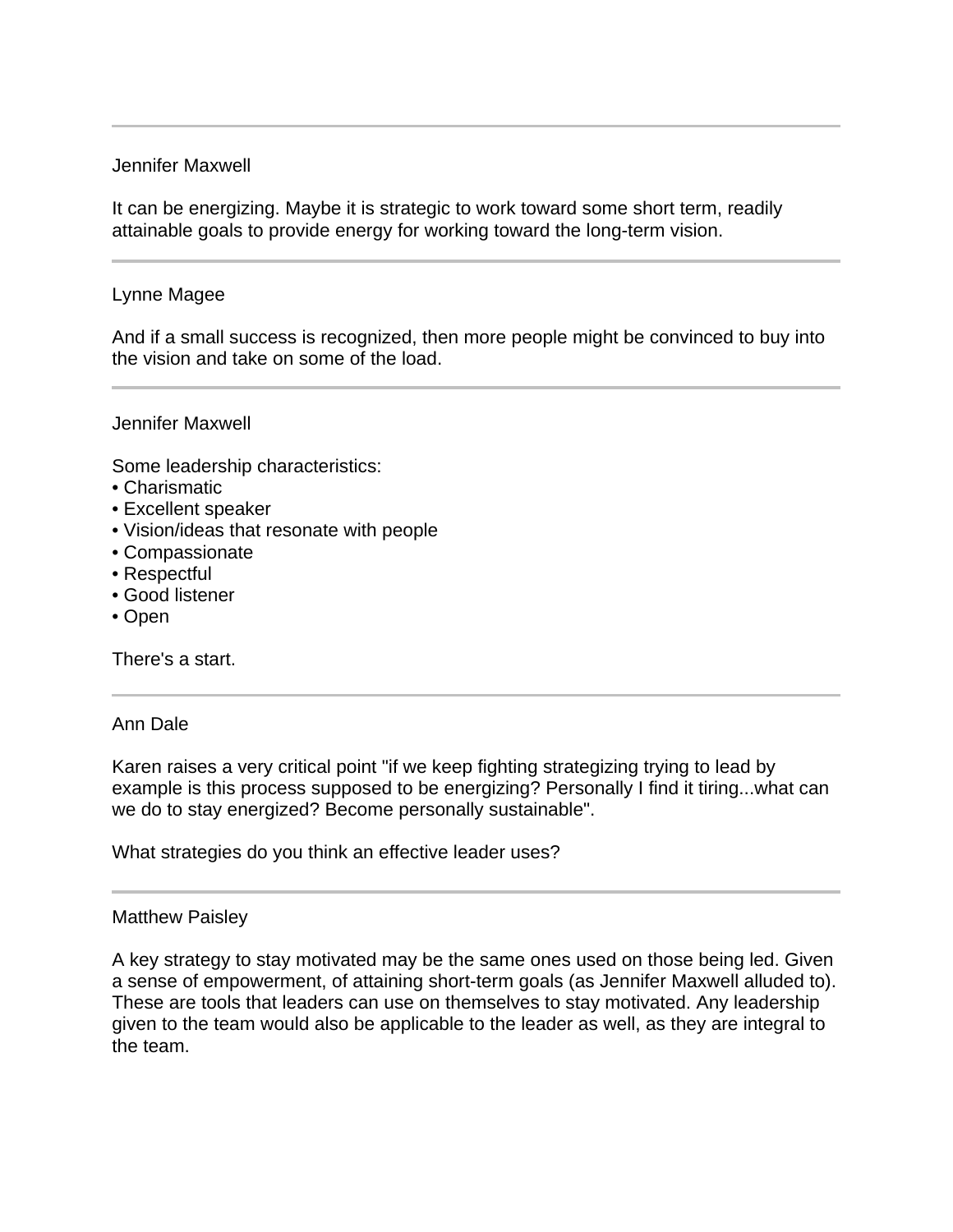# Toni Lightwood

Matthew, well I guess we've come full circle, I think it's imperative that a good leader "practice what they preach", leading by example may not be the only thing that they do, but in order to maintain that ever important "respect" I still think it is key.

### Dan Sonmor

The main component I can think of is a leader will stick up for what they feel is right damn the consequences. If they are not willing to stand up for their own beliefs, then sure as hell they will not back you on yours when the going gets tough.

#### Lori Marchand

Nobody even talks about solidarity anymore, Dan :-).

### Cassandra Caunce

Lori, very true but one must be patient as well. Nobody went up to Gandhi and said "Hey man - thanks for doing that. Keep up the good work." Sometimes it takes time for people to realize what good you've done before they even think about thanking you for it. Leadership - it's a thankless job but somebody's gotta do it!

#### Jennifer Black

Dan, although, I understand where you are coming from, I disagree. I think an effective leader should always be aware of the consequences of their actions. Often, pushing too hard will only result in failure and making enemies of those you need as allies. I suppose there is a fine line here.

#### Murray Ball

Jennifer B., sounds like politics with a small "p" to me. We do have to keep in mind what is possible in any situation.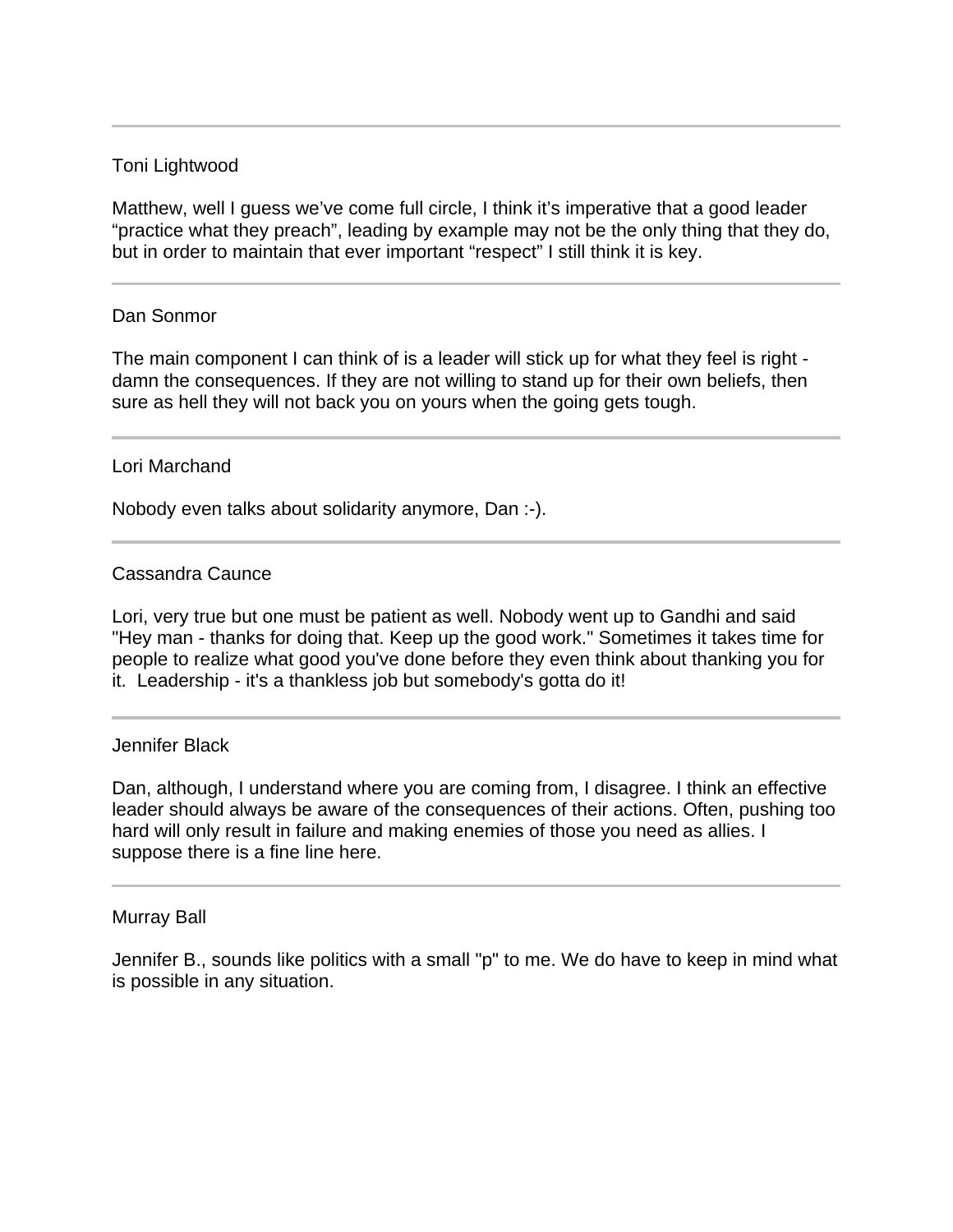# Dan Sonmor

Jennifer, if you believe in something and you defend it to the end, regardless if you win or lose, it shows character and dedication to a cause. Besides, why would you want any cooperation from an idiot that disagrees with you when you know you are right?

# Lori Marchand

ı

l

Sounds like politics with a small "p" to me…can you elaborate Murray? That sounded really interesting.

# Murray Ball

Leadership and Kyoto, In going through the postings and readings for this e-dialogue, I have realized that leadership is not something I have thought about a great deal. Nonetheless, I do have a point of view on this topic. Yes, leadership is necessarily built of courage and risk-taking and of doing the right thing in a difficult time. But I think there is another aspect of leadership, which relates to the question of a tree falling in the forest. Is a courageous act of sacrifice and vision-pursuing really leadership if no one follows? I know that the art of doing what is possible is otherwise known as politics, but surely there must be an element of politics in all leadership. And this brings us to the implementation of the Kyoto accord and sustainable development more broadly. Canada's decision to implement Kyoto has all the hallmarks of leadership; the courageous setting-off in a new direction that the world needs to turn to. I think, however, that the degree to which this is an act of leadership in our times depends very much on how it is seen to be done and how it is seen to work – two aspects, which are very political. If we can manage to implement the Kyoto reductions with broad public support, and without serious economic fall-out, then it will be seen to be an act of leadership. If we fail, and thereby give the sustainability movement a set-back, Kyoto ratification will not be considered leadership.

### Kurt Fehr

Dan, do I hear ego? (LOL) Leaders that pave the way encourage more followers. If you are pushing an issue you believe is right and you win (whether it be short or long term) you will gain the acceptance of others. If you lose and there are other people that share the same beliefs, they will find a way to pave the road in another fashion.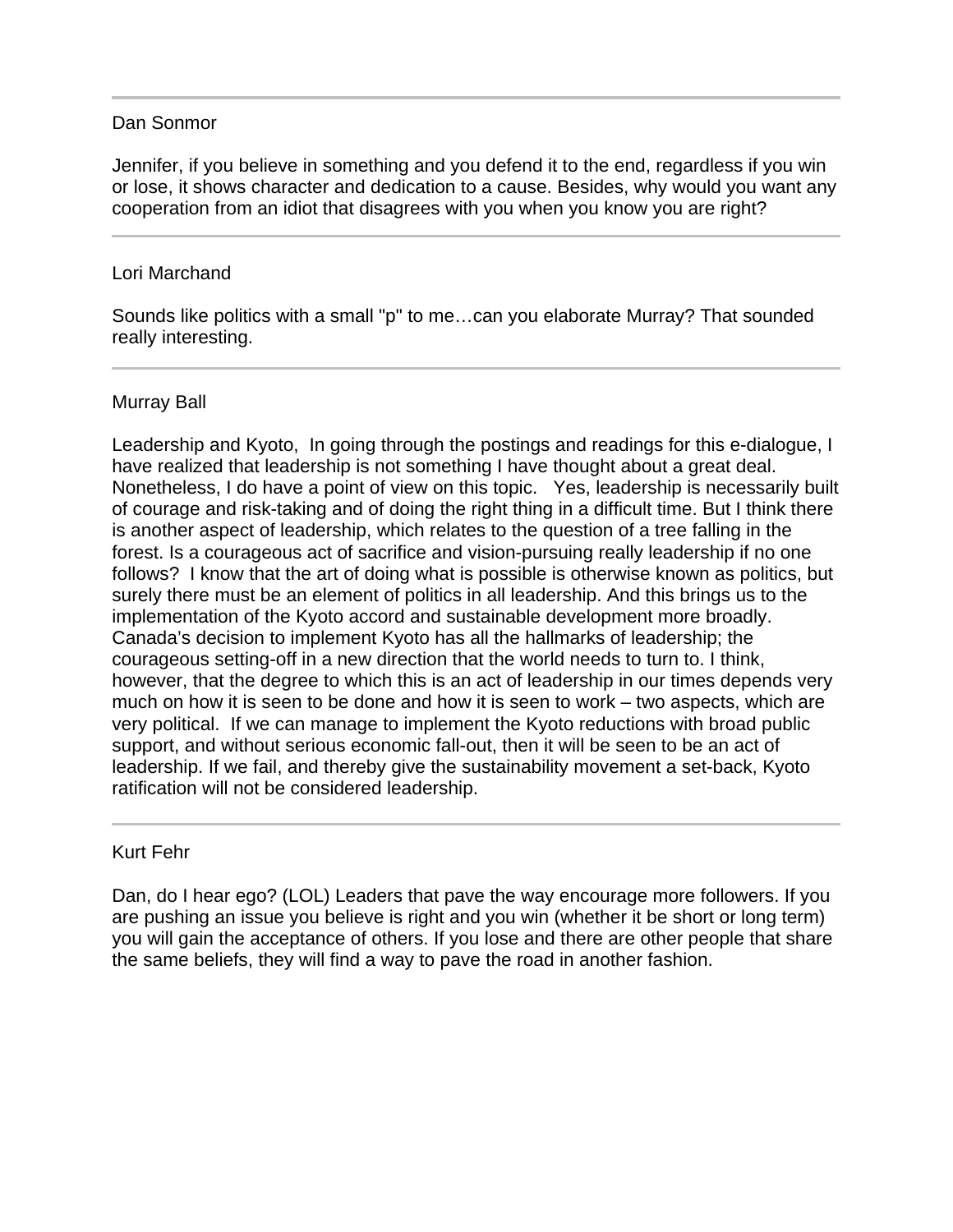## Deb Webster

I would have to agree with Jennifer on this one. It is a personal flaw of my own but even if somebody could be right but are too aggressive and pushy I close down and back off. I think you have to look at what is achievable and gather support on those goals. You can always get bigger later.

### Dan Sonmor

I am not saying that you are aggressive and pushy. Just believe in what you are doing. After all, I'm a lover, not a fighter.

#### Ann Dale

l

Dan, maybe you have to know when to be a lover and a fighter:), again a delicate balancing act.

#### Dan Sonmor

Fortunately the training for both these disciplines is very similar. However, I would caution those whom wish to do both at the same time. If you insist on doing this, leave the house. It's a lot safer that way.

### Cassandra Caunce

Whatever you say, Michael. LOL [Wink]

#### Deb Webster

l

I think you mean Dozer as in Bull Dozer. [Wink]

### Lori Marchand

Everyone is different, Deb, Jennifer, everyone has a right to their opinion, and we need different types of people and views for sure. On this topic, I agree with Dan 100%. We just don't have enough Dan's to make a difference, it seems. The people that really inspire me as a human being, my heros, are not people who backed down to appear politically correct, they are the people that dug their heels in despite how they appeared to others, and were able to incite change despite the statistical odds stacked against them (i.e. Martin Luther King).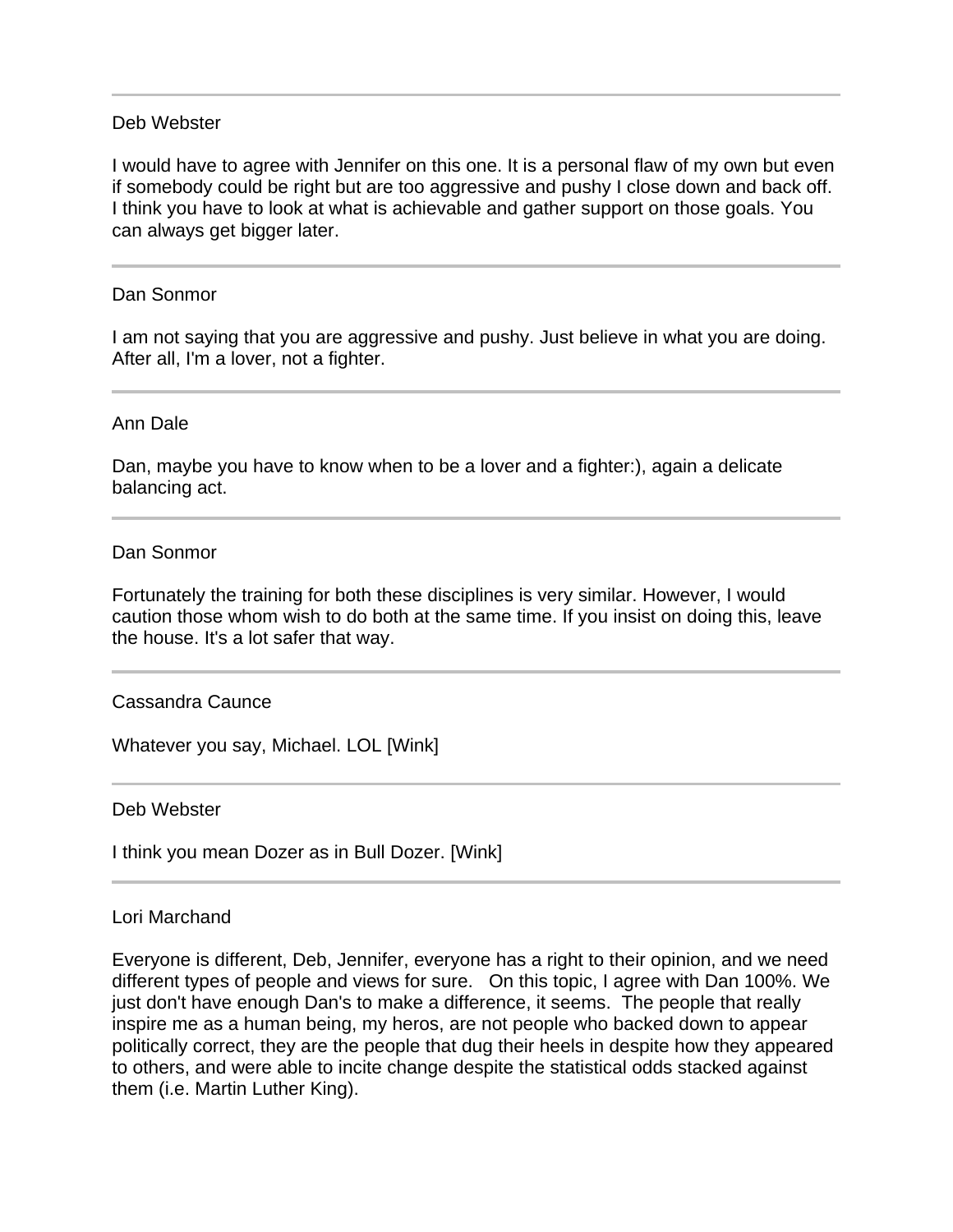### Lynne Magee

Leadership characteristics include one knowing themselves enough to realize when they are losing their effectiveness and taking the time to take care of themselves and building up their strength to continue.

#### Rae-Ann Shaw

l

I think knowing when to ask for help is required in order to become "personally sustainable".

#### Cassandra Caunce

Lots of the visits to the spa! [Smile]

Reflecting on why you are doing what you are doing. Remembering what got you started down this path to begin with. It's a matter of staying focused, recognizing and accepting your limitations and still have the staying power to continue onward.

#### Lori Marchand

According to Bass (1995), "charisma, attention to individualized development, and the ability and willingness to provide intellectual stimulation are critical to leaders whose firms are faced with demands for renewal and change". Personally, I also think that people need to be validated by verbal appreciation and acknowledgement of their efforts, in order to continue, I hear that complaint so often, that people get burnt out because they don't feel appreciated, and what they do doesn't matter to anyone.

#### Karen Larson

Personally the times that I have led and really made a difference were the times that I was energized on a spiritual level. However this level of participation takes much meditation, staying focused and having the time and deep commitment to the cause. And yes having someone say they believe in you is helpful, but without the inner commitment to the goal one does get burnt.

#### Jennifer Black

Good point Rae Ann. I think we must remember that we are all just human and we have limitations. Those that push themselves too far are often least effective.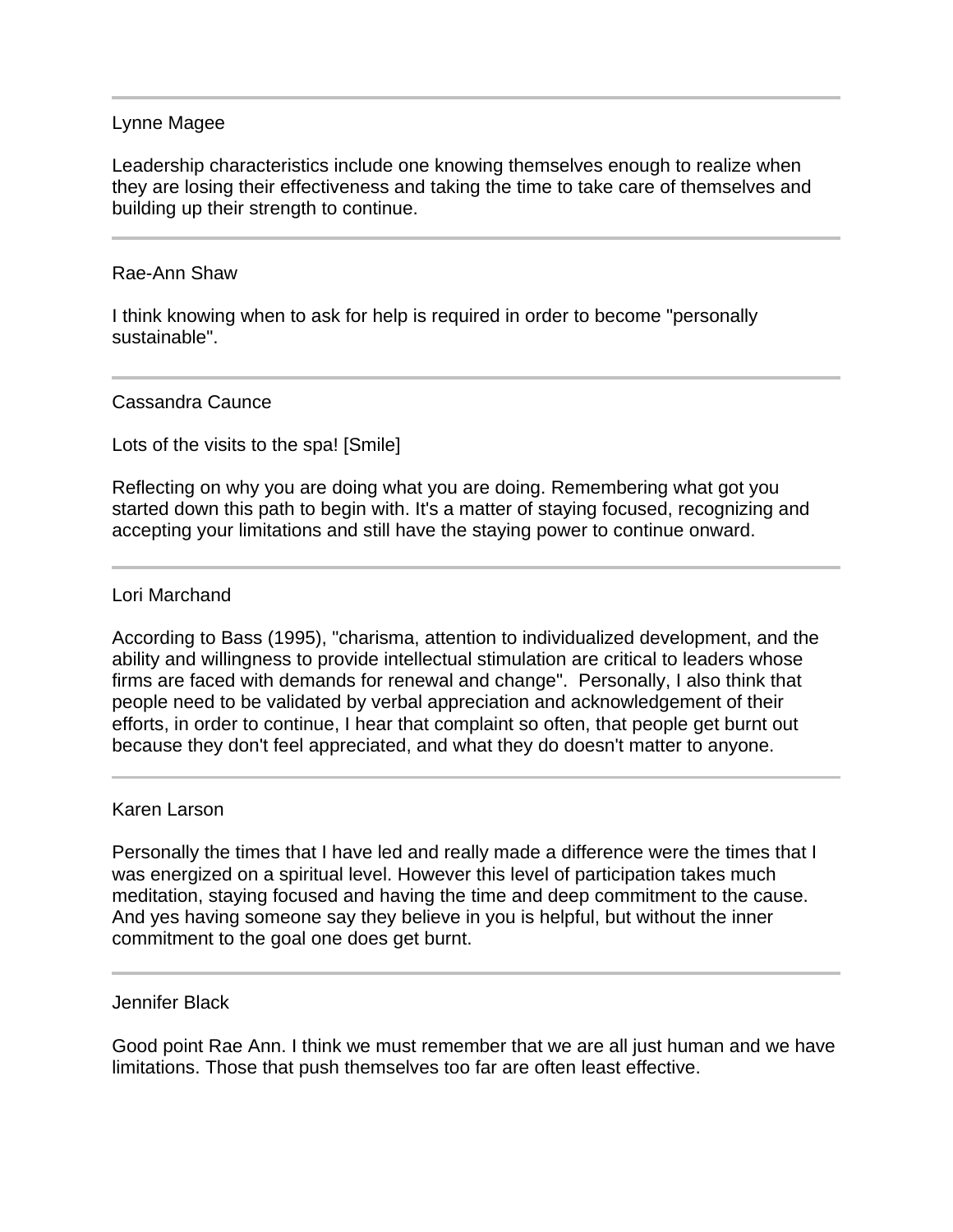# Ann Dale

l

I think there is also a distinction to be made. Thinking about something does not make it happen... but doing it without commitment behind it does not necessarily make it happen either. When there is commitment behind it, taking action will in most cases override any barriers that stand in the way... so maybe another criteria for being an effective leader is commitment?

### Shannon Pagotto

 Ann, exactly, so often we've thrown up our arms in frustration but with more voices saying the same things, the day will come when senior management throws up their arms in frustration. And we will have won!

# Toni Lightwood

There are many quotes that echo the sentiment: "Half of doing anything is believing that you can." "Success =  $1\%$  inspiration + 99% perspiration."

### Ann Dale

Jennifer posted some good characteristics. What about being able to admit you were wrong and not thinking you know all the answers, to get back to drift and steer, a good leader knows when you have to steer and when you have to drift? If you are more interested in this analogy, you may wish to look at Roberta Martell's e-dialogue archive when it is posted.

#### Deb Webster

Ann, that is a very good point. You will get more respect from your followers if you show you are human and have the courage to say you are wrong instead of sweeping it under the carpet.

#### Joanne Roach

Ann, my work partner has always told me that he has more respect and confidence in people who admit when they do not have the answer to a question, instead of trying to make something up.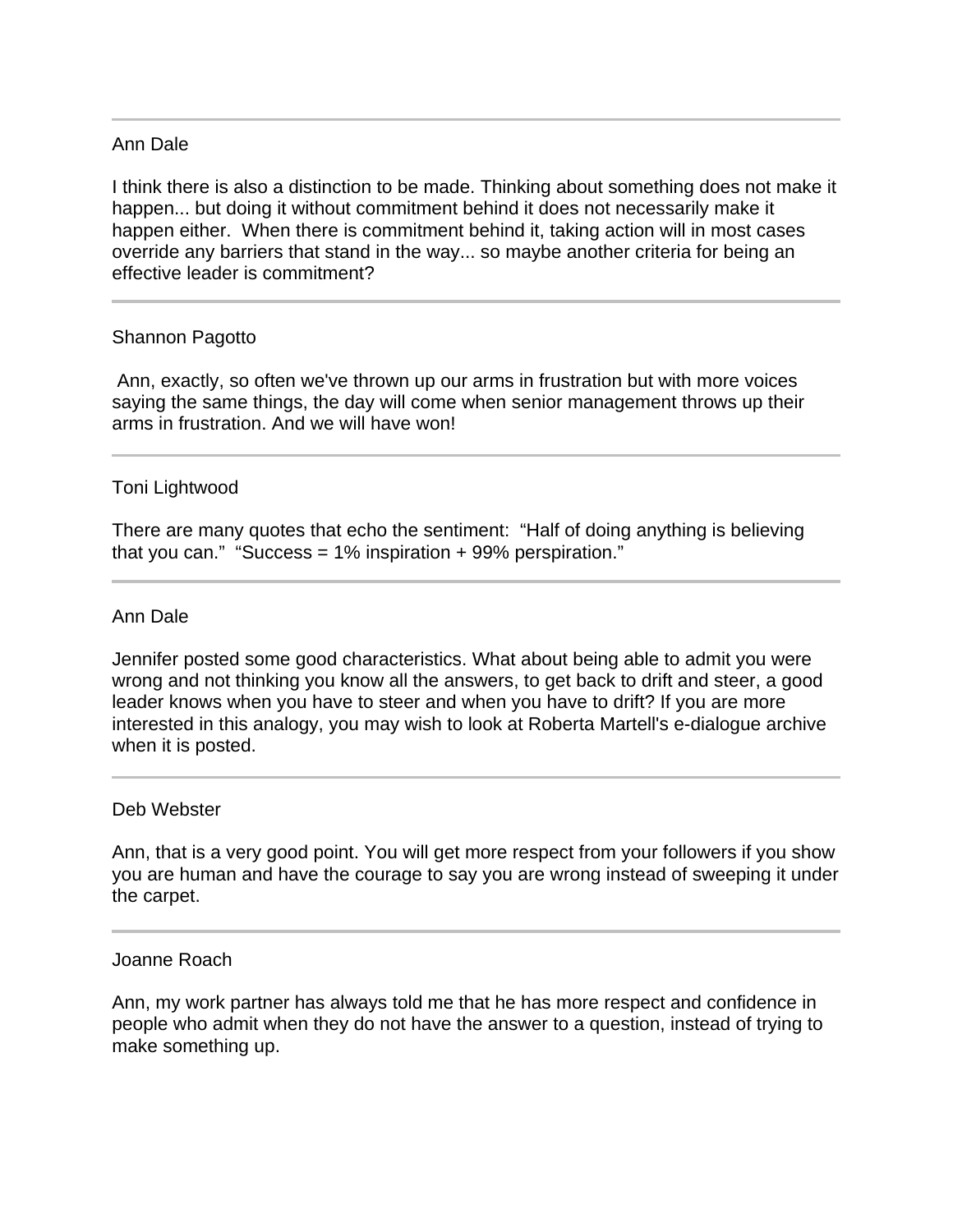## Dan Sonmor

Anyone committed to a cause can surely be a leader. How committed do you have to be to convince people to take their shoes off to wait for the spaceship behind Saturn? If you are committed, you can influence others - right or wrong.

### Jennifer Maxwell

Ī

Not to get off track, but I see some parallels to parenting here. My ability to admit I am wrong and to say I am sorry goes a long way in gaining and keeping my daughter's respect. Likewise, I also have recognized that there are times that I should let my daughter explore the cliff edges on her own, and other times when I need to steer her clear.

#### Jennifer Black

Exactly. A parent is a leader. Lead by example.

#### Ann Dale

And does an effective leader know that not every battle can be won, but what is important is winning the war, and that therefore some battles may be foregone? (Incidentally, in my career as an executive in the Federal Government, I wished I had not taken on every battle for the principle of it).

### Cassandra

I guess that reveals another trait of a good leader...knowing which battles are worth fighting for and which ones are inconsequential.

### Toni Lightwood

I also think that to lead or manage in a world of increasingly inter-connectedness and interdependence, a balance must be achieved between managing peoples needs against their wants. Rich countries often find themselves with an abundance of resources, to the point that people end up consuming more than they actually need. We need to reduce the "rich-poor divide", resources need to be managed as efficiently as possible through production and distribution, and they need to be protected from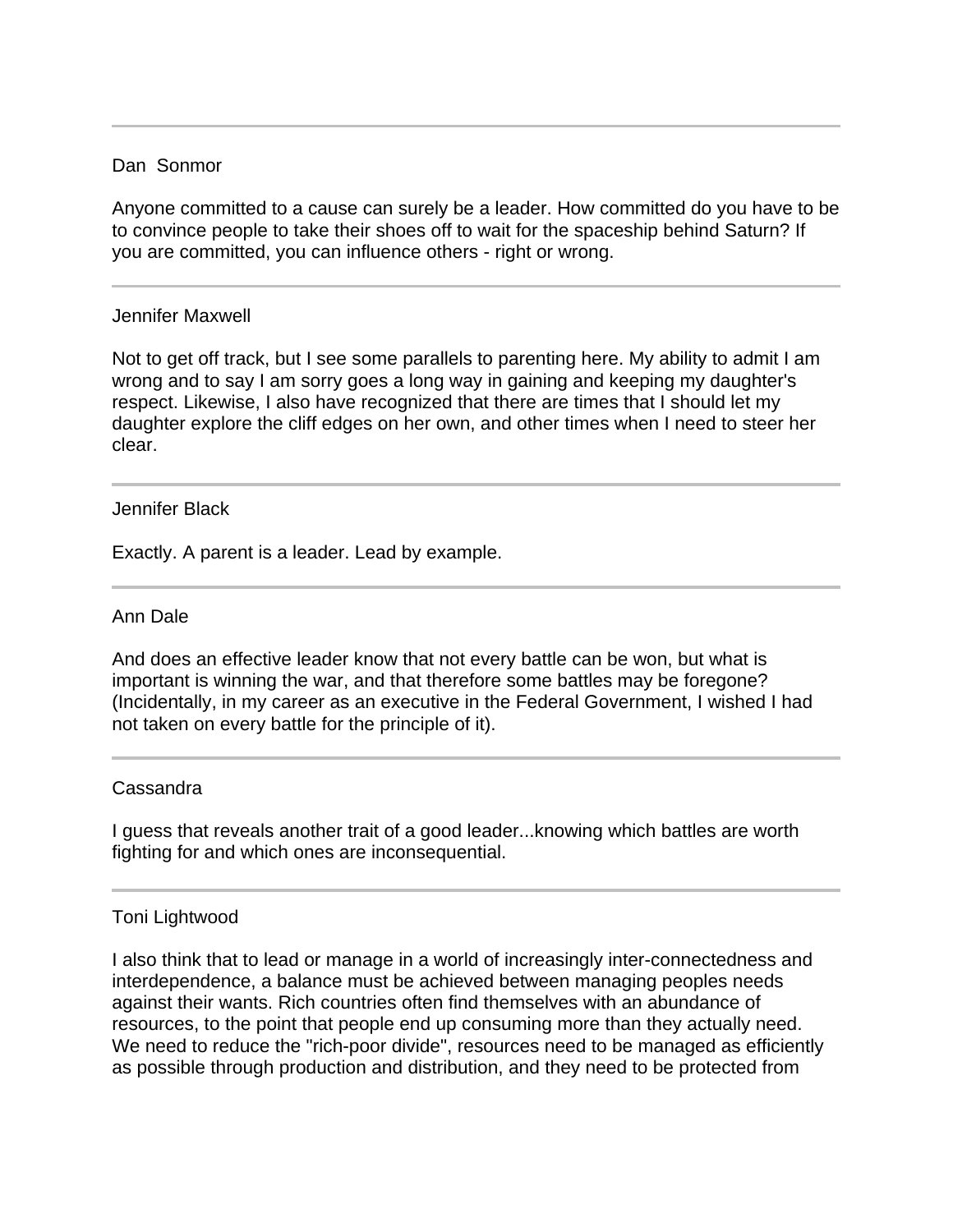abuse, misuse and destruction. In order to do so, technology, education and laws must play important roles.

#### Matthew Paisley

Seems that everyone has an idea of what characteristics a leader should have. But I wonder, can a leader be created, or are they realized?

#### Lori Marchand

Matthew, does that lead into emergent leadership?

#### Matthew Paisley

As compared to a puppet government?

#### Murray Ball

Another aspect of leadership that is needed for the SD movement is (and I know this challenges Dan's point of view!) political skill. Building consensus and energy is not the only requirement of good leadership. Being able to direct that energy - to avoid pitfalls and setbacks is also important.

#### Rae-Ann Shaw

I agree that you must pick and choose your battles. My supervisor constantly tells me this. He makes me look at the long term: what is the advantage of pursuing this battle? Some things you need to let go.

#### Lynne Magee

Matthew.... I wonder, can a leader be created, or are they realized? Probably some of both - some people are naturals, others have to learn and practice and become a leader.

#### Karen Larson

The Deepak Chopra Reading: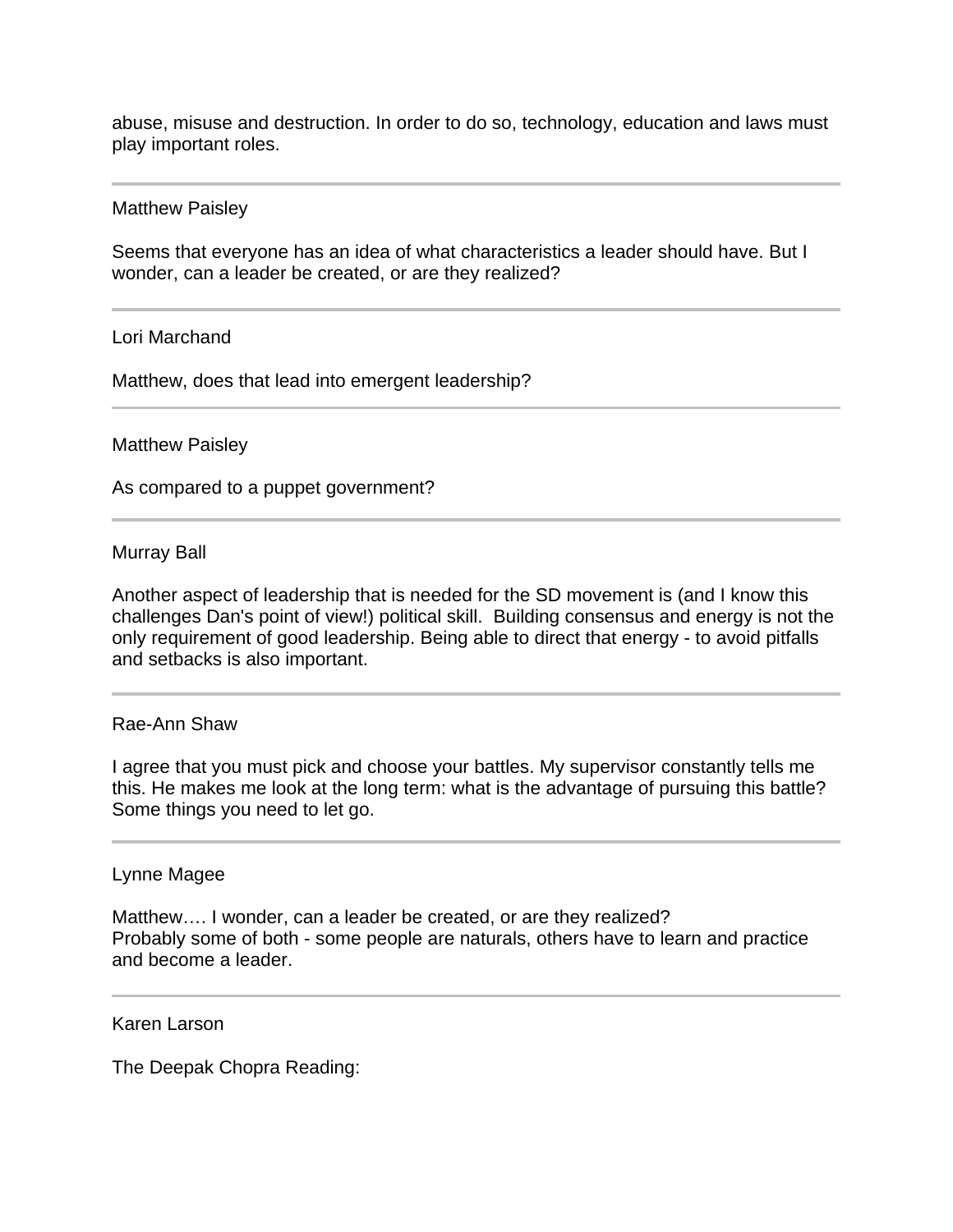"How do leaders emerge from ordinary lives? In the deeper reality, a family in disarray, a company without vision, a school without heart or a nation struggling toward a new level of freedom need to respond to hidden spiritual drives. Once this is understood, leaders can be made who rise to the highest levels of greatness. Any person, man or woman, can begin on the same road, not by being born a leader but by looking inward".

Was Winston Churchill born? In one of our readings I think it said that he planned on being a leader...Look at Saddam Hussein he planned his role...strategize, or Hitler he too strategized...not the best examples but history books have said they planned and had an opportunity

### Shannon Pagotto

Ann, How did you manage to survive as an executive with the Federal Government? No doubt you had very different viewpoints from your colleagues??

#### Dan Sonmor

One interesting point I read in leading from the middle was "Leadership is having the courage to put wisdom and compassion into action in the name of a powerful vision, while knowing that one's ability to do so is often flawed." You do what you can and go forth with it. Any action is better than inaction. The leaders who sit on their fat hands waiting for someone else to make the first move are the ones that should be removed and replaced.

### Shannon Pagotto

I think a good leader leads when he needs to and then hands the ropes back to his followers who lead from there. He only steps in when he needs to or when his followers need a boost or change of direction.

#### Deb Webster

l

Shannon, good points this would keep the passion alive in more people, spread the knowledge as well as give the leader a break.

#### Ann Dale

Shannon asked me how I survived as an executive with the Federal Government. First, I believed passionately in my work and my ability to make a difference. And when that was no longer the case, I changed my career to one where I thought I could make more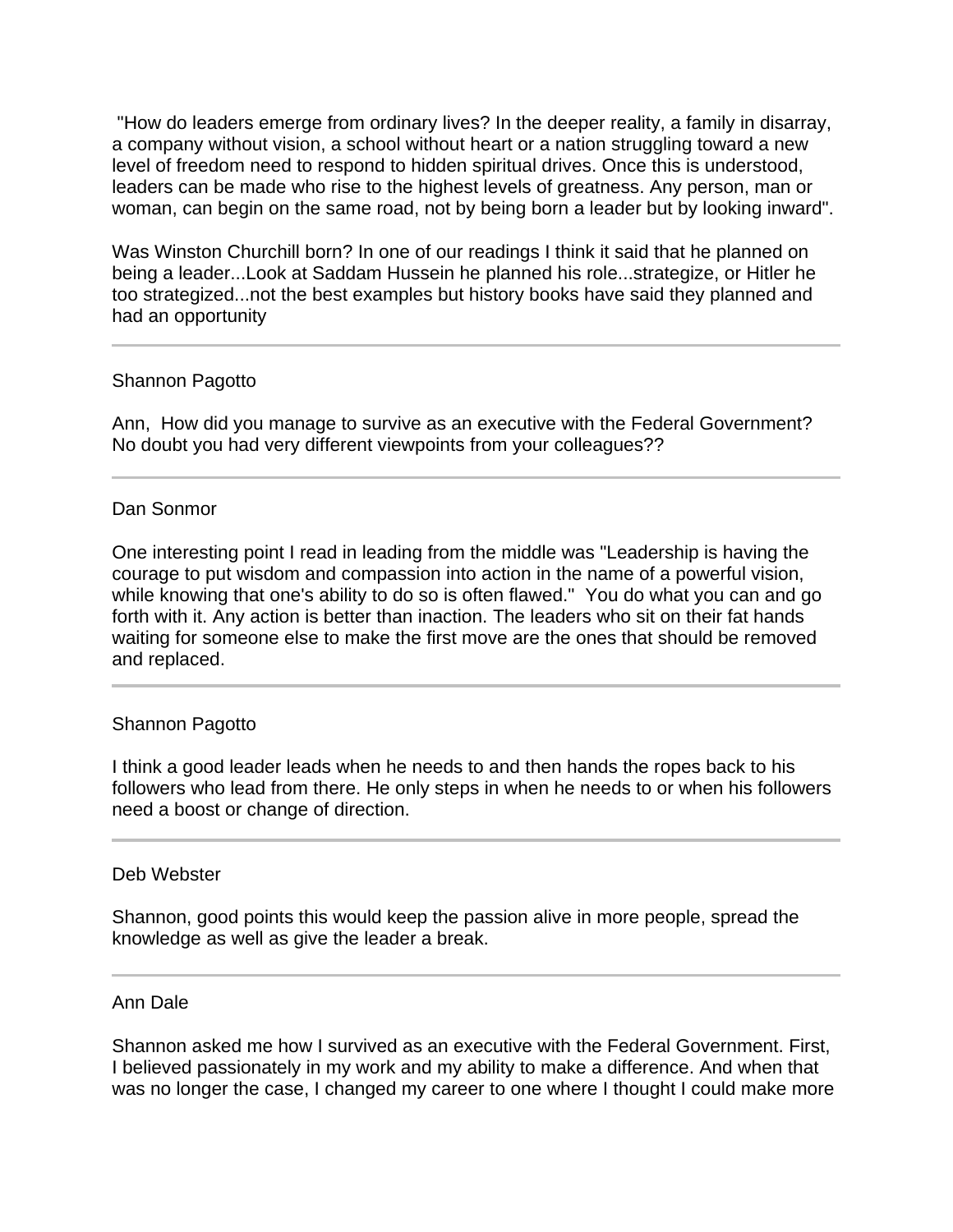of a difference (teaching). But there is a time and place to all of this, I believe I am a far better teacher now than if I had taught earlier, so, perhaps we should all have an entrance and exit strategy and transition plans. Some of you are probably doing that by becoming mid-career learners. I also realized the importance of credentials, so I obtained my M.A. part-time, and believe it or not, also completed my doctoral degree part-time. And beauty and harmony are very important to me, so flowers, candles, good friends, art, and hikes with my dogs always restore my inner balance. Did I get discouraged, and yes, I cried a lot, but somehow or other, I always kept the trees uppermost in my mind, literally the trees, and the fact that I had brought a son into this world, and I was deeply committed to trying to make the world a better place for him. And I sought out the best minds I could work with, and took a lot of risks, paid dearly for some of them, but was never bored, and believed I made some of a difference. What gets me down, especially after my son's death, as is the case for most of my family, is the cruelty and pettiness that we see people exhibit in the workplace, life is so precious, there is so much to do, and we all need to work together to optimize the beauty of the world we are privileged to walk in.

### Cassandra Caunce

 $\overline{a}$ 

Ann - I have to say it despite what others may think. Wow. What you have done with your life and how well you have succeeded in it both in your teachings and personal aspects of it are an inspiration to us all.

#### Karen Larson

Thank-you Ann, your story is inspiring. That you continue on and changed careers, educational pursuits when it was time. Very beautiful. Thanks sustainability in our personal lives is such a challenge at times.

#### Toni Lightwood

Ann, thank you for sharing that.

#### Shannon Pagotto

Ann, You make an awesome leader. Everything we spoke of in this dialogue, you have. Commitment, never giving up, passion.... It's not often executives leave the government because the perks are way to great. I understand about the office pettiness. On the day of September 11th, our region was going through a labour dispute. There were picketers at the front door and people that weren't getting along came out to tell the others the news. The groups united, the strike ended and everyone came back to work quietly. It's sad that it takes something sad or tragic to make us realize what is really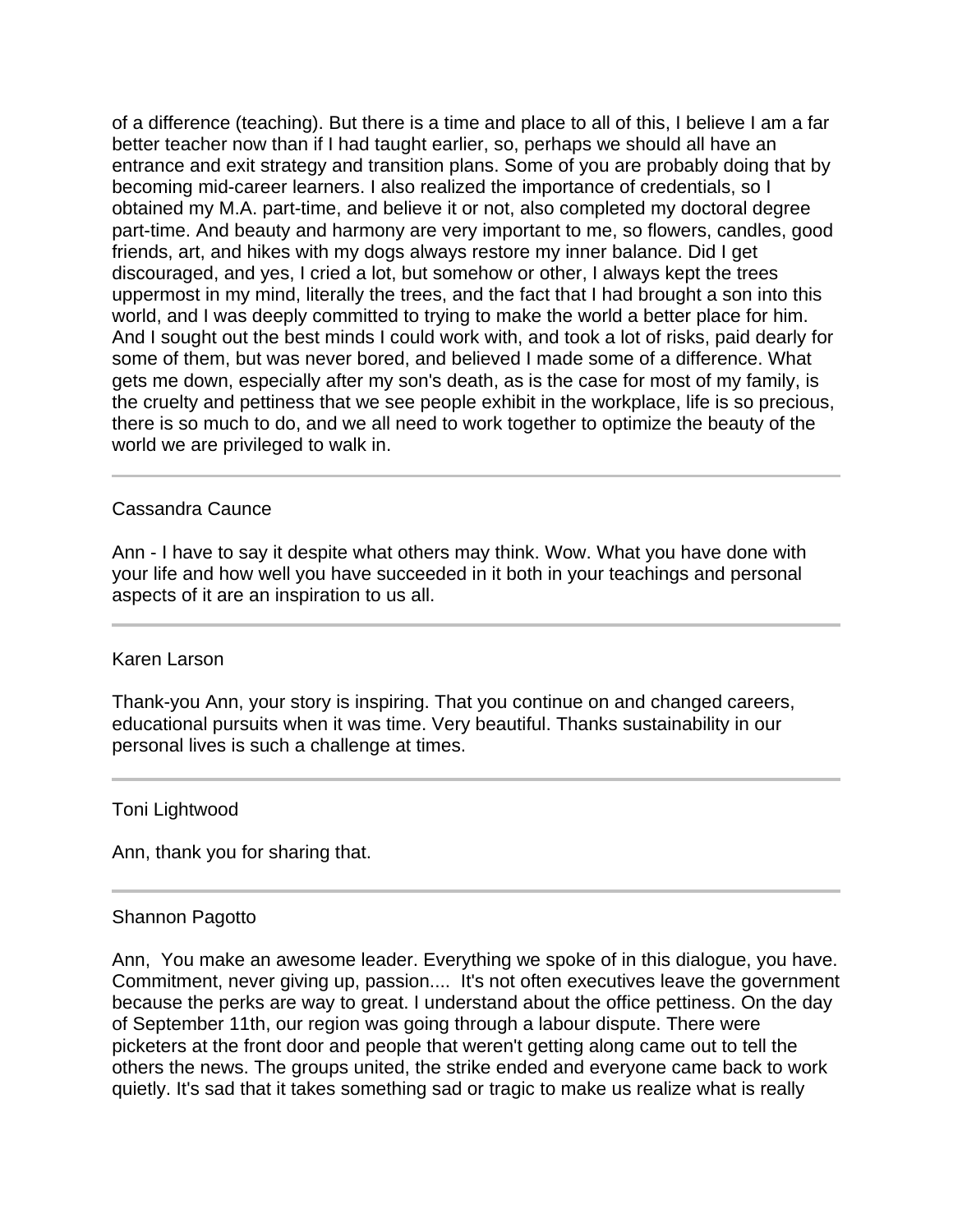important. You must have truly believed you could make a difference by teaching and I think you have!

# Ann Dale

Many of you have raised one of the most critical points of being a leader--having a vision. But it is a delicate balancing act between leading others to your vision, which is often far ahead of your people, and knowing when to adhere to that vision, push it forward, when to draw back, and sometimes when to discard it. And as you all know, working for sustainable development, many are simply resistant to change. One of the most difficult things I found was to manage people who always see the glass half empty, and when my staff were over-balanced in this respect, I often felt disempowered, and yet, they are critical for the team, you can't have all who believe the glass is always halffull.

# Joanne Roach

Ann, do you think that keeping the vision alive is paramount to keeping the faith of your followers? If you abandoned the vision, what would be the psychological consequences for them, confusion, and disappointment? I wonder if the problem lies more in the strategic plan to implement the vision, than with the vision itself. People need to see how they are going to get there.

### Shannon Pagotto

Having a vision--this would be a difficult place in the government because people are hired for you. It would be much easier if you hand selected people who were positive to change and shared your vision.

### Ann Dale

A few points, I think perhaps more than your vision, is the integrity you hold around that vision, and perhaps the most critical part is being able to communicate it to your people, share it in a way that gets them to commit to it. And incidentally, and we are running out of time, this is a major failure of the environmental movement, to change their communications strategies from the 1970s doom and gloom, although they are starting to change now. And you can't use 'blame and judging". Someone thought they were digressing by introducing leadership is like parenting, yes it is, and think about what kind of families we come from, a lot of blaming and criticism. How much of that is in the workplace? And with respect to my own leadership in this class, I am only as good as you are, a caring leader realizes they are only as good as the team, although sometimes a good leader has to raise the team up, but what a joy, to be working with a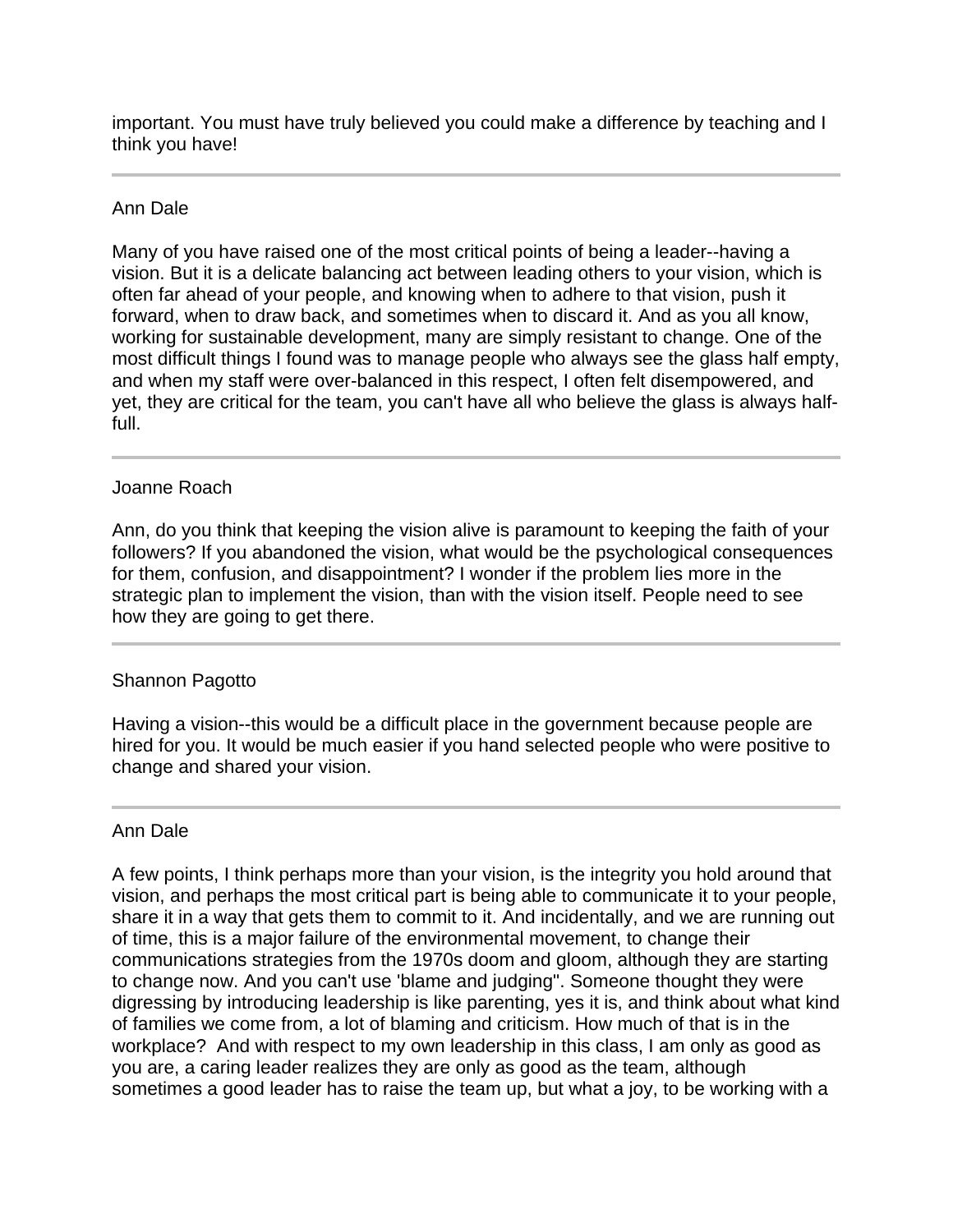group of people who also want to explore, to learn, to discover, and my performance is very dependent upon your quality. So, thank you, for daring to experiment in these crazy e-Dialogues and public forums, I know we have a long way to go.

# Karen Larson

Workplace health is an interesting issue. I work in a toxic environment, which recently went through a management change. It is interesting to participate in the managements new leadership role to move from toxic to health...many of the things talked of here are part of the solutions - shared vision, every-ones ideas, respect, etc. Great things can and will happen. How do we move from smallness to greatness...mutual respect from bickering, shared visions from silos. All a very interesting - workplace sustainable development...

# Cassandra

I agree with you, Joanne. It's all fine and dandy to set a goal of a zero-emission, sustainable society. The strategy for getting there needs to be implemented with the vision but sometimes the vision is just so darn big and requires such drastic change, it becomes unmanageable. Small steps in implementation towards the vision are the key and each of those stages needs to be realistic and "visionable" to the average Joe.

# Lynne Magee

Working for the same organization, one of things that is missing right now with the new management is the vision of where we are going and how we can all be a part of it. We have changed from a manager who looked at the half empty glass to one who is looking more at the half full glass but there hasn't been enough time or communication yet to see what all our roles will be in making it a sustainable, health workplace. Hopefully that will come soon and we can all feel valued and respected in the organization.

### Matthew Paisley

You're right Lynne. Balancing the good and the bad, and looking at all aspects of an issue, can be a daunting ambition. There must be a mandate to connect social and economic development with ecological obligations. What is needed here is the authority and mandate ability within the government to lead the nation through these needs. Leadership is more than just governance, and effective governance cannot be attained without respected leadership. Though distinct, one is not separate and independent of the other…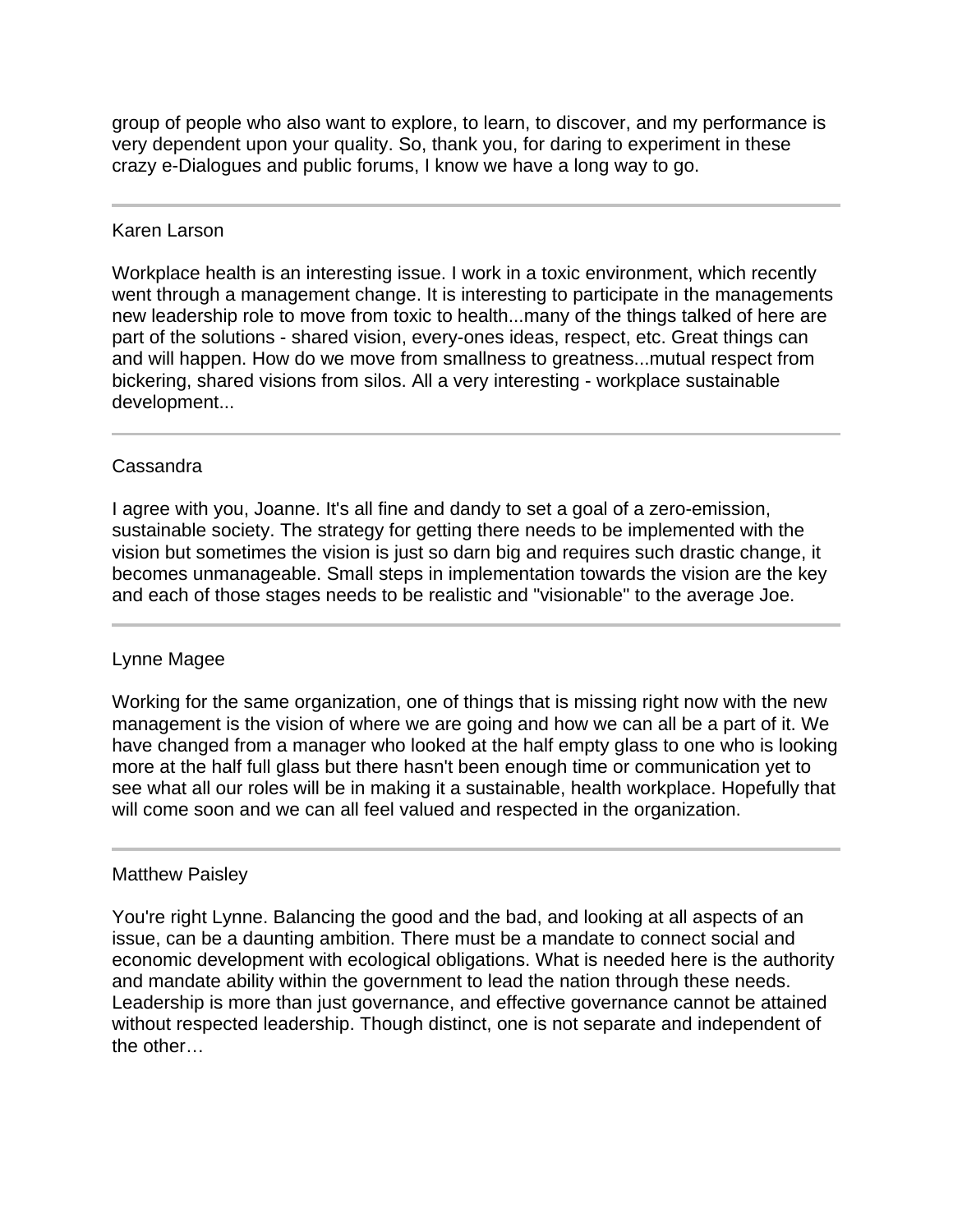# Kurt Fehr

As previously discussed Economics is the driving force behind all things at this point in time. Because we are not going to be able to change this, then maybe we should convert our social and ecological sides into economic terms? The Swedes are leading this front already. What are the disadvantages of this?

#### Joanne Roach

I

I don't know that everything can be boiled down to dollars and sense. It is too arbitrary. The strategy could only take you so far. I guess some things are invaluable.

#### Jennifer Maxwell

Hi Kurt, economics are a good lure, but once you reel them in, you've got to present the integrated vision and benefits.

#### Murray Ball

Kurt, I don't see how we can sustain the SD triumvirate of environment, social health and economic health if we reduce everything to the language of economics. We need to stretch ourselves beyond that.

#### Lori Marchand

A major failure of the environmental movement, to change their communications strategies from he 1970s doom and gloom, although they are starting to change now." Do you think that is why David Suzuki is labeled a fear-monger by so many Canadians? Do you think if he changed his delivery, he would appeal to a broader demographic and would gain wider acceptance and support?

#### Lori Marchand

I agree, but it's a start. Just like Kyoto, even if we successfully reduce emissions to the letter of the accord, we won't put a dent in reversing global warming. However, it's a start.

#### Shannon Pagotto

Good point Lori. Maybe persuasive writing would benefit him!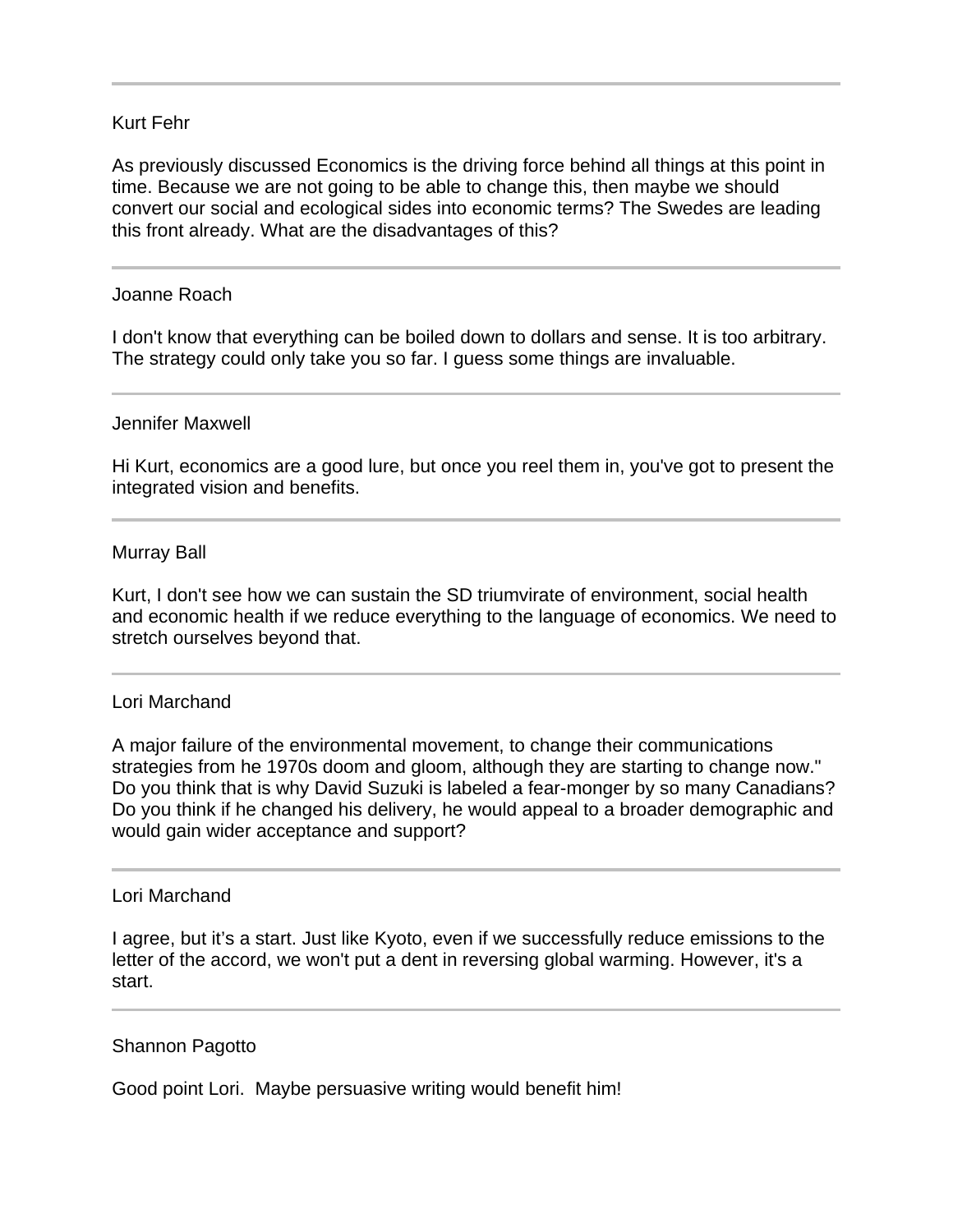## Dan Sonmor

Kurt, I am not sure of the resources base in Sweden, but Canada is rich in natural resources, ergo it is cheap to continue along the same path we are traveling. For Sweden, it may be significantly cheaper to do things along a SD path than to keep importing expensive raw material to produce the things they need. Not sure if this is the case, but just throwing another stick into the pot.

### Deb Webster

I think it is happening organic foods, forest stewardship stamped lumber...but there is a cost to become certified and many people value their money more than the value could be getting-- meaning they would rather spend less as a consumer this being the disadvantage.

## Kurt Fehr

If we could put a dollar value to the ecological and social aspects then at least we could put a plan together that would satisfy our resources based economy on a short scale and our ecological and social aspects on a long scale.

### Ann Dale

Thank you everyone. Final comments before we break. Again, it's been a slice, a unique moment in time.

### Joanne Roach

Thanks Ann and comrades. It was fun.

### Lori Marchand

I

Karen, "Those who can't do; teach, those who can't teach, teach gym" Woody Allen.